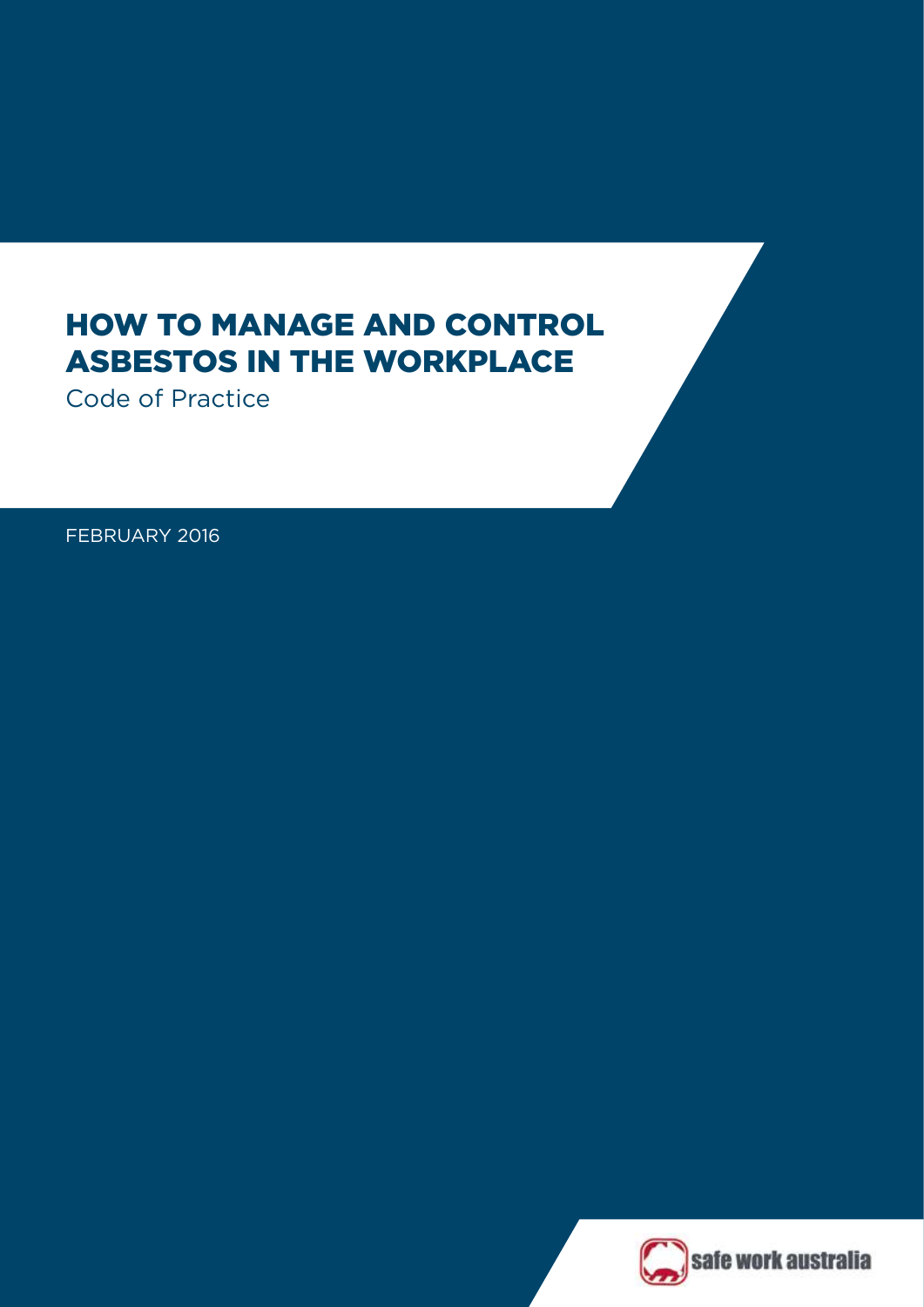

Safe Work Australia is an Australian Government statutory agency established in 2009.

Safe Work Australia consists of representatives of the Commonwealth, state and territory governments, the Australian Council of Trade Unions, the Australian Chamber of Commerce and Industry and the Australian Industry Group.

Safe Work Australia works with the Commonwealth, state and territory governments to improve work health and safety and workers' compensation arrangements. Safe Work Australia is a national policy body, not a regulator of work health and safety. The Commonwealth, states and territories have responsibility for regulating and enforcing work health and safety laws in their jurisdiction.

ISBN 978-0-642-33315-5 [PDF] ISBN 978-0-642-33316-2 [RTF]



### Creative Commons

Except for the logos of Safe Work Australia, SafeWork SA, WorkSafe Tasmania, WorkSafe WA, Workplace Health and Safety QLD, NT WorkSafe, WorkCover NSW, Comcare and WorkSafe ACT, this copyright work is licensed under a Creative Commons Attribution-Noncommercial 3.0 Australia licence. To view a copy of this licence, visit

### [creativecommons.org/licenses](http://creativecommons.org/licenses)

In essence, you are free to copy, communicate and adapt the work for non commercial purposes, as long as you attribute the work to Safe Work Australia and abide by the other licence terms.

### Contact information

Safe Work Australia Phone: 1300 551 832 Email: info@swa.gov.au Website: [safeworkaustralia.gov.au](http://www.swa.gov.au)



















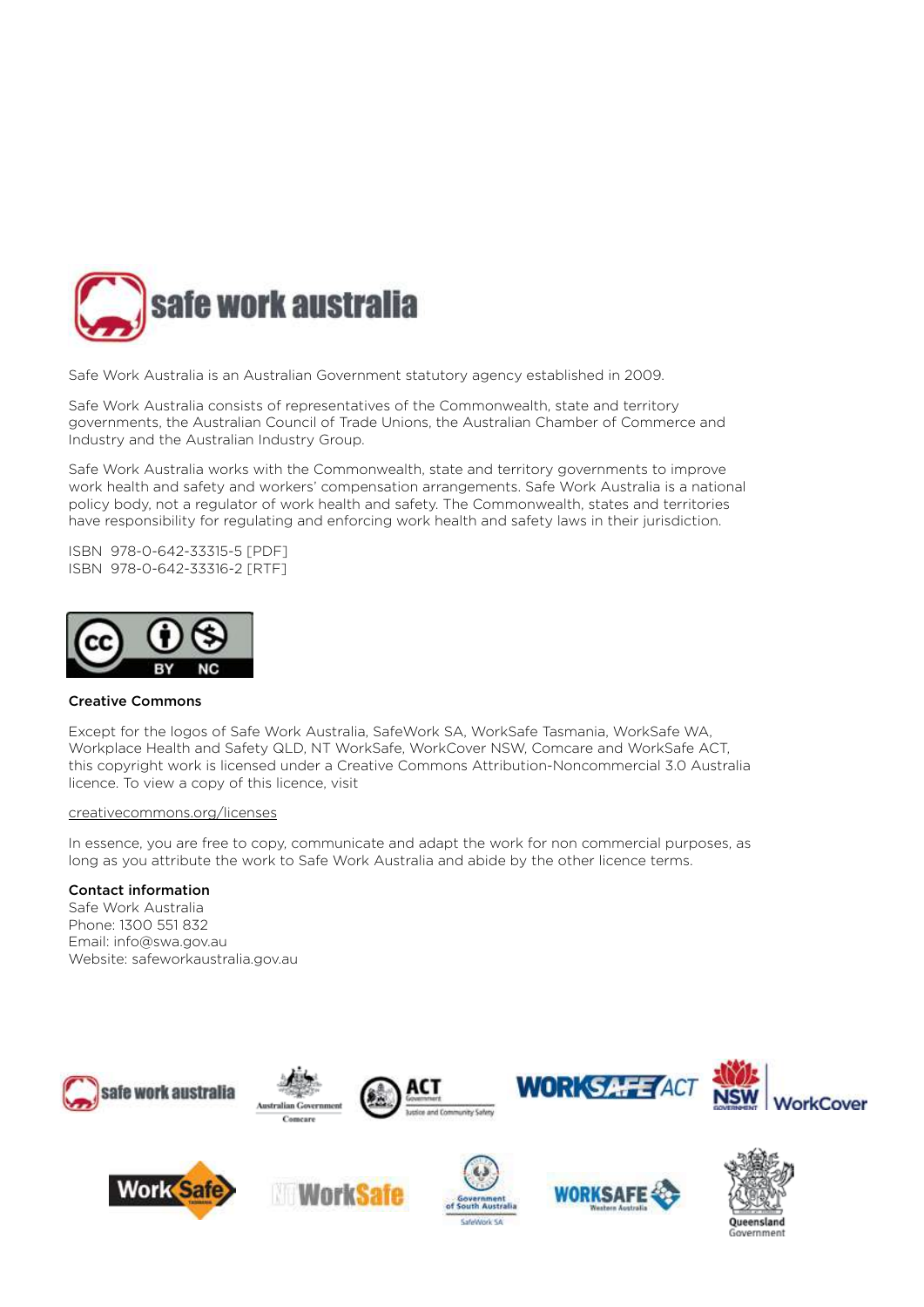# TABLE OF CONTENTS

|     | <b>FOREWORD</b>                                            | 2  |
|-----|------------------------------------------------------------|----|
| 1.  | <b>INTRODUCTION</b>                                        | 4  |
| 1.1 | What are the prohibitions on asbestos<br>in the workplace? | 4  |
| 1.2 | Who has duties to manage and control<br>asbestos or ACM?   | 5  |
| 1.3 | The meaning of key terms                                   | 9  |
| 2.  | MANAGING RISKS ASSOCIATED WITH<br>ASBESTOS AND ACM         | 11 |
| 2.1 | What is involved in managing risks?                        | 11 |
| 2.2 | Identifying if asbestos or ACM is at the<br>workplace      | 12 |
| 2.3 | Assuming asbestos or ACM is present                        | 14 |
| 2.4 | Arranging a sample to identify asbestos                    | 16 |
| 2.5 | Indicating the presence of asbestos in the<br>workplace    | 17 |
| 2.6 | Assessing the risk of exposure                             | 17 |
| 3.  | ASBESTOS REGISTER                                          | 20 |
| 3.1 | What is an asbestos register?                              | 20 |
| 3.2 | Reviewing and revising an asbestos register                | 21 |
| 3.3 | Accessing an asbestos register                             | 22 |
| 3.4 | Transferring an asbestos register                          | 22 |
| 4.  | ASBESTOS MANAGEMENT PLAN                                   | 23 |
| 4.1 | What is an asbestos management plan?                       | 23 |
| 4.2 | Reviewing an asbestos management plan                      | 24 |
| 4.3 | Accessing an asbestos management plan                      | 24 |
| 5.  | MANAGING OTHER<br>ASBESTOS-RELATED RISKS                   | 25 |
| 5.1 | Naturally occurring asbestos                               | 25 |
| 5.2 | Contaminated sites                                         | 26 |
| 5.3 | Demolition and refurbishment work                          | 26 |
| 5.4 | Asbestos-related work                                      | 29 |
| 5.5 | Disposing of asbestos or ACM                               | 33 |

| 6.  | <b>MANAGING EXPOSURE TO ASBESTOS</b><br>OR ACM                     | 34 |
|-----|--------------------------------------------------------------------|----|
| 6.1 | Measuring the exposure standard                                    | 34 |
| 6.2 | Health monitoring                                                  | 34 |
| 6.3 | Training workers about asbestos or ACM                             | 36 |
| 6.4 | Limited use of equipment                                           | 37 |
| 7.  | <b>CONTROLLING THE RISKS</b>                                       | 38 |
| 7.1 | Removing asbestos                                                  | 38 |
| 7.2 | Enclosing asbestos                                                 | 39 |
| 7.3 | Encapsulation and sealing asbestos                                 | 39 |
| 7.4 | Tools and equipment                                                | 41 |
| 7.5 | Safe work practices                                                | 42 |
| 7.6 | Personal protective equipment                                      | 42 |
| 7.7 | Laundering clothing                                                | 44 |
| 7.8 | Cleaning up                                                        | 44 |
|     | APPENDIX A - SAMPLING PROCESS                                      | 45 |
|     | <b>APPENDIX B - EXAMPLES OF WARNING</b><br><b>SIGNS AND LABELS</b> | 46 |
|     | <b>APPENDIX C - TEMPLATE OF AN ASBESTOS</b><br><b>REGISTER</b>     | 47 |
|     | APPENDIX D - EXAMPLE OF AN ASBESTOS<br><b>REGISTER</b>             | 48 |
|     | APPENDIX E - EXAMPLE OF ASBESTOS<br>-RELATED WORK                  | 49 |
|     | <b>APPENDIX F - RECOMMENDED SAFE</b><br><b>WORKING PRACTICES</b>   | 52 |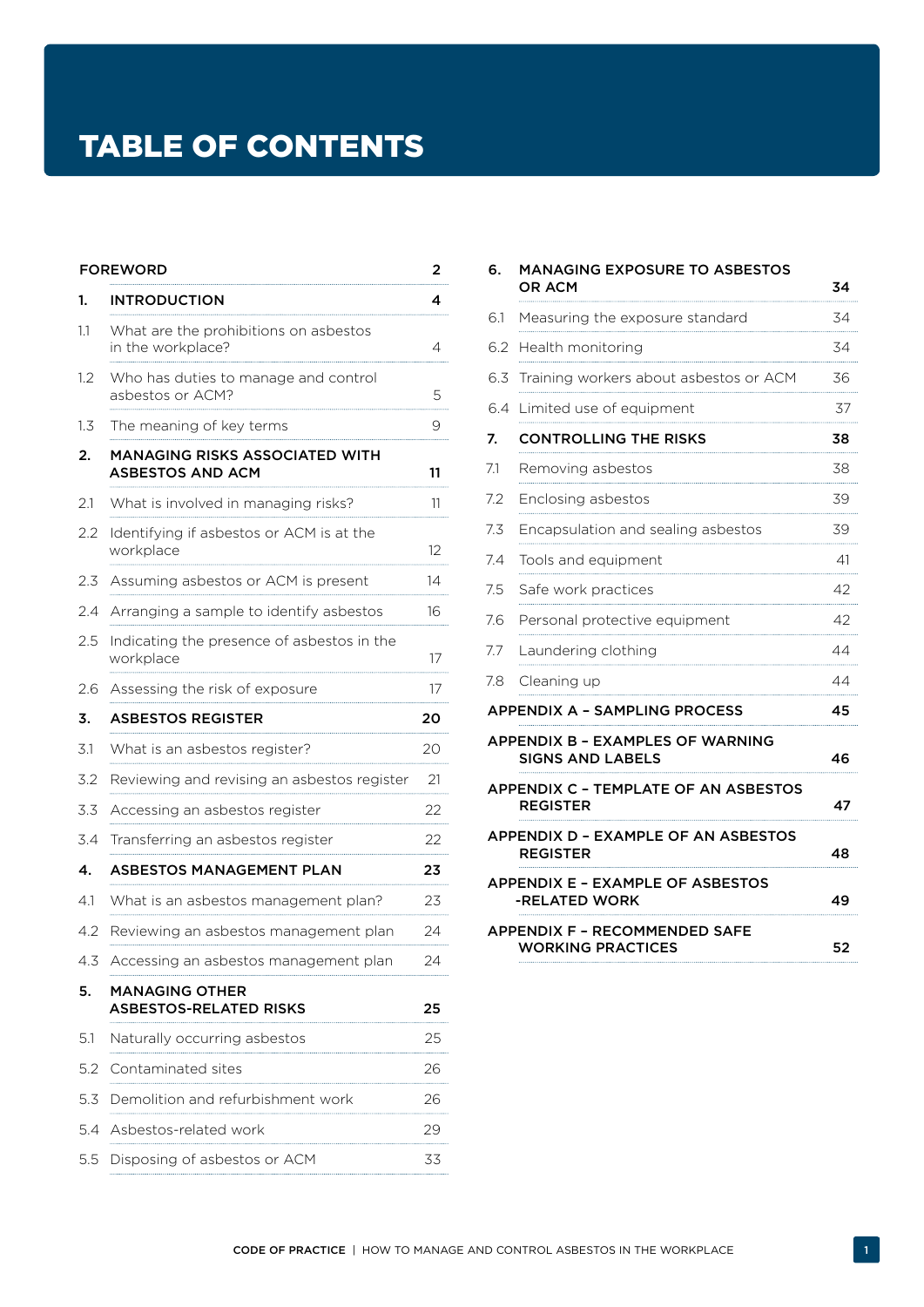<span id="page-3-0"></span>This Code of Practice on how to manage and control asbestos in the workplace is an approved code of practice under section 274 of the *Work Health and Safety Act* (the WHS Act).

An approved code of practice is a practical guide to achieving the standards of health, safety and welfare required under the WHS Act and the Work Health and Safety Regulations (the WHS Regulations).

A code of practice applies to anyone who has a duty of care in the circumstances described in the code. In most cases, following an approved code of practice would achieve compliance with the health and safety duties in the WHS Act, in relation to the subject matter of the code. Like regulations, codes of practice deal with particular issues and do not cover all hazards or risks that may arise. The health and safety duties require duty holders to consider all risks associated with work, not only those for which regulations and codes of practice exist.

Codes of practice are admissible in court proceedings under the WHS Act and Regulations. Courts may regard a code of practice as evidence of what is known about a hazard, risk or control and may rely on the code in determining what is reasonably practicable in the circumstances to which the code relates.

The WHS Act and Regulations may be complied with by following another method, such as a technical or an industry standard, if it provides an equivalent or higher standard of work health and safety than the code.

An inspector may refer to an approved code of practice when issuing an improvement or prohibition notice.

This Code of Practice has been developed by Safe Work Australia as a model code of practice under the Council of Australian Governments' *Inter-Governmental Agreement for Regulatory and Operational Reform in Occupational Health and Safety* for adoption by the Commonwealth, state and territory governments.

A draft of this Code of Practice was released for public consultation on 7 December 2010 and was endorsed by the Workplace Relations Ministers' Council on 10 August 2011.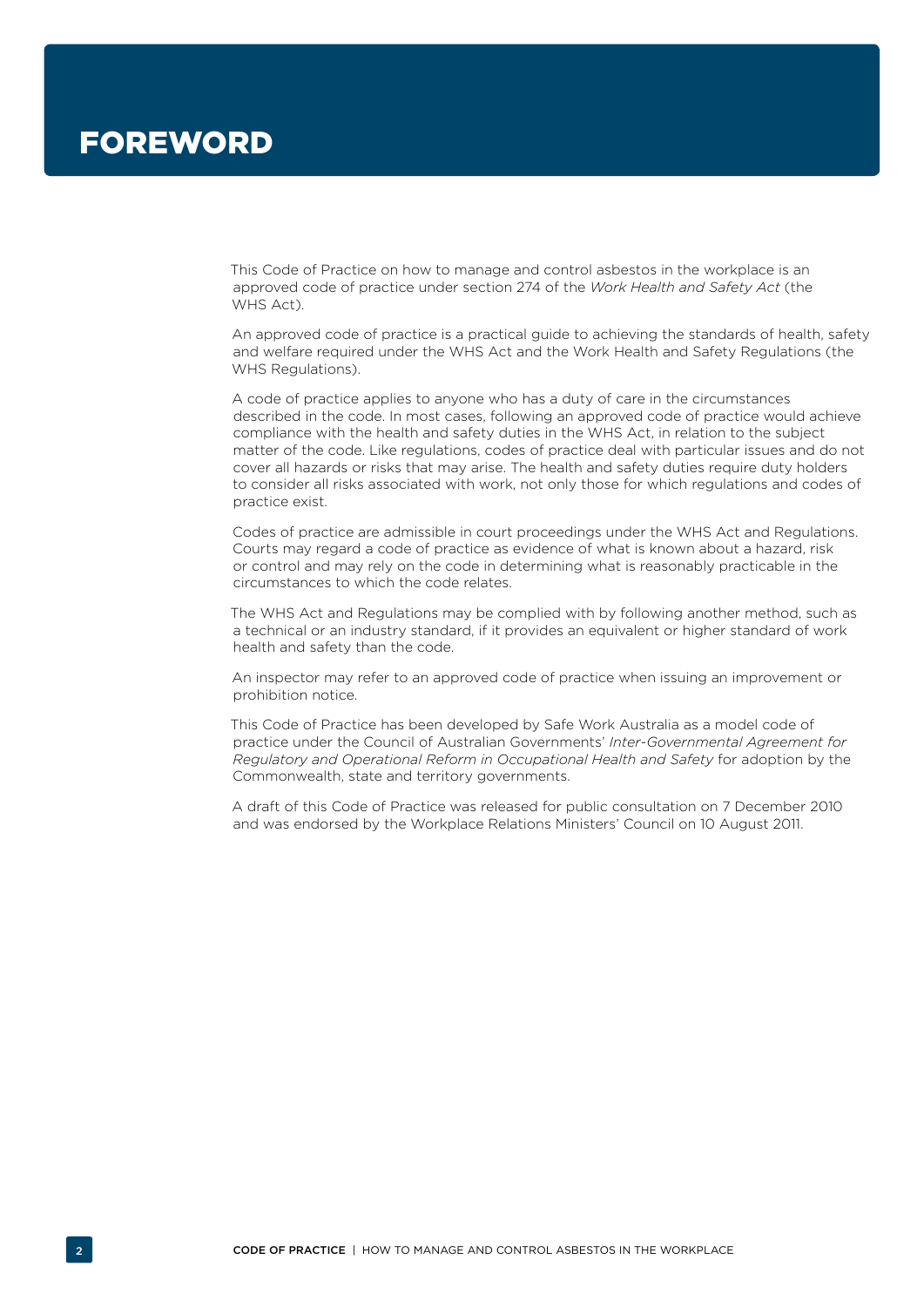# SCOPE AND APPLICATION

This Code provides practical guidance for persons conducting a business or undertaking on how to manage risks associated with asbestos and asbestos containing material (ACM) at the workplace and thereby minimise the incidence of asbestos-related diseases such as mesothelioma, asbestosis and lung cancer.

This Code provides information on how to identify the presence of asbestos at the workplace and how to implement measures to eliminate or minimise the risk of exposure to airborne asbestos fibers.

In some cases, the most appropriate control measure determined may be to remove the asbestos. The Code of Practice: *[How to Safely Remove Asbestos](http://www.safeworkaustralia.gov.au/sites/swa/about/publications/pages/safely-remove-asbestos-cop)* provides further guidance for asbestos removalists so asbestos can be removed whilst eliminating, or where this is not possible, minimising the exposure of workers and other persons to airborne asbestos.

Other laws relating to matters such as environmental protection, public health, building and construction and local government regulation may apply in addition to the WHS Act and WHS Regulations.

Some chapters of this Code will apply to asbestos that is present in domestic premises when the premises becomes a workplace.

### HOW TO USE THIS CODE OF PRACTICE

In providing guidance, the word 'should' is used in this Code to indicate a recommended course of action, while 'may' is used to indicate an optional course of action.

This Code also includes various references to sections of the WHS Act and Regulations to provide context with legal requirements. These references are not exhaustive. The words 'must', 'requires' or 'mandatory' indicate that these legal requirements exist and must be complied with.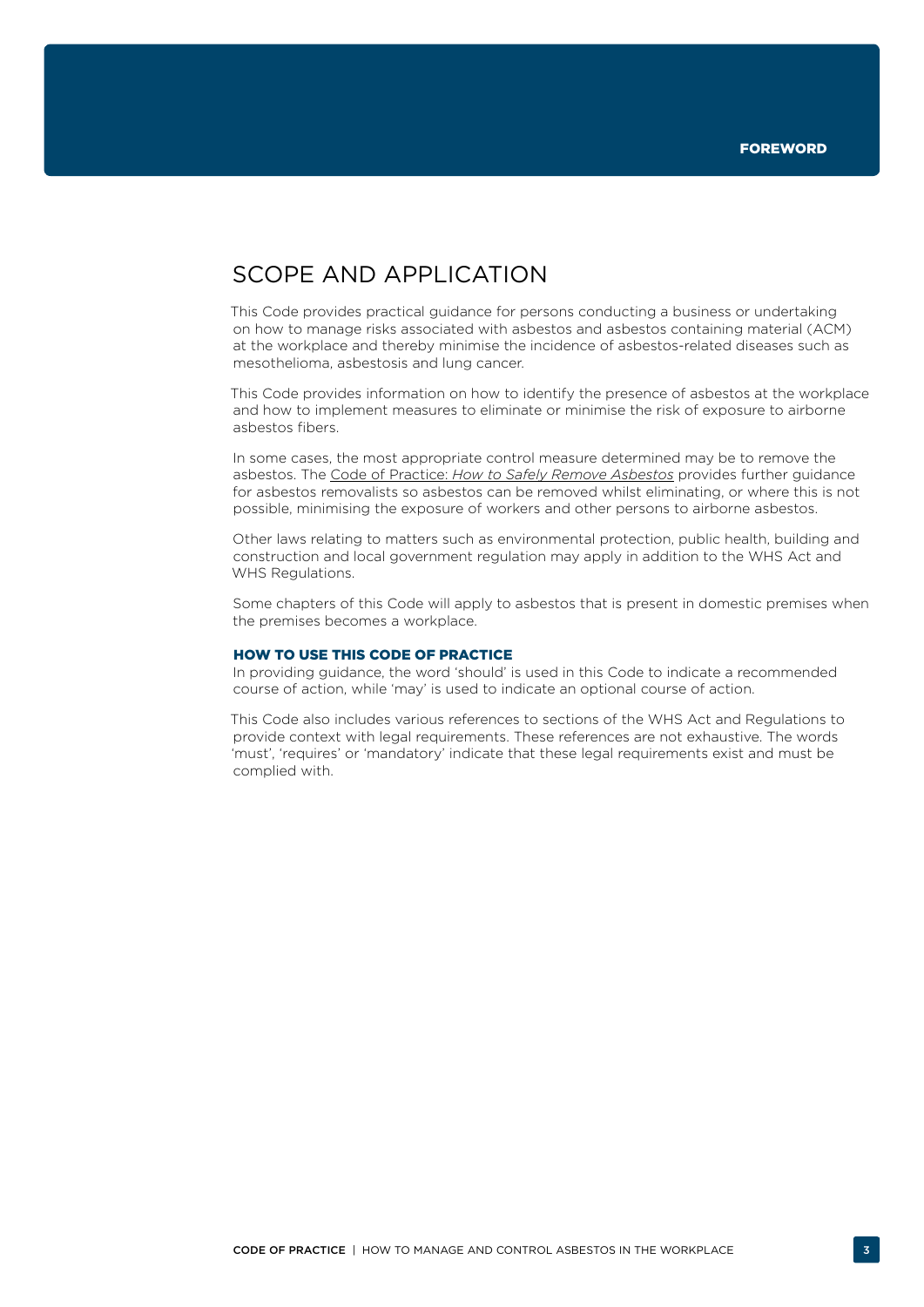# <span id="page-5-0"></span>**1.1** WHAT ARE THE PROHIBITIONS ON ASBESTOS IN THE WORKPLACE?

#### Regulation 419

A person conducting a business or undertaking must not carry out or direct or allow a worker to carry out work involving asbestos if that work involves manufacturing, supplying, transporting, storing, removing, using, installing, handling, treating, disposing of or disturbing asbestos or ACM, except in prescribed circumstances.

Note: The prohibition on the supply of asbestos also prohibits the sale of asbestos or ACM.

The final prohibition for asbestos in the workplace came into effect on 31 December 2003. These prohibitions do not apply if the work involving asbestos is any of the following:

- genuine research and analysis
- **Solution** sampling and identification in accordance with the WHS Regulations
- maintenance of, or service work on, non-friable asbestos or ACM, fixed or installed before 31 December 2003, in accordance with the WHS Regulations
- removal or disposal of asbestos or ACM, including demolition, in accordance with the WHS Regulations
- transport and disposal of asbestos and asbestos waste in accordance with jurisdictional legislation
- demonstrations, education or practical training in relation to asbestos or ACM
- display, or preparation or maintenance for display, of an artefact or thing that is, or includes, asbestos or ACM
- management in accordance with the WHS Regulations of in situ asbestos that was installed or fixed before 31 December 2003
- work that disturbs asbestos during mining operations that involve the extraction of or exploration for a mineral other than asbestos
- **If** laundering asbestos-contaminated clothing in accordance with the WHS Regulations
- where the regulator approves the method adopted for managing risk associated with asbestos.

Work involving asbestos-contaminated soil is not prohibited as long as a competent person has determined the soil does not contain any visible ACM or friable asbestos. If friable asbestos is visible, it should not contain more than trace levels of asbestos determined in accordance with AS4964:2004 *Method for the qualitative identification of asbestos in bulk samples.*

The management of naturally occurring asbestos (NOA) that stays in its natural state is not prohibited if managed in accordance with an asbestos management plan.

Although the ultimate goal of this prohibition is for all workplaces to be free of asbestos, it is only when these materials are being replaced or where they present a health risk that nonasbestos alternatives must be used. Caution needs to be taken when working with buildings constructed prior to 1990 or newer buildings that may have used recycled materials and may have reinstated old plant containing ACM gaskets and/or linings.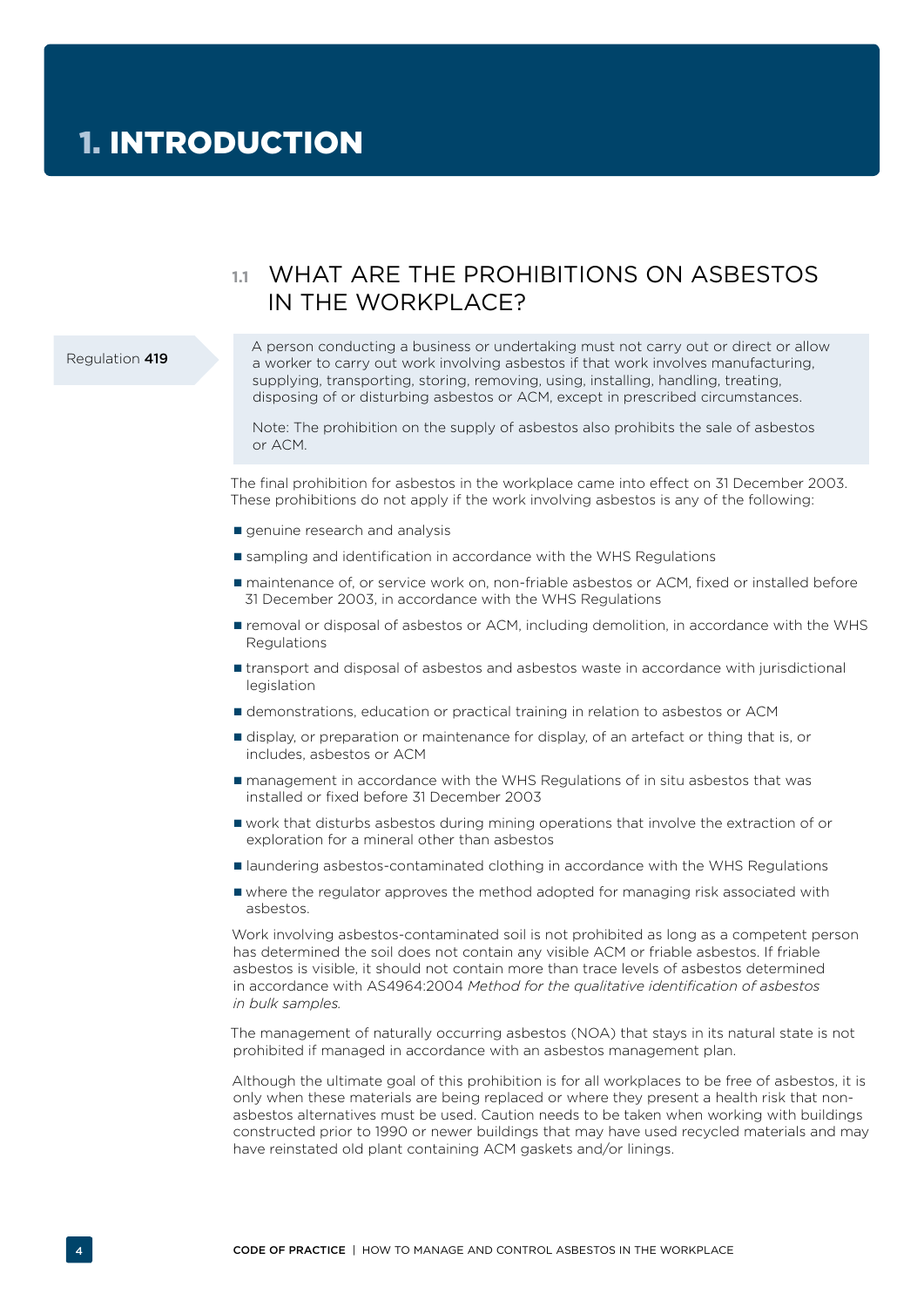<span id="page-6-0"></span>If asbestos or ACM is identified in a workplace and demolition or refurbishment work is going to be carried out, the asbestos or ACM must be removed if it is likely to be disturbed before the work starts. If other maintenance or service work is to be carried out at the workplace, removal of asbestos should be considered as a control measure.

Where removal is not reasonably practicable, other control measures must be implemented to minimise exposure, including encapsulation or sealing.

In addition to the prohibition, there is also a restriction on who can remove asbestos. Asbestos removalists and their workers must be competent to carry out asbestos removal work and, except in limited circumstances, must be licensed. Further details on who can remove asbestos can be found in the WHS Regulations and the [Code of Practice:](http://www.safeworkaustralia.gov.au/sites/swa/about/publications/pages/safely-remove-asbestos-cop) *How to [Safely Remove Asbestos](http://www.safeworkaustralia.gov.au/sites/swa/about/publications/pages/safely-remove-asbestos-cop).*

### PROHIBITIONS ON THE IMPORT OF PLANT AND OTHER MATERIALS THAT CONTAIN ASBESTOS

The importation of asbestos or materials containing asbestos into Australia is generally prohibited under the *Customs (Prohibited Imports) Regulations 1956* (Customs PI Regulations).

To complement the ban on the importation, manufacture and use of all forms of asbestos and asbestos-containing products from 31 December 2003, the import prohibition on asbestos under the Customs PI Regulations was also introduced.

If plant or other materials are imported from countries where asbestos is not yet prohibited, a quality assurance system should be put in place to ensure they do not contain asbestos prior to supplying or using it in the workplace.

Further information on importing asbestos or any other customs matter is available on the [Customs website](http://www.customs.gov.au/) <http://www.customs.gov.au>.

# **1.2** WHO HAS DUTIES TO MANAGE AND CONTROL ASBESTOS OR ACM?

The WHS Act requires all persons who conduct a business or undertaking to ensure, so far as is reasonably practicable, that workers and other persons are not put at risk from work carried out as part of the business or undertaking. The WHS Regulations include specific obligations to manage and control asbestos and ACM at the workplace. These are summarised in the table below.

| <b>Duty holder</b>                                       | <b>Responsibilities</b>                                                                                                                                                                                                                                                                                                                                                                                           |
|----------------------------------------------------------|-------------------------------------------------------------------------------------------------------------------------------------------------------------------------------------------------------------------------------------------------------------------------------------------------------------------------------------------------------------------------------------------------------------------|
| Person conducting<br>a business or<br>undertaking (PCBU) | Control risk of exposure<br>■ must ensure, so far as is reasonably practicable, that<br>exposure of a person at the workplace to airborne asbestos<br>is eliminated, except in an area that is enclosed to prevent<br>the release of respirable asbestos fibres and negative<br>pressure is used. If this is not reasonably practicable,<br>the exposure must be minimised so far as is reasonably<br>practicable |
|                                                          | ■ must ensure the exposure standard for asbestos is not<br>exceeded at the workplace.                                                                                                                                                                                                                                                                                                                             |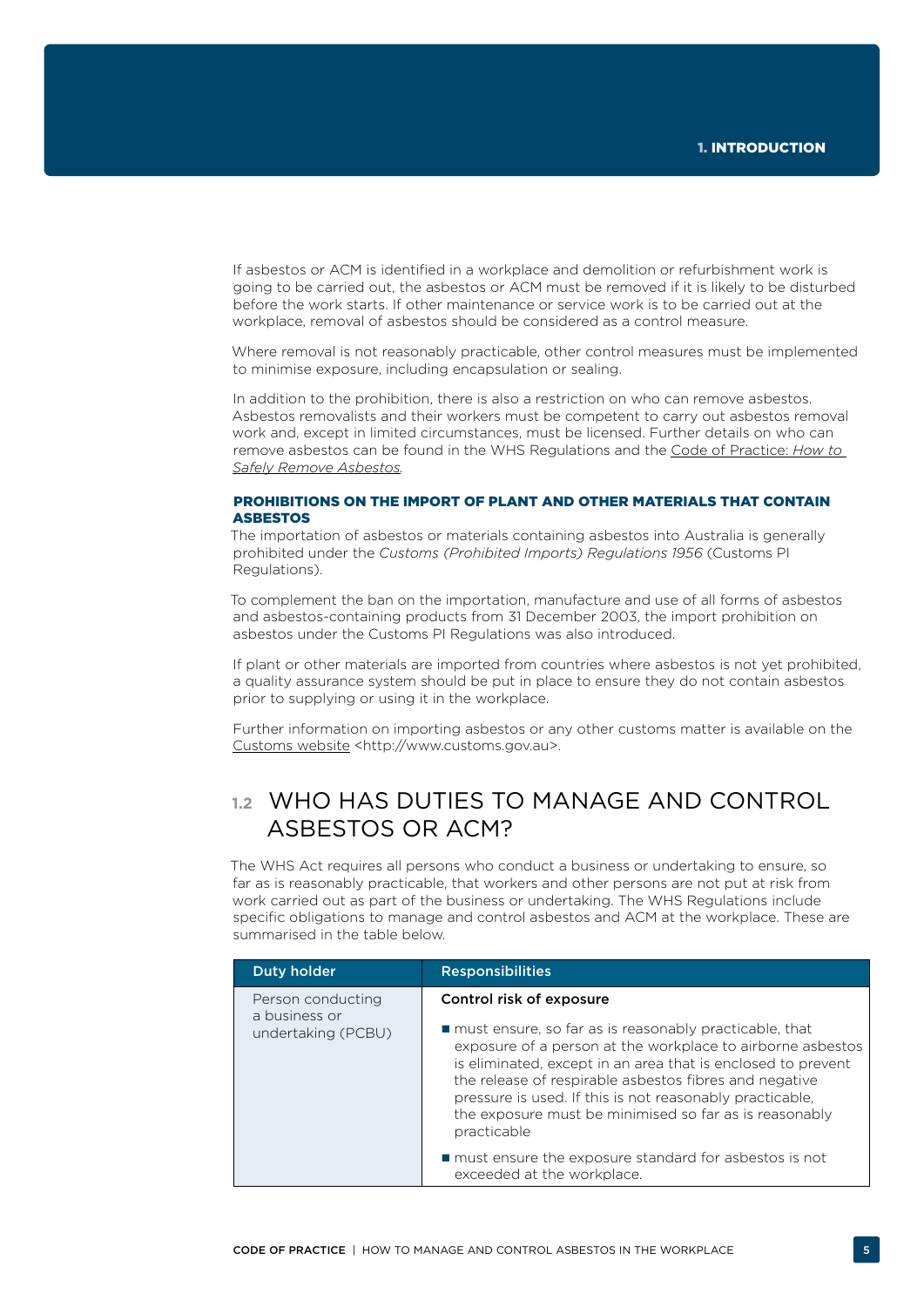| <b>Duty holder</b>                  | <b>Responsibilities</b>                                                                                                                                                                                                                                            |
|-------------------------------------|--------------------------------------------------------------------------------------------------------------------------------------------------------------------------------------------------------------------------------------------------------------------|
| Person conducting                   | <b>Health monitoring</b>                                                                                                                                                                                                                                           |
| a business or<br>undertaking (PCBU) | ■ must ensure health monitoring is provided to a worker<br>who is carrying out licensed removal work, other ongoing<br>asbestos removal work or asbestos-related work and there<br>is risk of exposure when carrying out that work                                 |
|                                     | must ensure the health monitoring is carried out under<br>the supervision of a registered medical practitioner and<br>information as specified in the WHS Regulations is<br>provided to that medical practitioner                                                  |
|                                     | must pay all expenses for health monitoring, obtain report<br>and keep records of all health monitoring.                                                                                                                                                           |
|                                     | Training and use of equipment                                                                                                                                                                                                                                      |
|                                     | ■ must ensure that information, training and instruction<br>provided to a worker is suitable and adequate and that it<br>is provided in a way that is readily understandable by any<br>person to whom it is provided                                               |
|                                     | must ensure that, if a worker is either carrying out<br>asbestos-related work or may be involved in asbestos<br>removal work, they are trained in the identification and safe<br>handling of asbestos and ACM and the suitable control<br>measures                 |
|                                     | <b>f</b> for workers who carry out work where NOA is likely to<br>be found, training must be provided on hazards and risks<br>associated with NOA.                                                                                                                 |
|                                     | Controlling the use of equipment                                                                                                                                                                                                                                   |
|                                     | ■ must not use, or direct or allow a worker to use, certain<br>equipment on asbestos and ACM.                                                                                                                                                                      |
|                                     | Asbestos-related work                                                                                                                                                                                                                                              |
|                                     | must, if there is uncertainty as to whether work is asbestos-<br>related work, assume asbestos is present or arrange for<br>an analysis of a sample to be undertaken to determine if<br>asbestos or ACM is present                                                 |
|                                     | must give information as specified in regulation 480 of the<br>WHS Regulations to a person who is likely to be engaged<br>to carry out asbestos-related work                                                                                                       |
|                                     | ■ must ensure the asbestos-related work area is separated<br>from other work areas at the workplace, signs are used to<br>indicate where the asbestos-related work is being carried<br>out and barricades are used to delineate the asbestos-<br>related work area |
|                                     | must ensure a competent person carries out air monitoring<br>of the work area if there is uncertainty as to whether the<br>exposure standard is likely to be exceeded                                                                                              |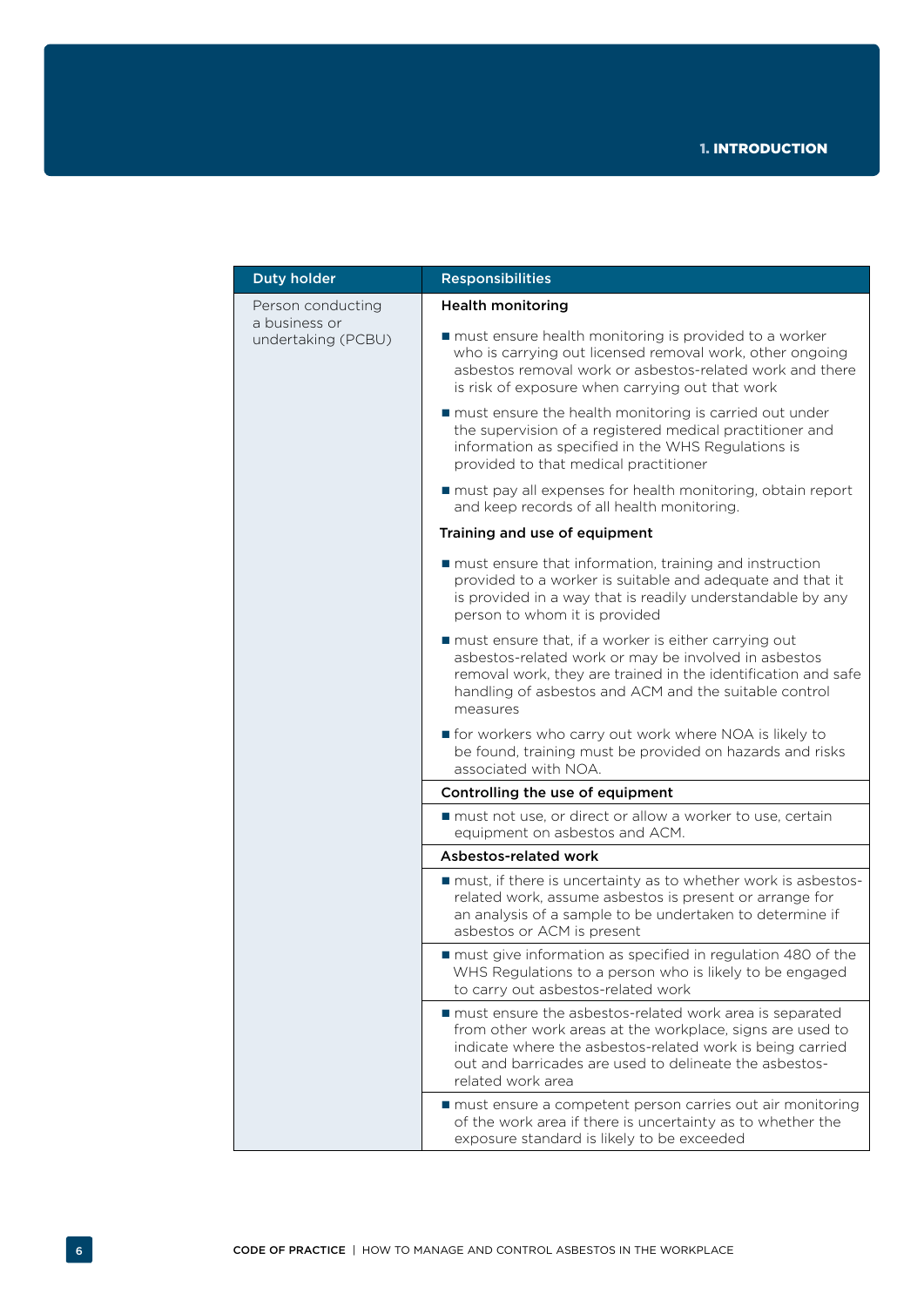| <b>Duty holder</b>                  | <b>Responsibilities</b>                                                                                                                                                                                                                                                                                                                                                                                                                                                                                       |
|-------------------------------------|---------------------------------------------------------------------------------------------------------------------------------------------------------------------------------------------------------------------------------------------------------------------------------------------------------------------------------------------------------------------------------------------------------------------------------------------------------------------------------------------------------------|
| Person conducting                   | Asbestos-related work (continued)                                                                                                                                                                                                                                                                                                                                                                                                                                                                             |
| a business or<br>undertaking (PCBU) | ■ must ensure that asbestos waste is contained and labelled<br>in accordance with the GHS before it is removed, and is<br>disposed of as soon as practicable                                                                                                                                                                                                                                                                                                                                                  |
|                                     | ■ must ensure, where personal protective equipment (PPE) is<br>used and contaminated with asbestos, such PPE is sealed,<br>decontaminated, labelled and disposed of in accordance<br>with the WHS Regulations. If this is not reasonably<br>practicable, the PPE must be laundered in accordance<br>with the WHS Regulations. PPE that is not clothing and<br>cannot be disposed of must be decontaminated and kept<br>in a sealed container until it is reused for the purposes of<br>asbestos-related work. |
| PCBU with<br>management or          | Identifying or assuming asbestos or ACM                                                                                                                                                                                                                                                                                                                                                                                                                                                                       |
| control of a workplace              | must ensure, so far as is reasonably practicable, that<br>all asbestos or ACM at the workplace is identified by a<br>competent person or assume its presence                                                                                                                                                                                                                                                                                                                                                  |
|                                     | may identify asbestos or ACM by arranging a sample of the<br>material to be analysed.                                                                                                                                                                                                                                                                                                                                                                                                                         |
|                                     | Indicating presence and location                                                                                                                                                                                                                                                                                                                                                                                                                                                                              |
|                                     | ■ must ensure the presence and location of asbestos or ACM<br>identified (or assumed to be identified) at the workplace is<br>clearly indicated (by a label if reasonably practicable).                                                                                                                                                                                                                                                                                                                       |
|                                     | Asbestos register                                                                                                                                                                                                                                                                                                                                                                                                                                                                                             |
|                                     | ■ must ensure an asbestos register is prepared, maintained,<br>reviewed and kept at the workplace. It must be readily<br>available to workers, their health and safety representatives<br>and other persons                                                                                                                                                                                                                                                                                                   |
|                                     | must ensure, when management or control of the<br>workplace is relinquished, a copy of the asbestos register is<br>given to the person assuming management or control.                                                                                                                                                                                                                                                                                                                                        |
|                                     | Asbestos management plan                                                                                                                                                                                                                                                                                                                                                                                                                                                                                      |
|                                     | ■ must, where asbestos has been identified at the workplace,<br>ensure an asbestos management plan is prepared,<br>maintained and reviewed. It must be accessible to workers,<br>their health and safety representatives and other persons.                                                                                                                                                                                                                                                                   |
|                                     | <b>Naturally Occurring Asbestos (NOA)</b>                                                                                                                                                                                                                                                                                                                                                                                                                                                                     |
|                                     | ■ must manage the risks associated with NOA at the<br>workplace and, where identified at the workplace or likely<br>to be present, ensure that a written asbestos management<br>plan is prepared, maintained and reviewed.                                                                                                                                                                                                                                                                                    |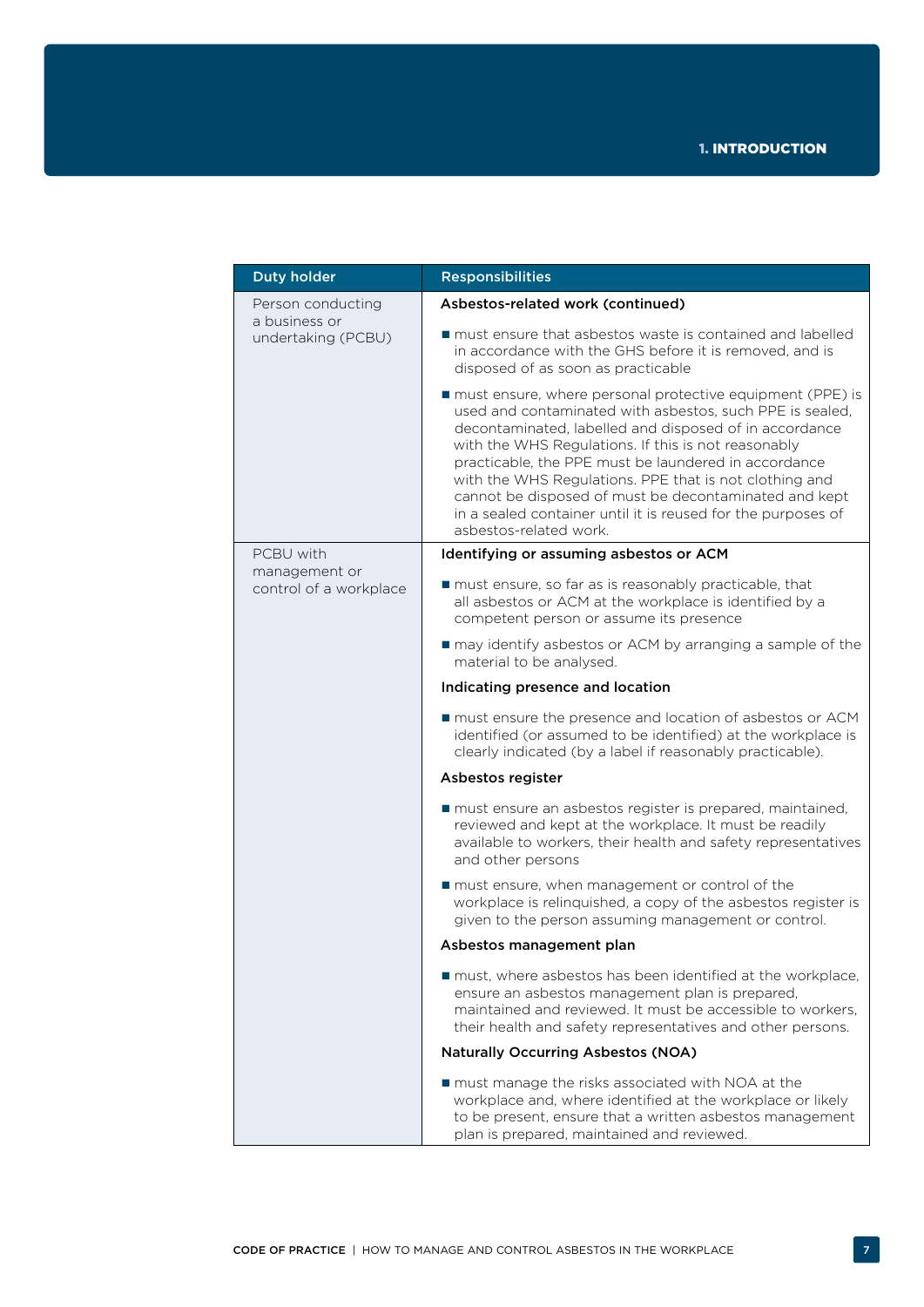| <b>Duty holder</b>                      | <b>Responsibilities</b>                                                                                                                                                                                                                                                              |
|-----------------------------------------|--------------------------------------------------------------------------------------------------------------------------------------------------------------------------------------------------------------------------------------------------------------------------------------|
| PCBU with                               | <b>Demolition and Refurbishment Work</b>                                                                                                                                                                                                                                             |
| management or<br>control of a workplace | prior to demolition or refurbishment work starting, must<br>review the asbestos register and ensure all asbestos that is<br>likely to be disturbed is identified and removed so far as is<br>reasonably practicable                                                                  |
|                                         | must provide a copy of the asbestos register to the person<br>carrying out the demolition or refurbishment work before<br>the work commences                                                                                                                                         |
|                                         | must, if an emergency occurs and a structure or plant is to<br>be demolished, ensure that before the demolition occurs<br>there is a procedure to reduce the risk of exposure to<br>asbestos to below the exposure standard and notify the<br>regulator about the emergency.         |
| PCBU carrying                           | <b>Demolition and Refurbishment Work</b>                                                                                                                                                                                                                                             |
| out demolition or<br>refurbishment work | must, prior to the demolition or refurbishment work being<br>carried out:                                                                                                                                                                                                            |
|                                         | obtain a copy of the asbestos register for the workplace<br>from the person with management or control before the<br>work commences                                                                                                                                                  |
|                                         | if an asbestos register is not available, ensure the<br>structure or plant to be demolished or refurbished has<br>been inspected by a competent person to determine if<br>any asbestos or ACM is fixed to or installed (or assume<br>it's presence)                                  |
|                                         | ■ where asbestos is determined to be fixed to or installed.<br>tell the occupier, owner (if at a domestic premises) or the<br>person with management or control in any other case                                                                                                    |
|                                         | ■ ensure asbestos at domestic premises that is likely to be<br>disturbed by the demolition or refurbishment is identified<br>and, if reasonably practicable, removed before the work<br>starts                                                                                       |
|                                         | if an emergency occurs at domestic premises where<br>asbestos is identified (or assumed) and it must be<br>demolished, ensure there is a procedure to reduce the<br>risk of the exposure to asbestos to below the exposure<br>standard and notify the regulator about the emergency. |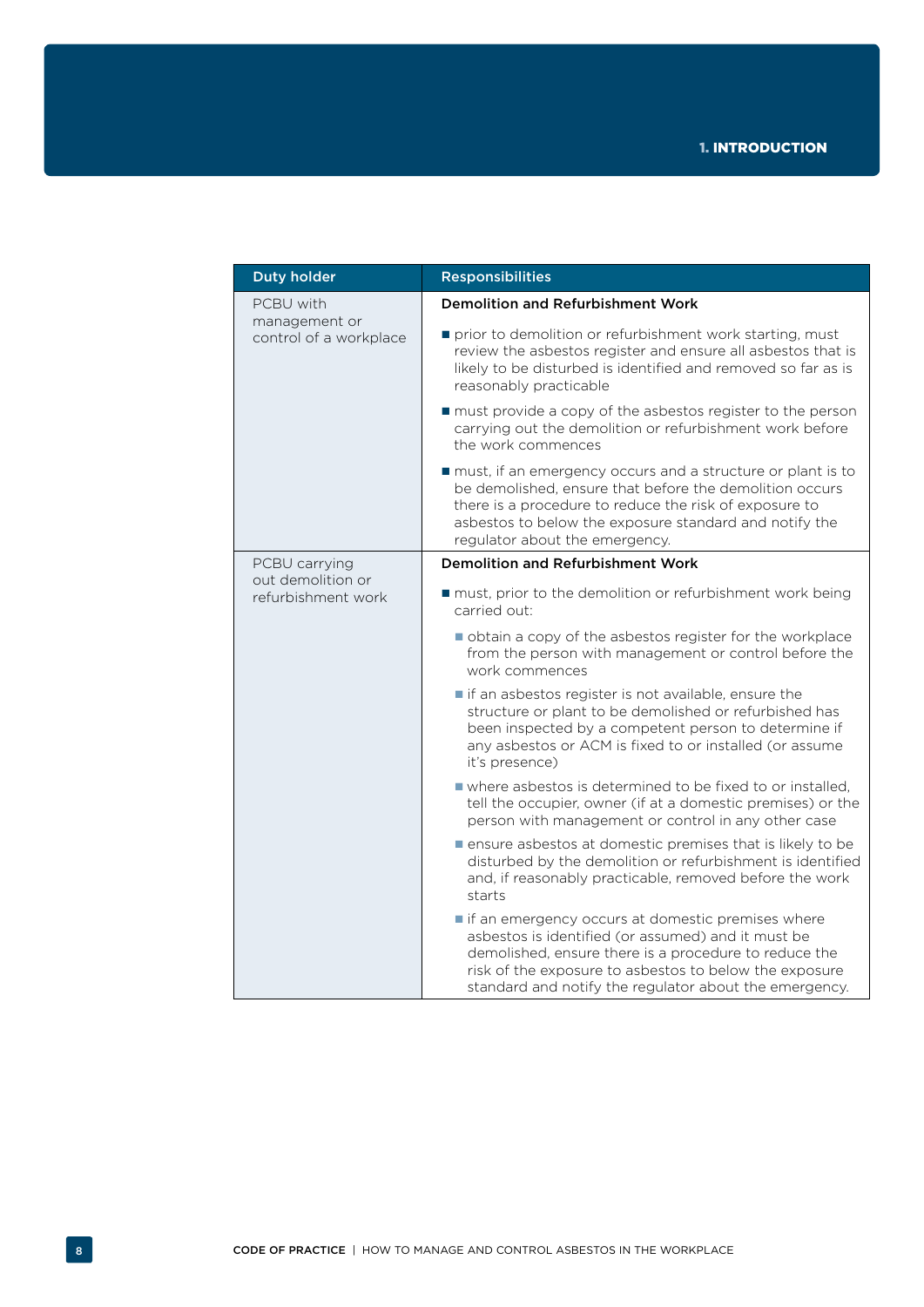<span id="page-10-0"></span>In some cases, there may be more than one person with management or control of a workplace. For example:

- a person with management of a workplace is a tenant
- **a** person with control of a workplace has the power to make decisions and changes to the structure and use of the workplace. This person will usually be the owner of the workplace or a representative of the owner and may:
	- own the workplace and engage workers to carry out work there
	- own the workplace but lease it to another person conducting a business or undertaking at the workplace
	- $\blacksquare$  have management or control over the workplace, for example a property management group or agent.

# **1.3** THE MEANING OF KEY TERMS

Airborne asbestos means any fibres of asbestos small enough to be made airborne. For the purposes of monitoring airborne asbestos fibres, only respirable fibres are counted.

Asbestos means the asbestiform varieties of mineral silicates belonging to the serpentine or amphibole groups of rock-forming minerals, including actinolite asbestos, grunerite (or amosite) asbestos (brown), anthophyllite asbestos, chrysotile asbestos (white), crocidolite asbestos (blue) and tremolite asbestos.

Asbestos containing material (ACM) means any material or thing that, as part of its design, contains asbestos.

Asbestos-contaminated dust or debris (ACD) means dust or debris that has settled within a workplace and is (or assumed to be) contaminated with asbestos.

Asbestos-related work means work involving asbestos (other than asbestos removal work to which Part 8.7 of the WHS Regulations applies) that is permitted under the exceptions set out in regulation  $419(3)$ ,  $(4)$  and  $(5)$ .

Asbestos removalist means a person conducting a business or undertaking who carries out asbestos removal work.

#### Asbestos removal work means:

- work involving the removal of asbestos or ACM
- Class A asbestos removal work or Class B asbestos removal work as outlined in Part 8.10 of the WHS Regulations.

**Competent person** means a person who has acquired, through training, qualification or experience, the knowledge and skills to carry out the task.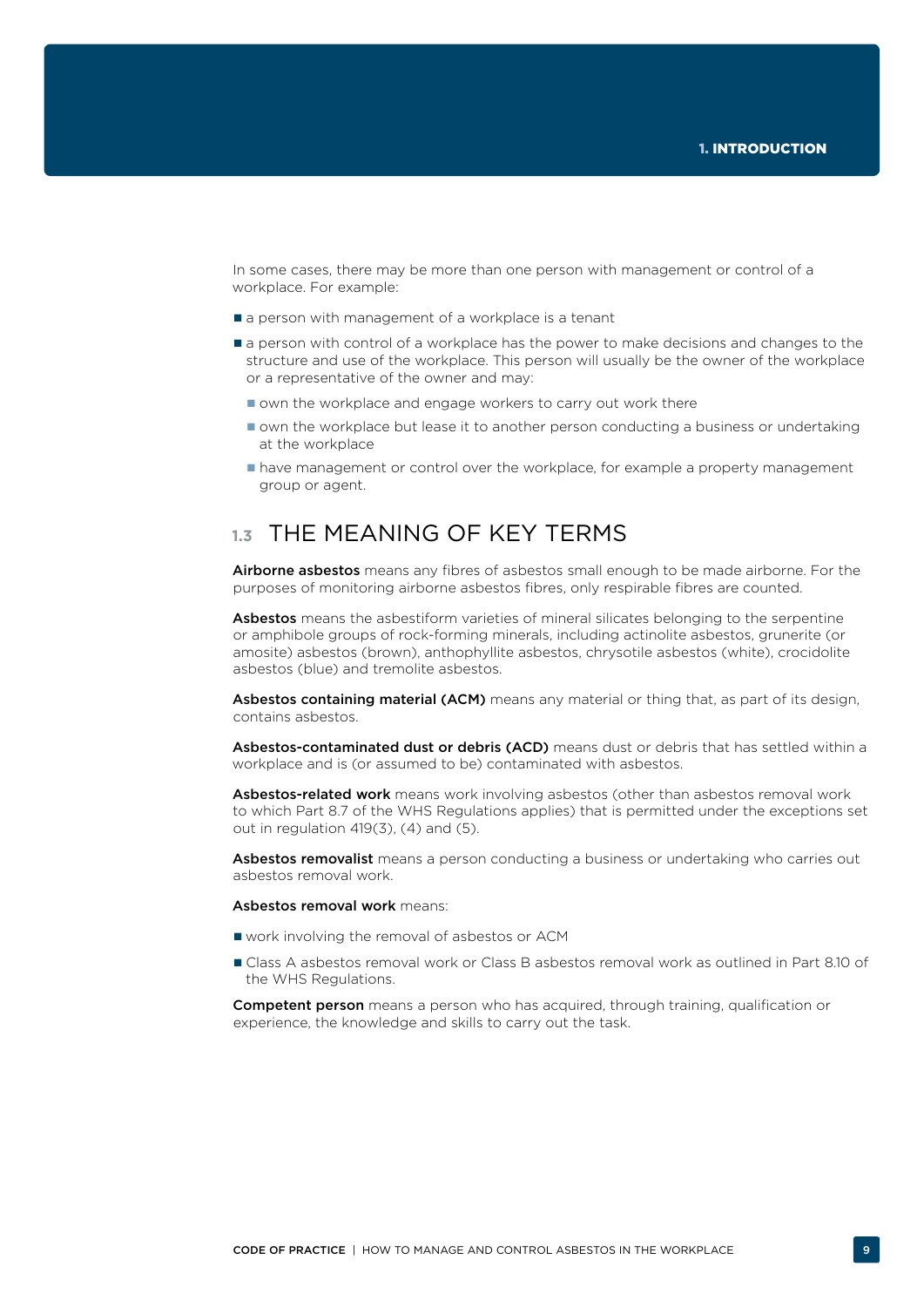**Exposure standard** for asbestos is a respirable fibre level of 0.1 fibres/ml of air measured in a person's breathing zone and expressed as a time weighted average fibre concentration calculated over an eight-hour working day and measured over a minimum period of four hours in accordance with:

- the Membrane Filter Method
- a method determined by the relevant regulator.

Friable asbestos means material that is in a powder form or that can be crumbled, pulverised or reduced to a powder by hand pressure when dry, and contains asbestos.

GHS means *Globally Harmonised System of Classification and Labelling of Chemicals*.

In-situ asbestos means asbestos or ACM fixed or installed in a structure, equipment or plant but does not include naturally occurring asbestos.

NATA-accredited laboratory means a testing laboratory accredited by the National Association of Testing Authorities (NATA), Australia, or recognised by NATA either solely or with someone else.

Naturally occurring asbestos (NOA) means the natural geological occurrence of asbestos minerals found in association with geological deposits including rock, sediment or soil.

Non-friable asbestos means material containing asbestos that is not friable asbestos, including material containing asbestos fibres reinforced with a bonding compound.

Respirable asbestos means an asbestos fibre that:

- is less than 3 microns  $(\mu m)$  wide
- $\blacksquare$  is more than 5 microns ( $\mu$ m) long
- has a length to width ratio of more than 3:1.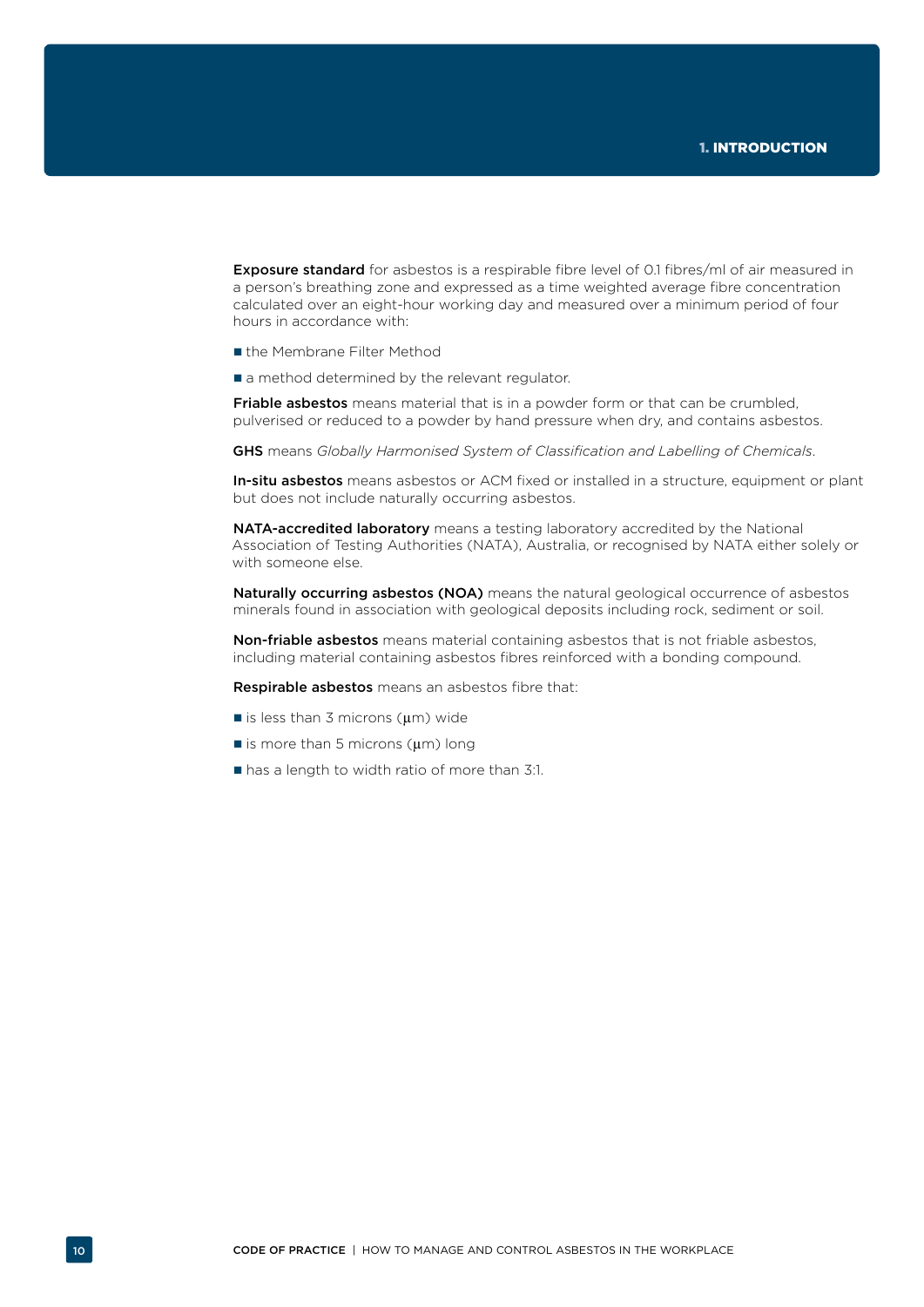# **2.1** WHAT IS INVOLVED IN MANAGING RISKS?

### <span id="page-12-0"></span>Regulation 420

Section 47

Section 48

A person conducting a business or undertaking must ensure, so far as is reasonably practicable, exposure of a person at the workplace to airborne asbestos is eliminated. If this is not reasonably practicable, the exposure must be minimised so far as is reasonably practicable.

The exposure standard for asbestos must not be exceeded at the workplace.

Managing the risks associated with asbestos involves:

- identifying asbestos and ACM at the workplace and recording this in the asbestos register
- assessing the risk of exposure to airborne asbestos
- **E** eliminating or minimising the risks by implementing control measures
- **reviewing control measures to ensure they are effective.**

When choosing the most appropriate control measure, the following hierarchy of controls must be considered:

- $\blacksquare$  eliminating the risk (for example, removing the asbestos)
- substituting the risk, isolating the risk or applying engineering controls (for example, enclosing, encapsulation, sealing or using certain tools)
- using administrative controls (for example, safe work practices)
- using PPE.

A combination of these controls may be required in order to adequately manage and control asbestos or ACM. Chapter 7 of this Code provides more information on the different control measures that can be used.

General guidance on the risk management process is available in the [Code of Practice:](http://www.safeworkaustralia.gov.au/sites/swa/about/publications/pages/manage-whs-risks-cop) *How [to Manage Work Health and Safety Risks](http://www.safeworkaustralia.gov.au/sites/swa/about/publications/pages/manage-whs-risks-cop).*

#### CONSULTING YOUR WORKERS

The WHS Act requires the person conducting a business or undertaking to consult, so far as is reasonably practicable, with workers who carry out work who are (or are likely to be) directly affected by a work health and safety matter.

If the workers are represented by a health and safety representative, the consultation must involve that representative.

Consultation with workers and their health and safety representatives is a critical part of managing work health and safety risks.

Consulting with and involving workers in the identification and safe handling of asbestos can assist in ensuring that safety instructions and safe work practices are complied with.

Health and safety representatives must have access to relevant information on matters that can affect the health and safety of workers, for example asbestos exposure data and the asbestos register.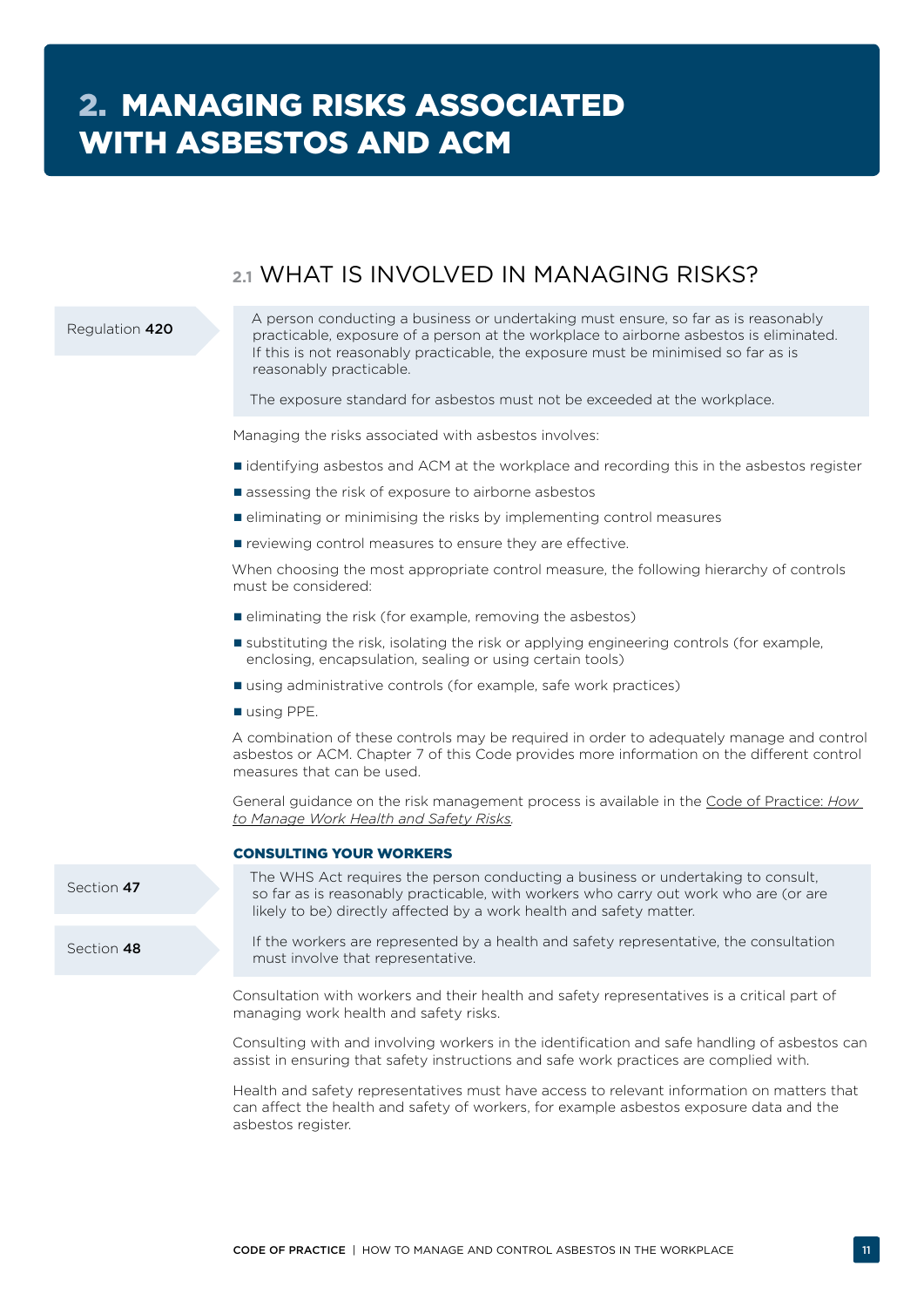#### <span id="page-13-0"></span>Section 46

### CONSULTING, COOPERATING AND COORDINATING ACTIVITIES WITH OTHER DUTY **HOLDERS**

The WHS Act requires that persons conducting a business or undertaking consult, cooperate and coordinate activities with all other persons who have a work health or safety duty in relation to the same matter, so far as is reasonably practicable.

Sometimes there may be other businesses that are involved in the same activities or share the same workplace. For example:

The owner of an arcade is renovating one of the shops for a new tenant to move into. The building owner has engaged a number of contractors to carry out the renovation work including demolishing a wall. The building owner has management and control over the workplace and is responsible for ensuring the current asbestos register is updated due to the work that is being carried out. The building owner consults other tenants that may be impacted by the renovation work on the identification of asbestos and what will need to be done if asbestos is disturbed. As the work begins, the building owner, contractors and tenants all co-operate with each other and co-ordinate their activities to protect any persons from potential exposure to asbestos.

Further guidance on consultation is available in the Code of Practice: *[Work Health and Safety](http://www.safeworkaustralia.gov.au/sites/swa/about/publications/pages/consultation-cooperation-coordination-cop) [Consultation, Cooperation and Coordination.](http://www.safeworkaustralia.gov.au/sites/swa/about/publications/pages/consultation-cooperation-coordination-cop)*

# **2.2** IDENTIFYING IF ASBESTOS OR ACM IS AT THE WORKPLACE

This section does not apply to naturally occurring asbestos (NOA).

#### Regulation 422

A person with management or control of a workplace must ensure asbestos or ACM at the workplace is identified by a competent person.

Identifying asbestos or ACM is the first step in managing the risk of exposure to asbestos in the workplace. As there may be more than one person in the workplace responsible for this duty, it is important that all duty holders consult, cooperate and coordinate with each other as well as consulting with workers and health and safety representatives, for example the person with control of the workplace may carry out the task of identifying asbestos with the person who has day-to-day management of the workplace to ensure it has been done accurately.

If the person with management or control of the workplace assumes that asbestos or ACM is present, or if they have reasonable grounds to believe that asbestos is not present, a competent person does not need to be engaged to make this decision.

### WHO CAN BE A COMPETENT PERSON?

The WHS Regulations define a competent person to be someone who has acquired knowledge and skills to carry out the task through training, a qualification or experience. This may mean that the competent person who can identify asbestos is:

- trained to handle and take asbestos samples, have the knowledge and experience to identify suspected asbestos and be able to determine risk and controls measures
- familiar with building and construction practices to determine where asbestos is likely to be present
- able to determine that material may be friable or non-friable asbestos and evaluate its condition.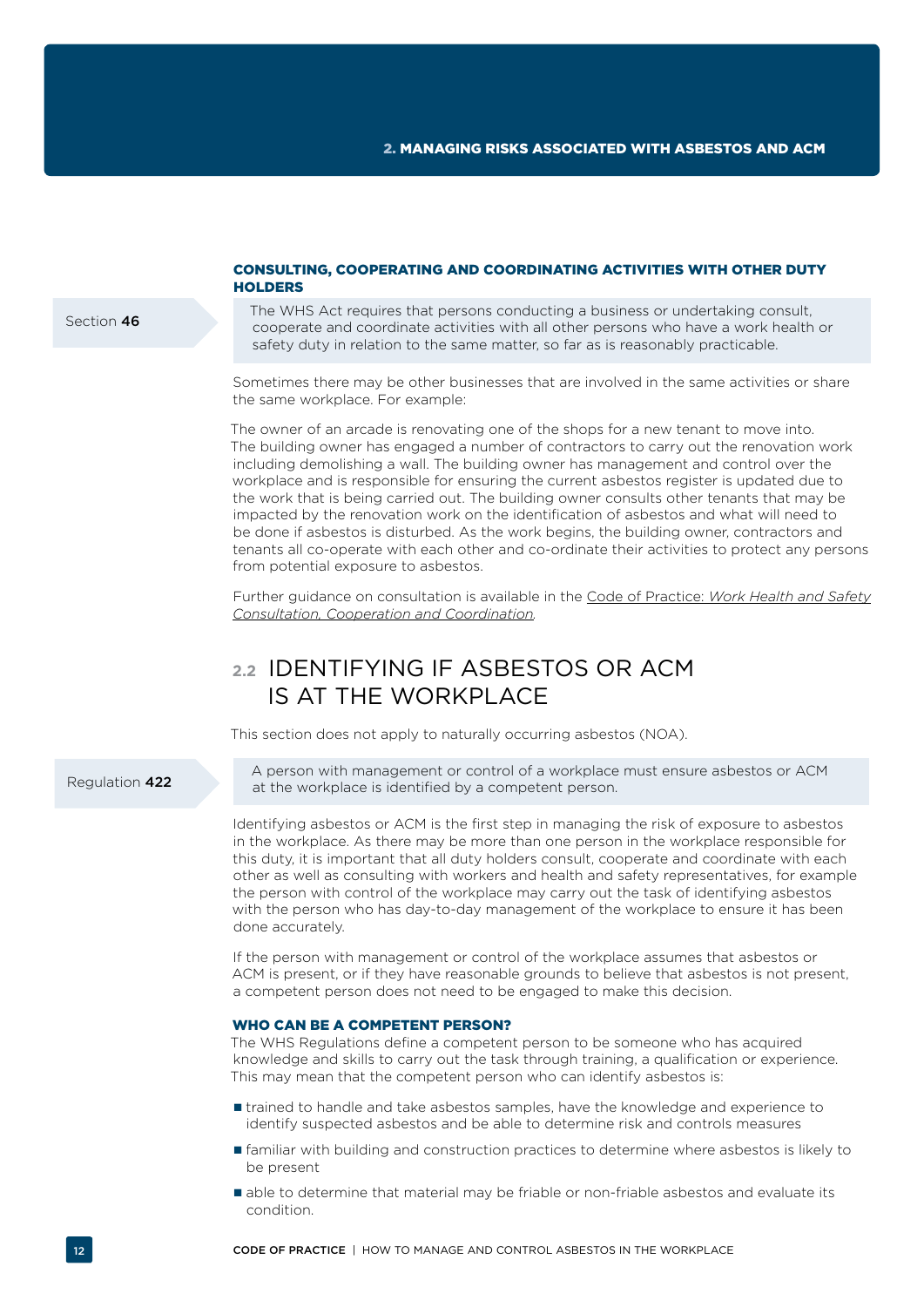There may be a person within the business that is competent to identify asbestos. If there is not, an external competent person should be engaged. Persons who may be considered to be competent in the identification of asbestos include:

- occupational hygienists who have experience with asbestos
- licensed asbestos assessors
- asbestos removal supervisors
- individuals who have a statement of attainment in the unit competency for asbestos assessors
- a person working for an organisation accredited by NATA under AS/NZS ISO/IEC 17020:2000 *General criteria for the operation of various types of bodies performing inspection for surveying asbestos.*

### FACTORS TO CONSIDER WHEN IDENTIFYING ASBESTOS

The person who is carrying out the task of identifying asbestos should have all relevant information so they can correctly identify where asbestos is located in the workplace. For example, obtaining information on the products used in making the building, structure or plant, including building plans, design specifications, and correspondence with builders and plant manufacturers. Consulting workers in the workplace may also be able to assist the person with this task.

There are a number of factors that may be taken into account to identify or assume that asbestos is present in a workplace. These include:

| When was<br>the building<br>constructed?                                                             | Asbestos was widely used as construction and insulation material<br>in buildings until the late 1980s when bans on its manufacture<br>and use were put in place. However, the use of asbestos was<br>only completely prohibited on 31 December 2003. As the bans<br>were not absolute prior to 2003 and building materials may have<br>been stockpiled, stored, or recycled and used, it is possible that<br>asbestos may be present in buildings that were constructed up to<br>31 December 2003 and possibly later.                                                                                                                                                                                               |
|------------------------------------------------------------------------------------------------------|---------------------------------------------------------------------------------------------------------------------------------------------------------------------------------------------------------------------------------------------------------------------------------------------------------------------------------------------------------------------------------------------------------------------------------------------------------------------------------------------------------------------------------------------------------------------------------------------------------------------------------------------------------------------------------------------------------------------|
| Were there any<br>refurbishments<br>or additions to<br>the building prior<br>to 31 December<br>2003? | Any refurbishment or extensions to the original building prior to<br>1990 and potentially up to 31 December 2003 may have involved<br>the use of asbestos. Even if the original parts of the building did<br>not contain asbestos, it should not be assumed that subsequent<br>additions have no asbestos.                                                                                                                                                                                                                                                                                                                                                                                                          |
| What type of<br>material was<br>used to construct<br>the building?                                   | The main construction materials used are made from timber.<br>brick, steel and cement sheet. If cement sheet is present and was<br>installed up until 1990, it is likely to contain asbestos bonded to<br>the cement particles. For example, a roof made from corrugated<br>cement sheeting is likely to contain asbestos. Areas of buildings<br>that are prone to wet conditions may contain asbestos in the<br>walls and floors due to its hardiness and waterproofing qualities<br>compared to other materials. For example, bathrooms, toilets and<br>laundries may have asbestos sheeting or vinyl tiles. Likewise, pipes<br>throughout the building that carry water and sewage may also<br>contain asbestos. |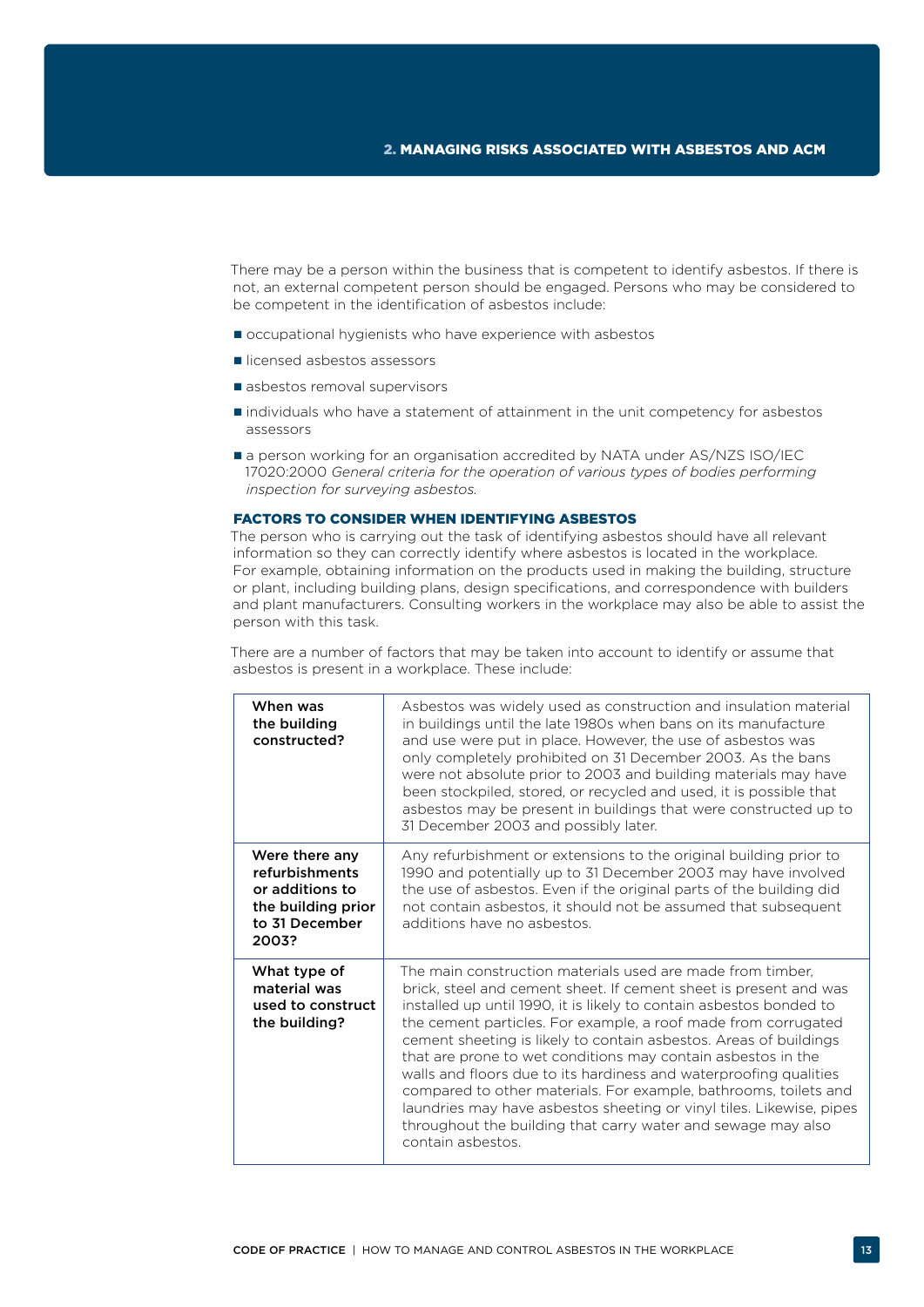<span id="page-15-0"></span>

| Talk to designers,<br>manufacturers or<br>suppliers of plant,<br>or refer to design<br>plans | Asbestos may be present in specific parts of the plant in a<br>workplace as it was used in gasket and friction brake products.<br>Despite a large reduction in its use, chrysotile asbestos was<br>still being used in some specific applications until recent years,<br>including rotary vane vacuum pumps and in gaskets for certain<br>types of equipment. If there is plant that was designed, built and<br>installed prior to 1 January 2004, the supplier, manufacturer or<br>designer of the plant should be consulted to find out if asbestos<br>is present and, if possible, obtain this advice in writing. If this is<br>not possible, review the design plans and seek advice from an<br>experienced engineer or plant designer. Quality assurance<br>systems or checks should be in place to confirm whether<br>asbestos is present. |
|----------------------------------------------------------------------------------------------|--------------------------------------------------------------------------------------------------------------------------------------------------------------------------------------------------------------------------------------------------------------------------------------------------------------------------------------------------------------------------------------------------------------------------------------------------------------------------------------------------------------------------------------------------------------------------------------------------------------------------------------------------------------------------------------------------------------------------------------------------------------------------------------------------------------------------------------------------|
| Talk to workers<br>who have worked<br>at the workplace<br>for a long time                    | Speaking with experienced workers will assist in the identification<br>process as they may be aware of the history of the building,<br>including its age, construction, renovation or repairs, and may<br>know where asbestos is located in the workplace.                                                                                                                                                                                                                                                                                                                                                                                                                                                                                                                                                                                       |
| <b>Visually inspect</b><br>the workplace<br>to identify                                      | A thorough inspection of all areas of the workplace must be<br>conducted, including all buildings, structures, ceiling spaces, cellars,<br>shafts, storage areas and wall cavities.                                                                                                                                                                                                                                                                                                                                                                                                                                                                                                                                                                                                                                                              |
| asbestos, ACM<br>and inaccessible<br>areas                                                   | Material needs to be considered to contain asbestos unless proven<br>otherwise if:                                                                                                                                                                                                                                                                                                                                                                                                                                                                                                                                                                                                                                                                                                                                                               |
|                                                                                              | $\blacksquare$ it cannot be identified                                                                                                                                                                                                                                                                                                                                                                                                                                                                                                                                                                                                                                                                                                                                                                                                           |
|                                                                                              | If there is uncertainty as to whether it contains asbestos                                                                                                                                                                                                                                                                                                                                                                                                                                                                                                                                                                                                                                                                                                                                                                                       |
|                                                                                              | $\blacksquare$ it is inaccessible.                                                                                                                                                                                                                                                                                                                                                                                                                                                                                                                                                                                                                                                                                                                                                                                                               |
|                                                                                              | The design plans for a building, structure, ship or plant may assist<br>in identifying inaccessible areas, as would discussion with builders,<br>architects, manufacturers of plant and maintenance workers.<br>Knowledge of materials used in the construction of the building or<br>experience and findings from inspections of similar sections of the<br>building (or similar buildings) may also assist.                                                                                                                                                                                                                                                                                                                                                                                                                                    |
| Take notes and<br>photographs                                                                | Taking notes and photographs while the inspection is being<br>conducted can assist in producing the asbestos register.                                                                                                                                                                                                                                                                                                                                                                                                                                                                                                                                                                                                                                                                                                                           |

# **2.3** ASSUMING ASBESTOS OR ACM IS PRESENT

This section does not apply to NOA.

Regulation 422

- A person with management or control of a workplace must:
- assume the material is asbestos or ACM if it cannot be identified but a competent person reasonably believes it is asbestos or ACM, and
- assume asbestos is present if part of the workplace is inaccessible and it is likely to contain asbestos or ACM.

It is not necessary to engage a competent person to identify asbestos if the person with management or control of the workplace assumes that asbestos is present or if that person has reasonable grounds to believe that asbestos is not present.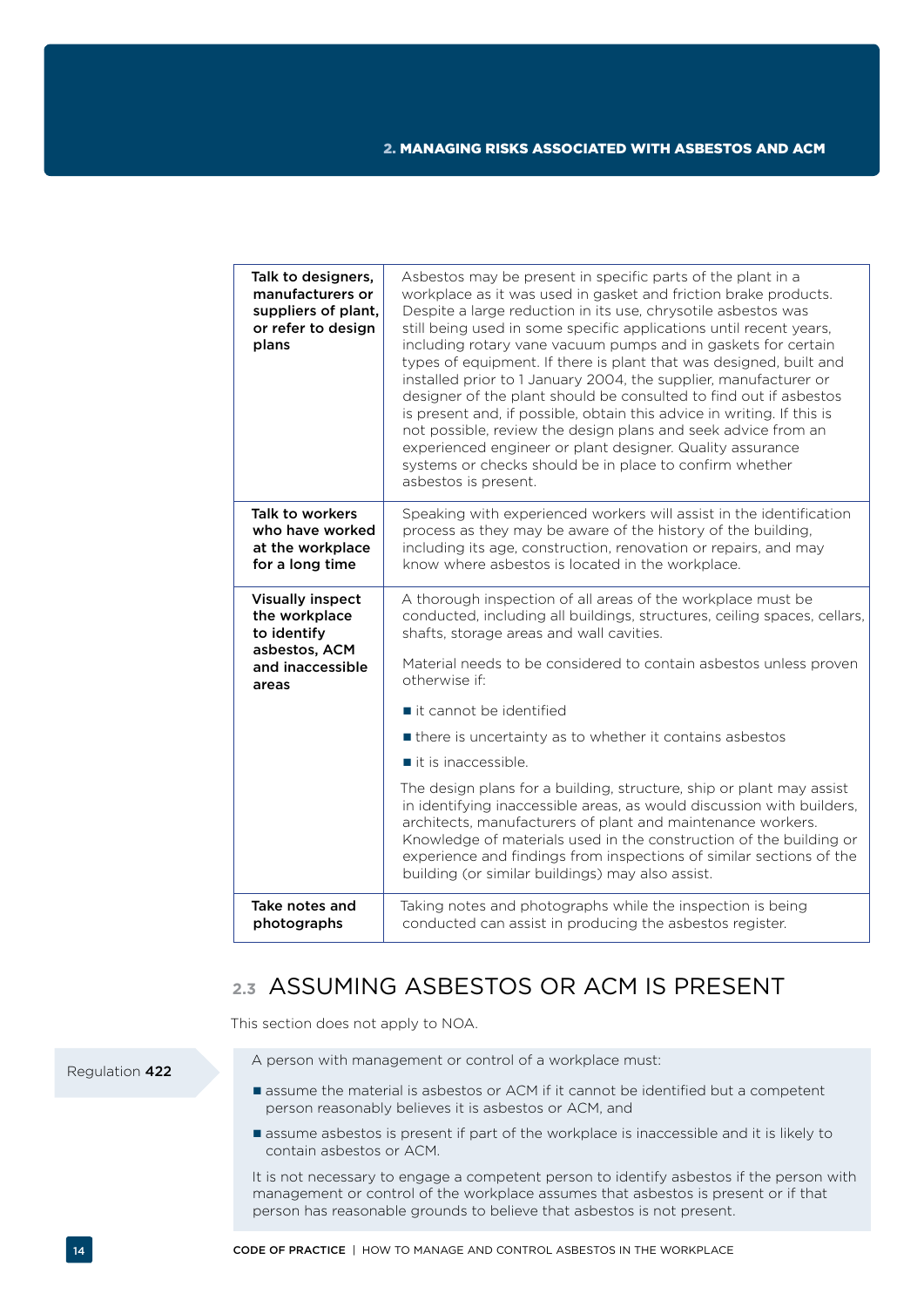If there is uncertainty as to whether asbestos is present in any part of a structure or plant, the person with management or control of the workplace can either assume asbestos is present and treat it with appropriate caution based on the level of risk or have a sample analysed. If it is assumed to be asbestos, it is considered to be asbestos for legal purposes. There is no need to take a sample for analysis and identification in all circumstances. This means the suspect material can remain undisturbed and the time and cost of sampling and analysis is avoided.

The person with management or control of a workplace can assume asbestos or ACM is not present as long as this assumption is based on reasonable grounds, which may include:

- a workplace is constructed post 1990 and there is no plant or equipment made prior to 2004
- **pre-2004** buildings where the building is constructed (including the roof) wholly of metal, brick or concrete, and has no internal walls that are made of fibro, gyprock or similar cladding, for instance a corrugated iron shed or a colourbond type warehouse building constructed of double brick with bare brick internally. Flooring (vinyl tiles), switchboards and under eaves lining should also be considered
- where a register indicates that all the identified and assumed asbestos has been removed.
- Once the presence and location of asbestos has been assumed:
- all requirements for managing asbestos must be followed until the material is removed or testing has confirmed that it is not or does not contain asbestos
- **If** the workplace asbestos register must include all the presumptions made about materials in the workplace with a simple, generic statement such as, *'Roof sheeting is presumed to contain asbestos' or 'All underground conduits are presumed to contain asbestos.'*

### INACCESSIBLE AREAS

If there are inaccessible areas in the workplace that a competent person has identified as likely to have asbestos or ACM, it must be assumed they contain asbestos until they are accessed and it is determined whether asbestos is present or not.

As a general rule, an inaccessible area is an area that cannot be accessed during normal daily activities or routine maintenance. The following areas are not regarded as 'inaccessible areas' and must be inspected or assumed to contain asbestos:

- locked rooms
- crawl spaces
- basement and cellars
- storage areas
- ceiling spaces
- fire doors
- locked security safes.

Accessing fire door and security safe cores to determine whether they contain asbestos may create a risk, for example drilling can result in the release of airborne asbestos. If this is the case, cores should not be accessed and must be assumed to contain asbestos until otherwise proven (for instance, during maintenance when access is obtained) or information is obtained from the supplier. Fire doors may have a compliance tag on the door jamb stating the fire rating and a compliance date. This can provide an indication of whether the door is likely to contain asbestos.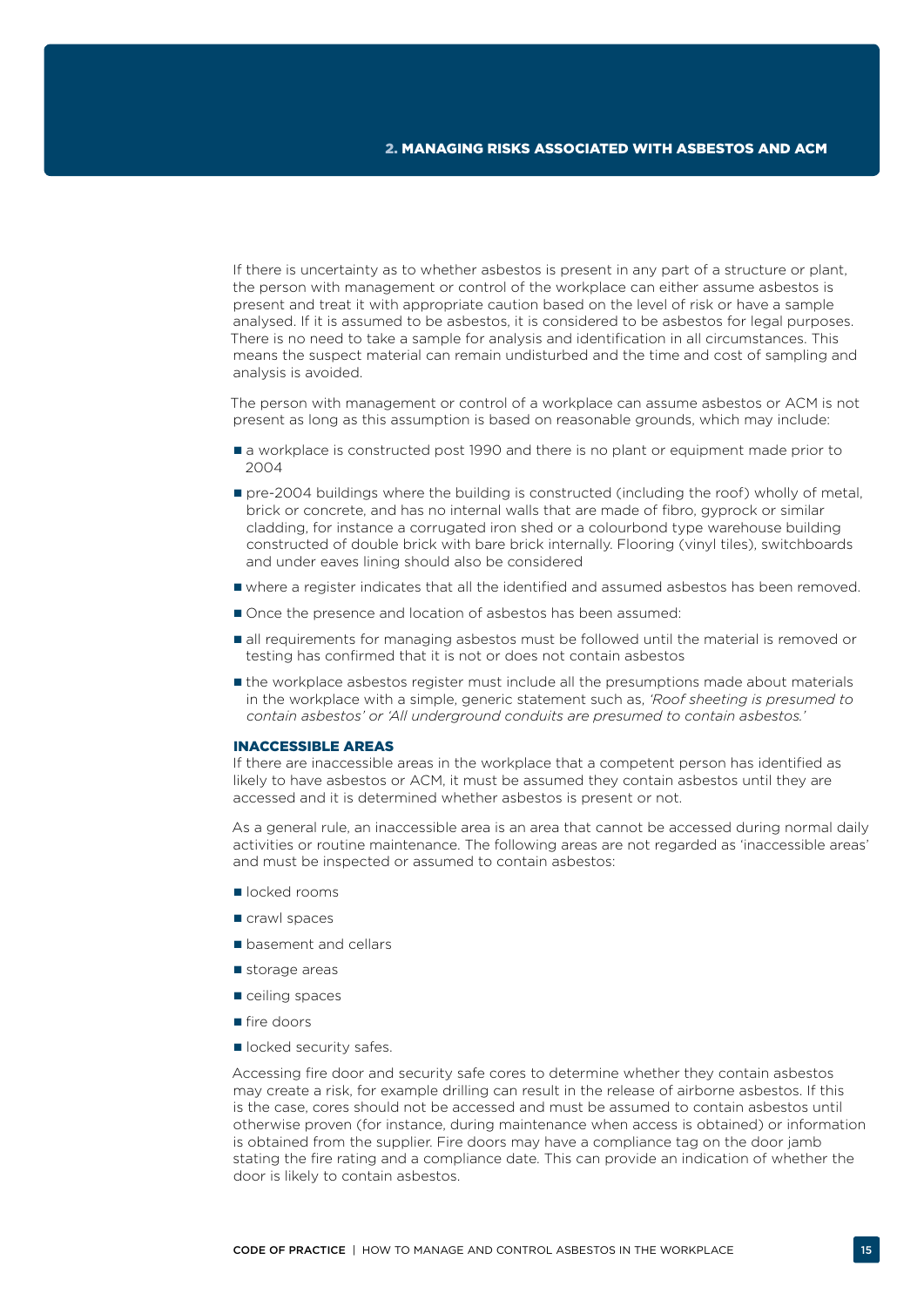<span id="page-17-0"></span>Examples of inaccessible areas that may contain asbestos or ACM are:

- a cavity in a building that is completely (or almost completely) enclosed and suspected of containing asbestos (based on where asbestos is located elsewhere in the building) and access is only possible through destruction of part of the walls of the cavity
- the inner lining of an old boiler pressure vessel (information on this type of vessel suggests it contains asbestos) and the inner lining is not accessible due to the design and operation of the boiler and access can only be via partial destruction of the outer layer
- vinyl tiles that may contain asbestos, which have had a number of layers of non-ACM placed over them and secured, where the layers above it have been well secured and require some form of destruction in order to access the vinyl that may contain asbestos
- enclosed riser shafts in multi-storey buildings containing cables that may be insulated with ACM
- **E** air-conditioning ducts that may contain asbestos gaskets and linings.

# **2.4** ARRANGING A SAMPLE TO IDENTIFY ASBESTOS

This section does not apply to NOA.

Regulation 423

A person with management or control of a workplace may identify asbestos or ACM by arranging for a sample of material at the workplace to be analysed for the presence of asbestos or ACM.

A sample must only be analysed by:

- **a** NATA-accredited laboratory accredited for the relevant test method
- a laboratory approved by the regulator, or
- a laboratory operated by the regulator.

It can be difficult to tell whether a material contains asbestos simply by looking at it, unless it is labelled. If a material has been imported from overseas, it may not be labelled as containing asbestos or it may only be labelled if the materials contain more than 10% asbestos. Therefore, a sample should be taken and analysed unless the decision was made to assume it is asbestos.

Only a competent person may take the samples for analysis because of the increased health risk of fibres being released during the process. If the sampling process is conducted incorrectly, it can be more hazardous than leaving the material alone. All asbestos samples must be analysed by a NATA-accredited laboratory or one that is approved or operated by the relevant regulator. Any sample taken should be sealed within a container, or a 200  $\mu$ m polythene bag, and appropriately labelled.

Once the results of the sampling are known, the person with management or control of the workplace must ensure the asbestos register is updated to indicate that the material is asbestos or is assumed to be.

If asbestos is stable, non-friable and will not be disturbed, it should be left alone. Only material that is damaged or will be disturbed should be sampled. If the material may contain asbestos and it is decided not to take samples, an assumption must be made that the material contains asbestos.

Appendix A provides a procedure that a competent person can follow when undertaking sampling.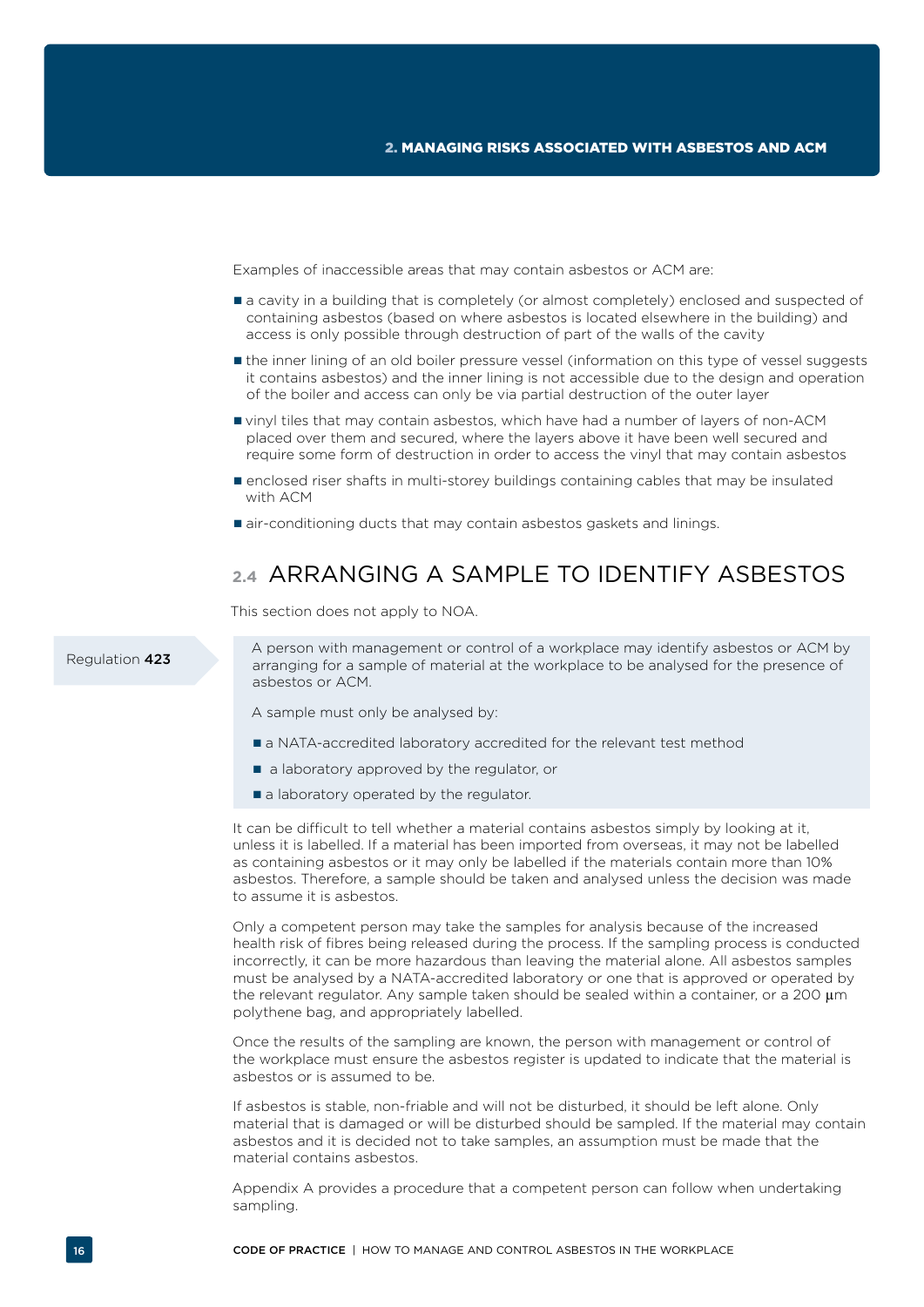# <span id="page-18-0"></span>**2.5** INDICATING THE PRESENCE OF ASBESTOS IN THE WORKPLACE

This section does not apply to NOA.

### Regulation 424

A person with management or control of a workplace must ensure the presence and location of asbestos or ACM identified at the workplace is clearly indicated. If reasonably practicable, the asbestos or ACM must be indicated by a label.

All identified or assumed asbestos, including where the asbestos is inaccessible, must be clearly indicated. If it is reasonably practicable, labels must be used to identify the material as containing asbestos. However, signs may be more appropriate to use.

Examples of labels or signs that can be used to indicate the location or presence of asbestos or ACM are shown at Appendix B. These examples provide an indication of the words that may be used—these words are not mandatory.

#### LABELS

If labels can be used, a competent person should determine the number and positions of the labels required. The location of labels should be consistent with the location listed in the asbestos register.

If a risk assessment suggests asbestos may be disturbed or people are likely to be exposed and it is not reasonably practicable to label asbestos directly, a prominent warning sign must be posted in its immediate vicinity. For example, if floor tiles have been identified as containing asbestos, an appropriate warning sign may be displayed on an adjacent wall.

### WARNING SIGNS

All warning signs should comply with AS 1319 *Safety Signs for the Occupational Environment*.

Any areas of a workplace that contain asbestos, including plant, equipment and components, should be signposted with warning signs to ensure the asbestos is not unknowingly disturbed without the correct precautions being taken. These signs should be weatherproof, constructed of light-weight material and adequately secured. Signs should be placed at all the main entrances to the work areas where asbestos is present.

Where direct marking of asbestos is not possible, identifying the presence and location of asbestos to workers such as plumbers, electricians and carpenters before they commence work may be achieved by implementing a permit-to-work system. The presence and location of the asbestos should be entered on site plans and the asbestos register and be accessible to all workers to ensure they are aware of the presence of asbestos.

# **2.6** ASSESSING THE RISK OF EXPOSURE

This section does not apply to NOA.

If asbestos or ACM is in good condition and left undisturbed, it is unlikely that airborne asbestos will be released into the air and the risk to health is extremely low. It is usually safer to leave it and review its condition over time. However, if the asbestos or ACM has deteriorated, has been disturbed, or if asbestos-contaminated dust is present, the likelihood that airborne asbestos will be released into the air is increased.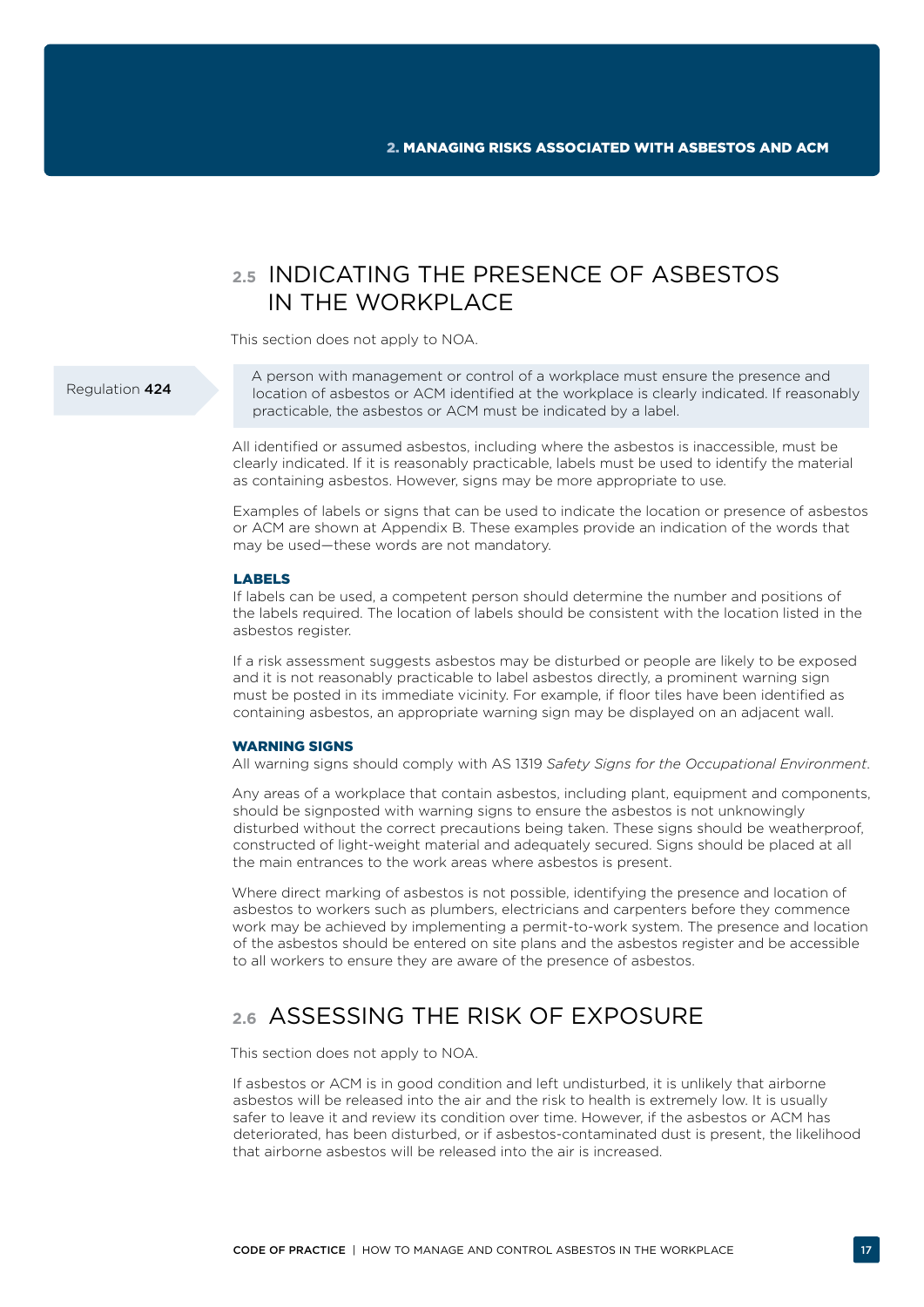The type of material that binds asbestos fibres will influence the potential for airborne asbestos to be released into the air from different asbestos or ACM. For example, a loosely bound sprayed (or limpet) coating is more likely to release fibres when disturbed than asbestos cement in which fibres are firmly bound.

The following list ranks different types of asbestos according to the likelihood that airborne asbestos can be released into the air if it has deteriorated or been disturbed. The potential risk to health is greater for items higher up the list if people are exposed to airborne asbestos, but any of the materials listed can produce asbestos fibres if they are disturbed.

#### Higher likelihood of airborne fibres

Asbestos-contaminated dust (including dust left in place

after past asbestos removal)

Sprayed (limpet) coatings/loose fill

Lagging and packings (that are not enclosed)

Asbestos insulating board

Rope and gaskets

Millboard and paper

Asbestos cement

Floor tiles, mastic and roof felt

Decorative paints and plasters

#### Lower likelihood of airborne fibres

When deciding if there is a risk to health from asbestos, consider whether the asbestos or ACM is:

- $\blacksquare$  in poor condition
- likely to be further damaged or to deteriorate
- likely to be disturbed due to work practices carried out in the workplace (for example, routine and maintenance activities and their frequency)
- $\blacksquare$  in an area where workers are exposed to the material.

A visual inspection of the material, its location and an understanding of the work practices at the workplace will assist this decision.

Asbestos-related work activities (including maintenance) plus unusual and infrequent activities (such as emergency activities) need to be considered. Also take into account the proximity of the asbestos or ACM to where employees work, as this can affect the potential for exposure if asbestos fibres become airborne.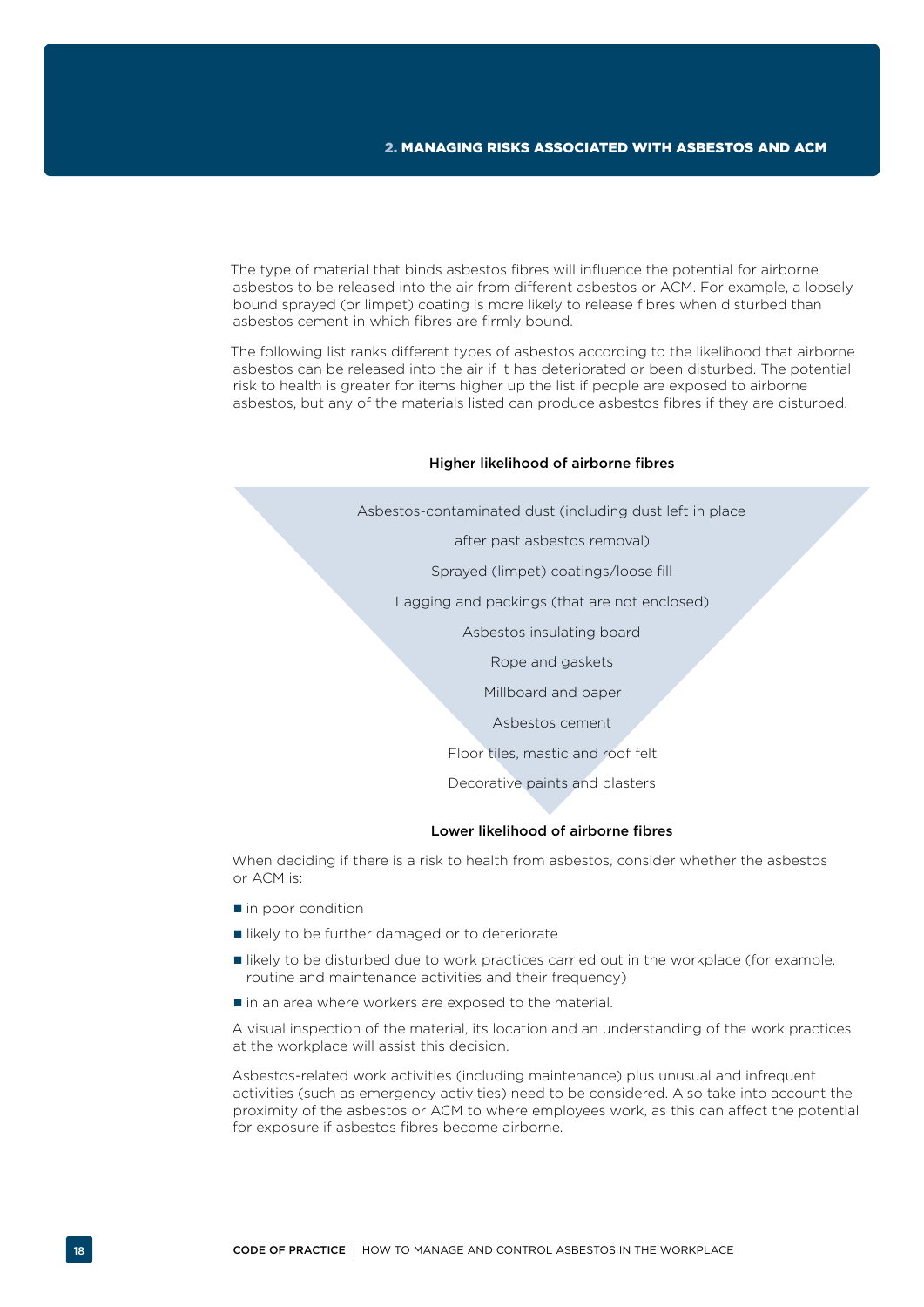The following are examples of activities that could pose a risk to health:

- **Forklifts driving adjacent to asbestos cement (AC) sheet walls may damage these sheets** from accidental impacts during the course of work.
- **Plumbers working on a long pipe that does not have asbestos insulation where the work** is being done may cause disturbance to asbestos-containing insulation on the pipe some metres away.
- **Electricians wiring in a ceiling space sprayed with material containing friable asbestos may** disturb this material.
- Acid fumes from an acid bath located next to an asbestos cement wall and below an asbestos cement roof may cause deterioration of the asbestos material over time.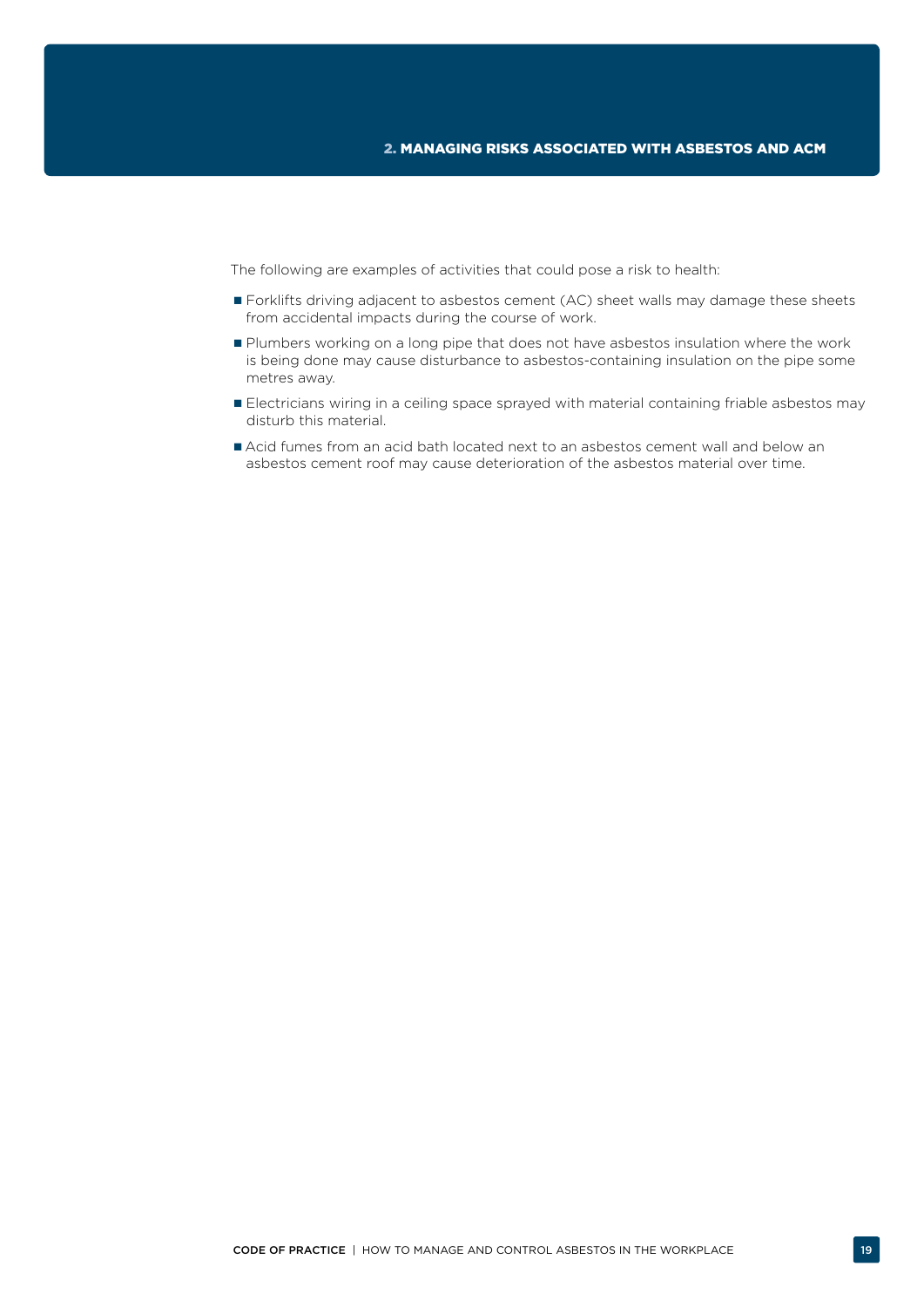This chapter does not apply to domestic premises or NOA.

<span id="page-21-0"></span>Regulation 425

A person with management or control of a workplace must ensure an asbestos register is prepared and kept at the workplace. The asbestos register must be maintained, to ensure the information in the register is up-to-date.

*Note: An asbestos register is not required to be prepared when:*

- *the workplace is a building that was constructed after 31 December 2003, and*
- no asbestos has been identified at the workplace, and
- *no asbestos is likely to be present at the workplace from time to time.*

# **3.1** WHAT IS AN ASBESTOS REGISTER?

The asbestos register is a document that lists all identified (or assumed) asbestos in a workplace. The asbestos register must:

- record any asbestos or ACM that has been identified or is likely to be present at the workplace from time to time. This would include:
	- the date on which the asbestos or ACM was identified
	- the location, type and condition of the asbestos; or
- **state that no asbestos or ACM is identified at the workplace if the person knows that no** asbestos or ACM is identified or is likely to be present from time to time at the workplace.

Appendix C provides a template of an asbestos register, while Appendix D provides an example of how it should be completed.

A comprehensive asbestos register may also include:

- details of any asbestos assumed to be in the workplace
- **F** results of any analysis that confirms a material at the workplace is or is not asbestos
- dates when the identification was carried out
- details of inaccessible areas.

It may also be useful to attach photographs or drawings to visually show the location of the asbestos or ACM in the workplace.

#### WHAT IF AN ASBESTOS REGISTER ALREADY EXISTS AT THE WORKPLACE?

If an asbestos register already exists at the workplace there is no need to create another one. The existing register can be reviewed and revised.

Persons conducting a business or undertaking who are carrying out or intend to carry out work at a workplace, should obtain the current asbestos register and identify any asbestos or ACM that they have management or control of (for example, asbestos in items of plant). The person with management or control of the workplace should be advised if any asbestos or ACM is identified and not included in the asbestos register for the workplace.

If workers consider that the work they are about to do will disturb asbestos, they should talk to the person with management and control of the workplace or their health and safety representative.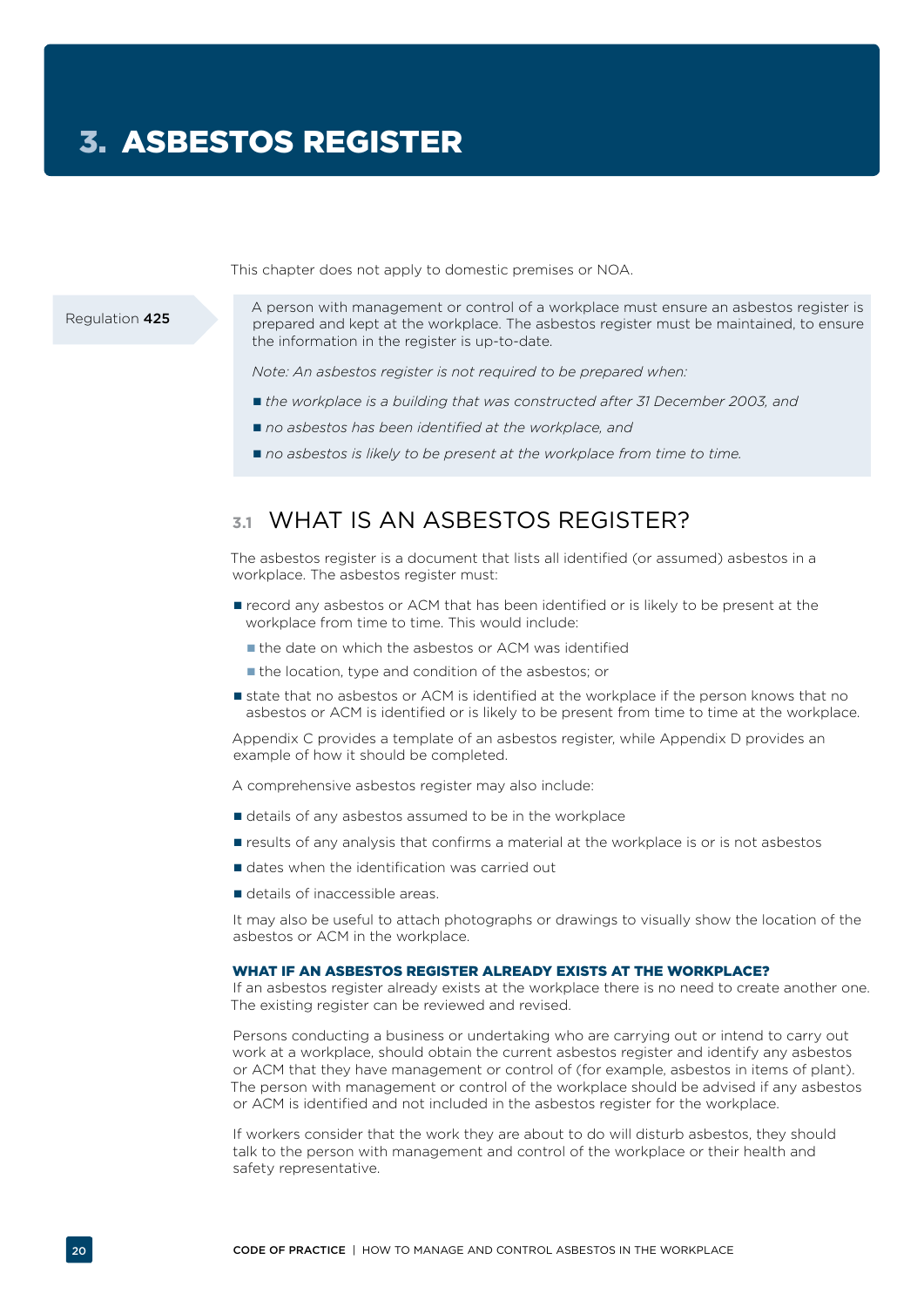#### <span id="page-22-0"></span>WHERE ASBESTOS IS ONLY TEMPORARILY IN THE WORKPLACE

In some cases it may not be necessary to include asbestos or ACM that is only temporarily present in the workplace. For example, if plant that contains asbestos is being repaired at the workplace but it is only there for a short period while being repaired, it does not need to be recorded in the asbestos register. However, if plant is often at the workplace (for example, where the company specialises in repairing plant that typically contains asbestos), it would be important to include this in the asbestos register. Note that where work involving asbestos is carried out, there are requirements to ensure the safety of the worker.

#### WHERE THERE IS NO ASBESTOS REGISTER AT THE WORKPLACE

An asbestos register is not required if a workplace has been constructed after 31 December 2003 or if no asbestos has been identified.

If there is no asbestos register at the workplace but asbestos is identified during the course of any work being carried out, the person with management or control of the workplace should be advised who must then identify it (or ensure a competent person identifies it) and prepare a register.

As there will be no asbestos register at a domestic premise, the homeowner or landlord must be advised if asbestos is identified and appropriate action taken.

# **3.2** REVIEWING AND REVISING AN ASBESTOS REGISTER

#### Regulation 426

A person with management or control of a workplace must ensure an asbestos register is reviewed and where necessary revised by a competent person if:

- $\blacksquare$  the asbestos management plan is reviewed
- further asbestos or ACM is identified at the workplace, or
- **E** asbestos is removed from or disturbed, sealed or enclosed at the workplace.

The register should be reviewed at least once every five years to ensure it is kept up-to-date.

When reviewing the asbestos register, the person should carry out a visual inspection of the asbestos and ACM listed to determine its condition and revise the asbestos register as appropriate. Previous asbestos registers and records relating to asbestos removal jobs, for instance clearance certificates, can assist in identifying all asbestos and ACM in the workplace.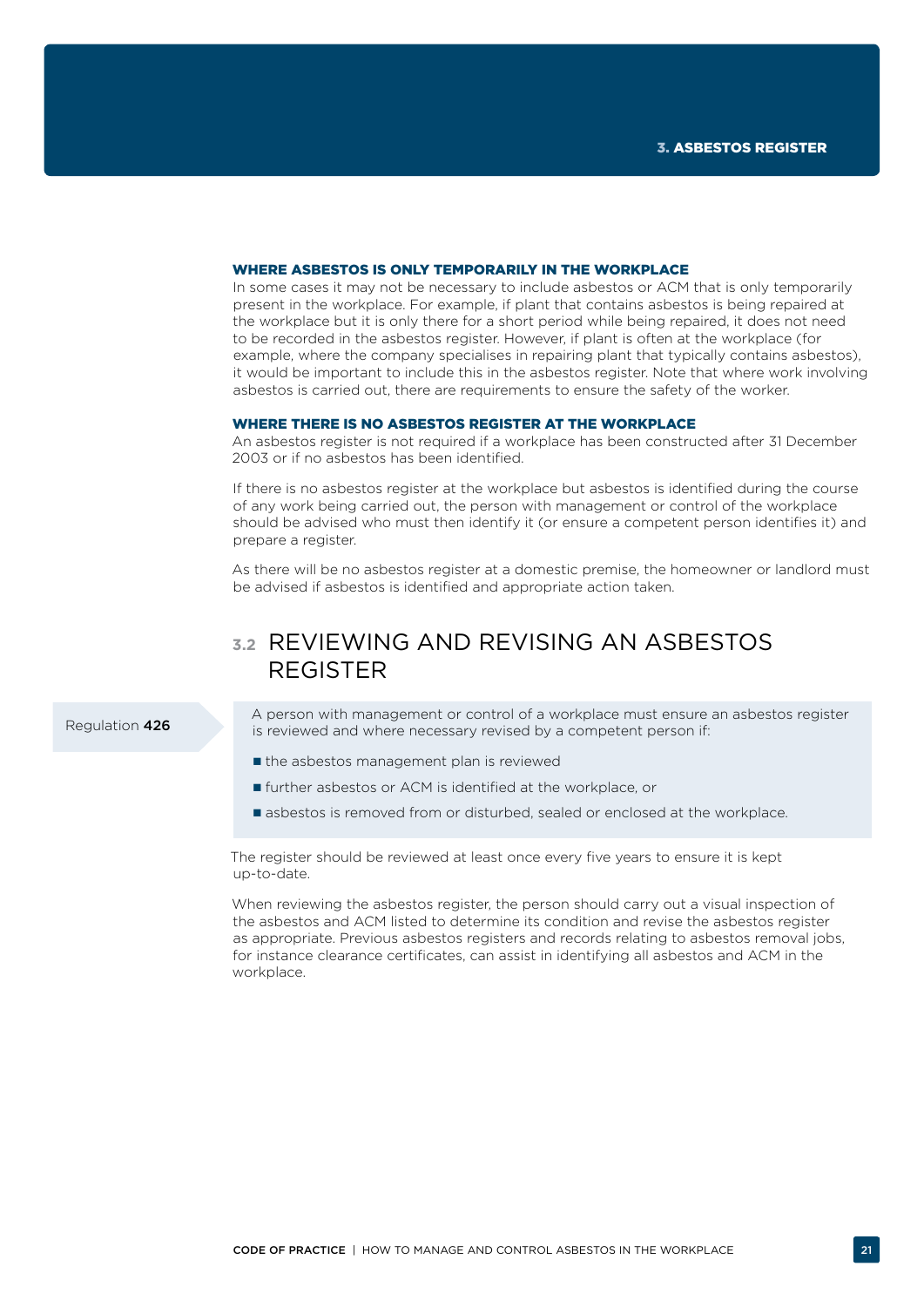## <span id="page-23-0"></span>The person with management or control of the workplace must ensure the asbestos register is readily accessible to:  $\blacksquare$  a worker who has carried out, carries out or intends to carry out work at the workplace health and safety representatives who represent workers that carry out or intend to carry out work at the workplace **a** person conducting a business or undertaking who has carried out, carries out or intends to carry out work at the workplace, and a person conducting a business or undertaking who has required, requires or intends to require work to be carried out at the workplace. Where work is being carried out or is about to be carried out at the workplace by a person conducting a business or undertaking and that work involves a risk of exposure to airborne asbestos, the person with management or control of the workplace must provide a copy of the asbestos register to that person. A copy of the asbestos register should be kept at the workplace to ensure it is accessible. Regulation 427

# **3.4** TRANSFERRING AN ASBESTOS REGISTER

### Regulation 428

If the person with management or control of a workplace plans to relinquish management or control (for instance, selling the workplace or the business or undertaking), they must ensure, so far as is reasonably practicable, that a copy of the asbestos register is given to the person who is assuming management or control of the workplace.

# **3.3** ACCESSING AN ASBESTOS REGISTER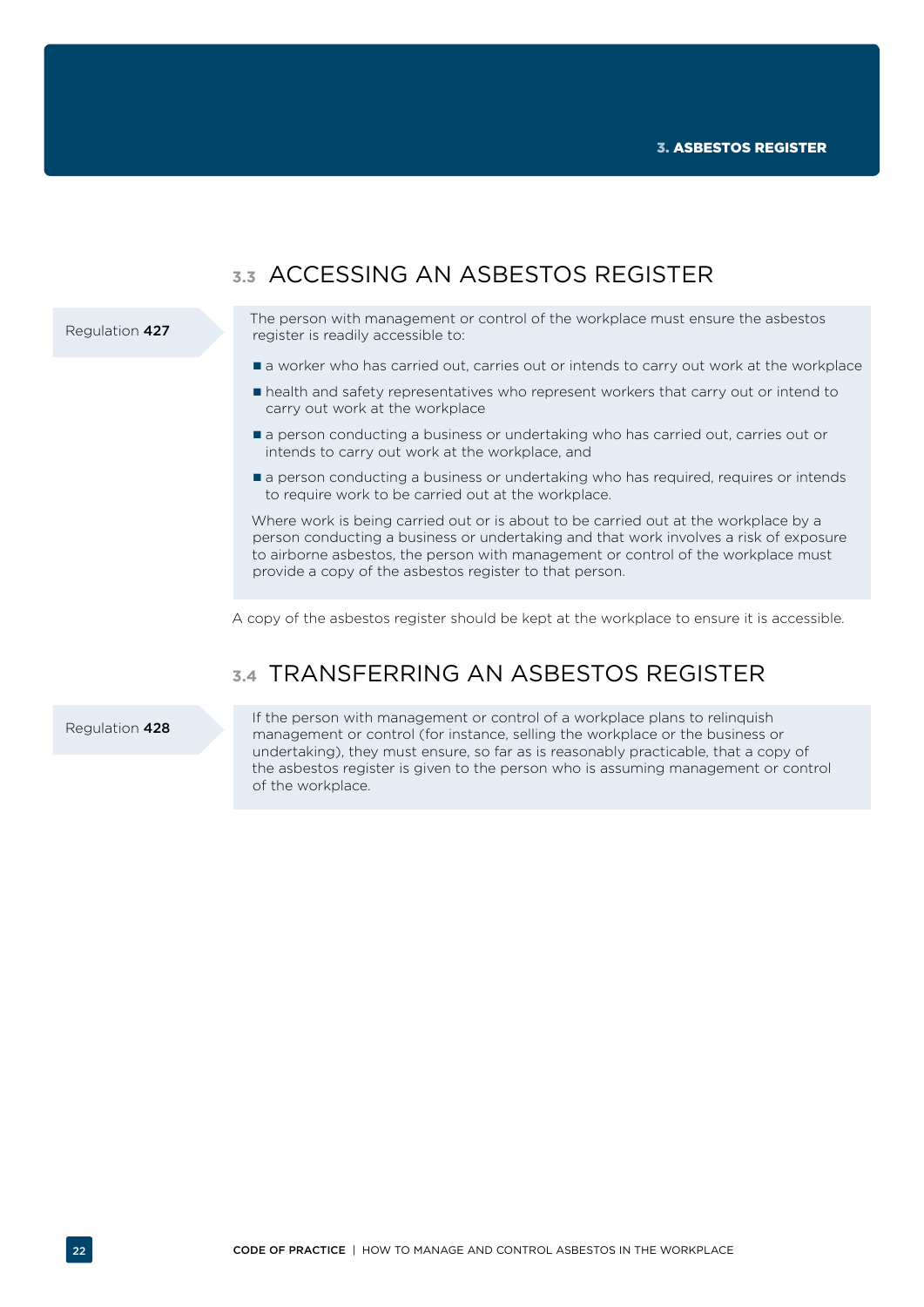# <span id="page-24-0"></span>4. ASBESTOS MANAGEMENT PLAN

#### Regulation 429

A person with management or control of a workplace must ensure a written asbestos management plan is prepared for the workplace if asbestos or ACM has been identified or assumed present, or is likely to be present from time to time at the workplace.

The asbestos management plan must be maintained to ensure the information is up-to-date.

This requirement does not apply to domestic premises.

# **4.1** WHAT IS AN ASBESTOS MANAGEMENT PLAN?

An asbestos management plan sets out how asbestos or ACM that is identified at the workplace will be managed, for example what, when and how it is going to be done.

An asbestos management plan must include:

- the identification of asbestos and ACM, for example a reference or link to the asbestos register for the workplace, and the locations of signs and labels
- decisions, and reasons for the decisions, about the management of asbestos at the workplace, for example safe work procedures and control measures
- **P** procedures for detailing accidents, incidents or emergencies of asbestos at the workplace
- workers carrying out work involving asbestos, for example consultation, information and training responsibilities.

Other information that may be included in the asbestos management plan is:

- $\blacksquare$  an outline of how asbestos risks will be controlled, including consideration of appropriate control measures
- $\blacksquare$  a timetable for managing risks of exposure, for example priorities and dates for any reviews, circumstances and activities that could affect the timing of action
- identification of each person with responsibilities under the asbestos management plan and the person's responsibilities
- **P** procedures, including a timetable for reviewing and, if necessary, revising the asbestos management plan and asbestos register
- air monitoring procedures at the workplace, if required.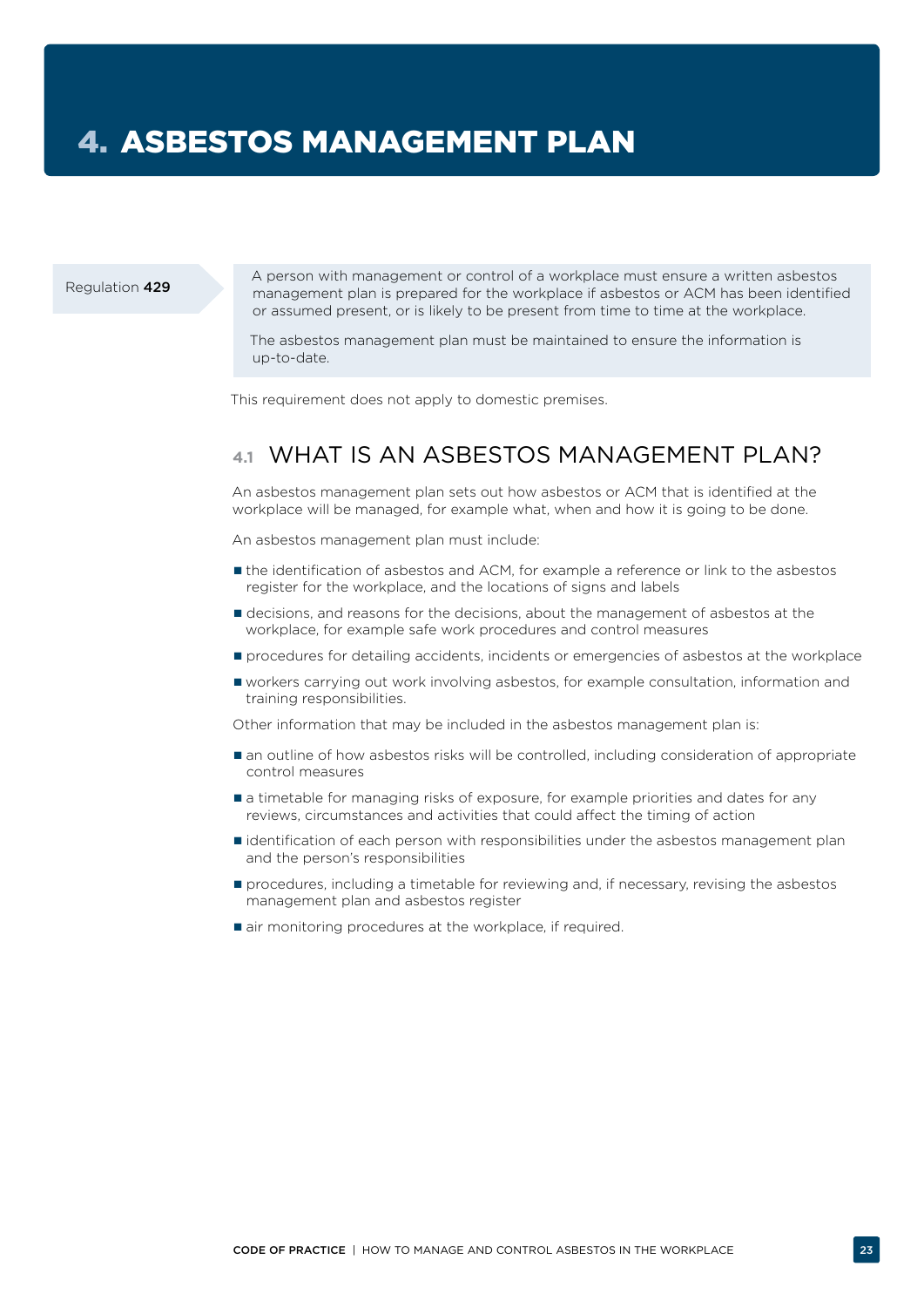# **4.2** REVIEWING AN ASBESTOS MANAGEMENT PLAN

#### <span id="page-25-0"></span>Regulation 430

The person with management or control of the workplace must ensure the asbestos management plan is reviewed and, if necessary, revised at least once every five years or when:

- $\blacksquare$  there is a review of the asbestos register or a control measure
- **E** asbestos is removed from or disturbed, sealed or enclosed at the workplace
- the plan is no longer adequate for managing asbestos or ACM at the workplace
- $\blacksquare$  a health and safety representative requests a review if they reasonably believe that any of the matters listed in the above points affects or may affect the health and safety of a member of their work group and the asbestos management plan was not adequately reviewed.

# **4.3** ACCESSING AN ASBESTOS MANAGEMENT PLAN

#### Regulation 429

The person with management or control of the workplace must ensure the asbestos management plan is readily accessible to:

- $\blacksquare$  a worker who has carried out, carries out or intends to carry out work at the workplace
- health and safety representatives who represent workers that carry out or intend to carry out work at the workplace
- **a** person conducting a business or undertaking who has carried out, carries out or intends to carry out work at the workplace, and
- **a** person conducting a business or undertaking who has required, requires or intends to require work to be carried out at the workplace.

The asbestos management plan should be kept at the workplace to ensure it is accessible.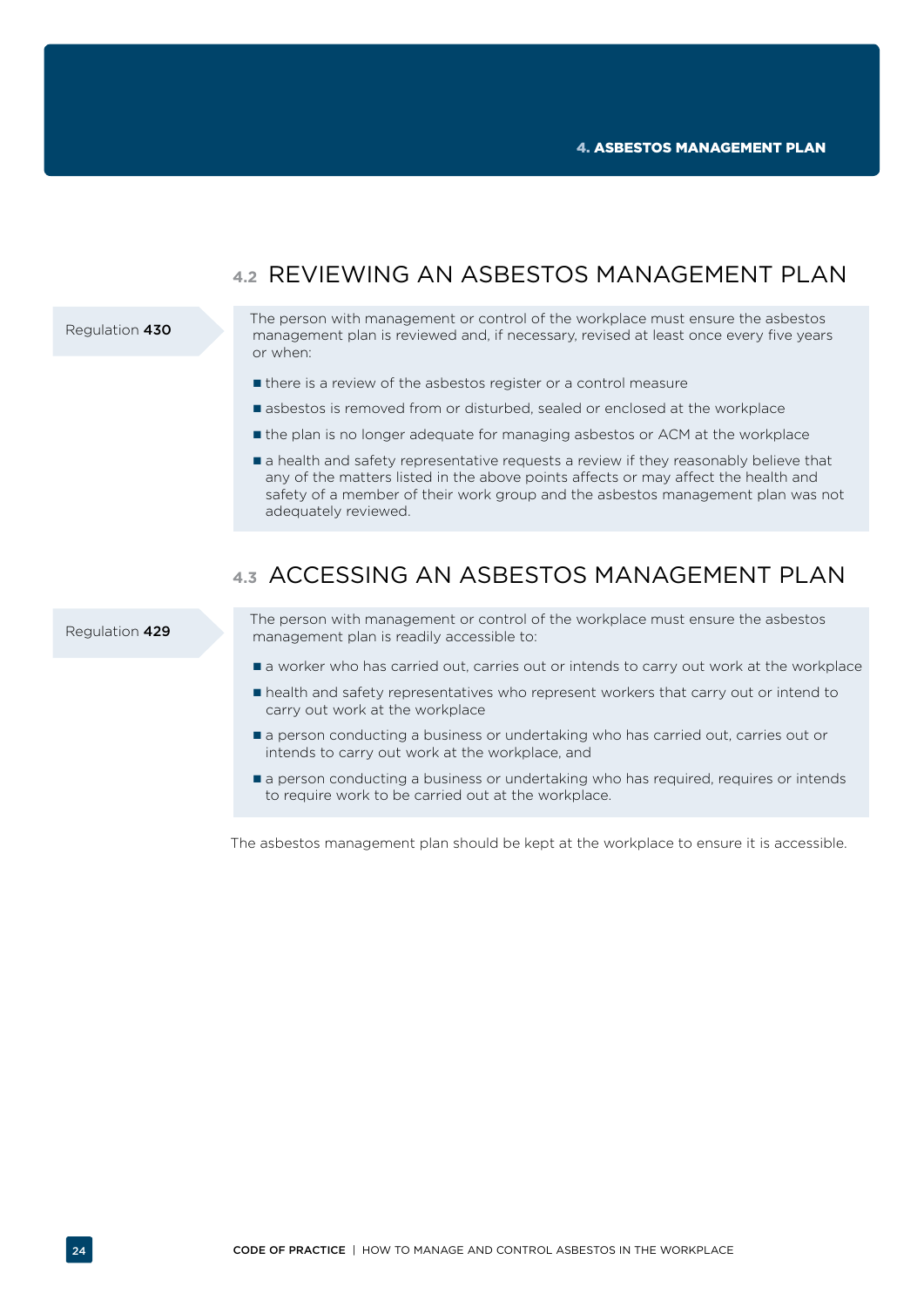# **5.1** NATURALLY OCCURRING ASBESTOS

### <span id="page-26-0"></span>Regulation 431-434

A person with management or control of a workplace must manage the risks associated with naturally occurring asbestos (NOA) at the workplace.

If NOA is identified at the workplace or is likely to be present from time to time, a written asbestos management plan must be prepared and maintained to ensure the information is up-to-date.

### WHAT IS NOA?

In the majority of workplaces, the asbestos that is encountered and poses a risk to health and safety will be found in manufactured products. However, some workplaces may have to deal with asbestos in its natural state. NOA may be encountered in road building, site and construction work, and other excavation activities. Asbestos may occur in veins within rock formations.

#### REQUIREMENTS TO MANAGE NOA

Due to the difficulties in fully describing the location and extent of a NOA deposit in an asbestos register, there is no requirement for NOA be listed in an asbestos register. However, any NOA identified or assumed at a workplace must be included on the asbestos management plan for the workplace or be the subject of a new asbestos management plan. This is to ensure steps are put in place, as with all other asbestos encountered in workplaces, to ensure that risks of exposure from NOA are assessed and managed.

### PREPARING AN ASBESTOS MANAGEMENT PLAN

When preparing an asbestos management plan, the following should be considered:

- $\blacksquare$  isolating the workplace or part of the workplace until controls are in place
- deviating excavation to ensure avoidance of the deposit, where possible
- using sealed excavation or mining equipment (air-conditioned cabins with filtered air)
- maintaining regular surveillance of the rock by a competent person to ensure minimal disturbance of suspected fibrous minerals
- developing procedures for the safe disposal of asbestos waste, if required
- educating the workers in safe work practices.

Information on the contents, review and accessibility of the asbestos management plan can be found in Chapter 4 of this Code.

### MANAGING NOA

Ongoing management of NOA may be determined with the aid of an air monitoring program to assess asbestos exposure levels and specific risk control measures.

The person with management or control of a workplace must ensure the release of airborne asbestos is minimised. This can be done by:

- wetting surfaces to reduce the dust levels
- suppressing, containing and extracting dust in processing operations (water sprays or local exhaust at transfer points and vibrating screens)
- using wet drilling or other approved in-hole dust suppression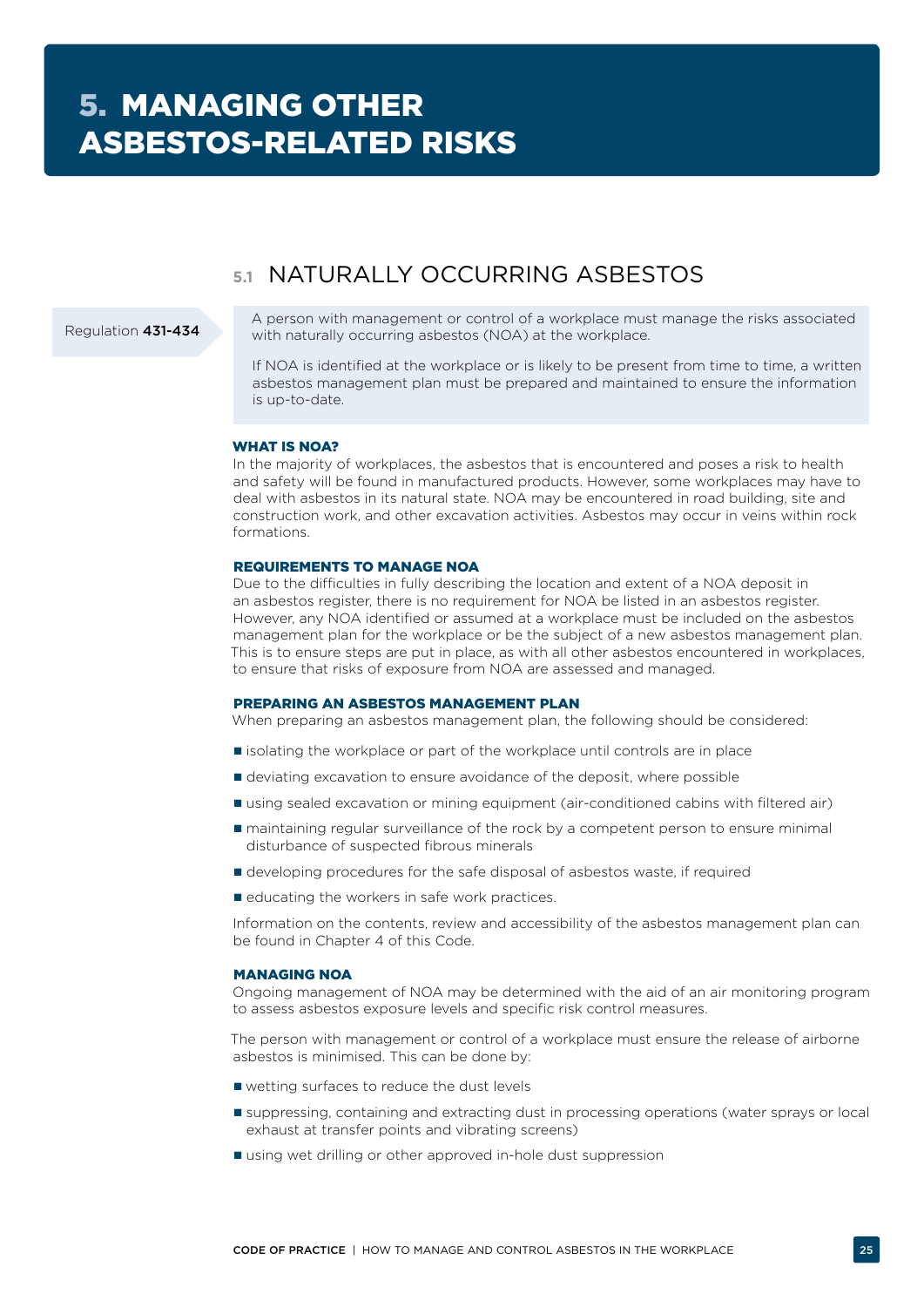- <span id="page-27-0"></span> $\blacksquare$  preventing the spread of contamination by using wash down facilities
- **providing information to and training and supervision of all workers potentially at risk**
- using PPE where indicated.

#### TRAINING OF WORKERS

Training on the hazards and risks associated with NOA must be provided to workers who carry out work where NOA is found. Section 6.3 of this Code provides further information on training workers about asbestos.

# **5.2** CONTAMINATED SITES

Sites contaminated with asbestos become a workplace when work is carried out there. The WHS Regulations require that, where asbestos is identified as contaminating a workplace, a register and asbestos management plan be created for the site.

The management and remediation of sites contaminated with asbestos from illegal dumping and demolition is a specialised task. In some instances, site remediation may entail removal of asbestos and ACM from the site; in other cases this may not be practicable, and other management strategies should be used. Engaging specialists who may include asbestos removalists is highly recommended for all but the most minor of non-friable contaminations.

The *[Assessment of Site Contamination National Environmental Protection Measure](http://www.nepc.gov.au/nepms/assessment-site-contamination)* (NEPM) <http://www.ephc.gov.au/contam> sets out the general principles for assessment and remediation of sites contaminated with a number of hazardous materials including asbestos. It is recommended that a person conducting a business or undertaking who has a workplace that is, or is suspected of being, contaminated with asbestos should engage specialists in accordance with the competencies found in the NEPM.

# **5.3** DEMOLITION AND REFURBISHMENT WORK

This section applies to the demolition or refurbishment of a structure or plant constructed or installed before 31 December 2003.

Regulation 447-457

Prior to any demolition or refurbishment work being carried out, a person with management and control of a workplace must:

- review the asbestos register
- **P** provide a copy of the asbestos register to the person carrying out the demolition or refurbishment work, and
- **E** ensure asbestos that is likely to be disturbed is identified and, so far as is reasonably practicable, removed.

The person conducting a business or undertaking who will carry out demolition or refurbishment at a workplace must obtain a copy of the asbestos register before they commence the work.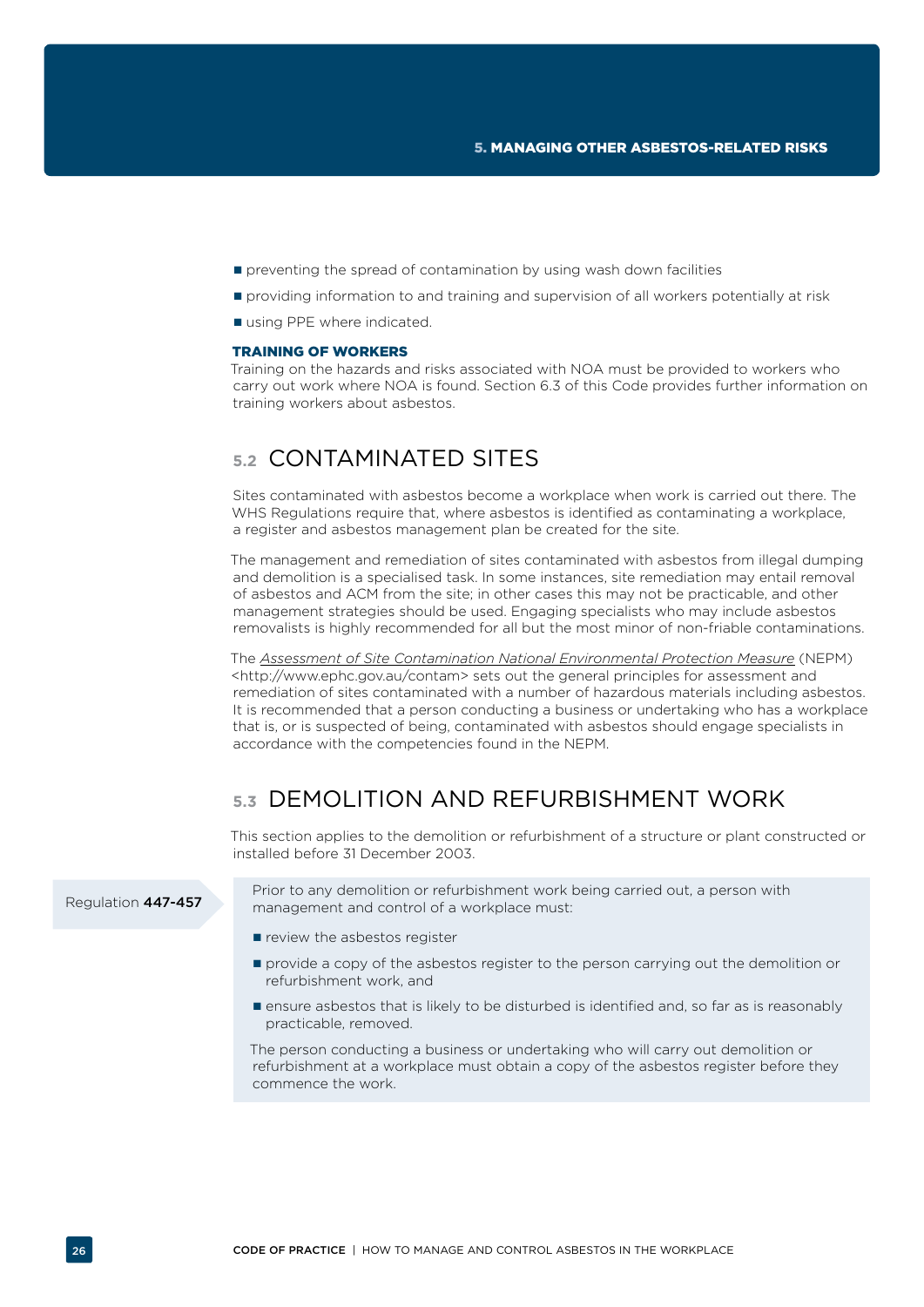Examples of demolition may include:

- complete dismantling of a decommissioned industrial plant
- total destruction of a building or part of a building
- $\blacksquare$  total destruction of an old boiler for the purpose of disposal.

Examples of refurbishment may include the partial dismantling of:

- a boiler for the purpose of cleaning and repairing
- **If** large plant in order to access and remove asbestos-containing gaskets for the purpose of replacement with non-asbestos-containing gaskets
- a building by removing sections of an asbestos cement roof
- part of a building for the purpose of renovation.

Demolition and refurbishment work does not include minor routine maintenance work, or other minor work.

- Minor maintenance work includes routine work that is small scale, often short in duration and may be unscheduled. This work may require the partial dismantling of a structure or plant and may include the removal of asbestos or ACM such as gaskets or brake components, for example a piece of plant to remove an asbestos-containing gasket, a passenger lift or press machine to remove an asbestos-containing brake component, or a piece of plant for the purpose of cleaning or repair.
- Minor work includes small tasks that are of short duration, such as cutting a small hole or hand-drilling up to a few holes in an AC sheet. It is not routine or regular such as planned maintenance. It is incidental work that can be done quickly and safely within minimal control measures required to ensure safety. Examples include cutting a small hole into an asbestos-containing eave to install a cable, removal of an asbestos-containing vinyl tile to install a plumbing fixture, or hand-drilling a few holes into an AC sheet to attach a fitting.

#### REVIEWING THE ASBESTOS REGISTER

When reviewing the asbestos register, the person with management or control of the workplace or plant should consider the following questions:

- Where is the asbestos located in relation to the proposed demolition or refurbishment?
- Are there any inaccessible areas that are likely to contain asbestos and that will be disturbed as a result of the demolition or refurbishment?
- What is the type and condition of the asbestos?
- What is the quantity of asbestos?
- What is the method of demolition or refurbishment and how will it affect the ACM?
- If the asbestos will be disturbed during the demolition or refurbishment, can it be removed safely before work commences and how can this be done?

WHAT TO DO IF THE ASBESTOS REGISTER INDICATES THAT ASBESTOS IS PRESENT

If the asbestos register identifies that asbestos or ACM is present, the person with management or control of the workplace must ensure all asbestos likely to be disturbed is identified and removed, so far as is reasonably practicable, before the demolition or refurbishment work starts.

The WHS Regulations allow for the demolition of part of a structure or plant in order to access in situ asbestos so it can be removed. For example, part of a wall may be demolished to access asbestos located in the wall cavity so it can be removed prior to further demolition.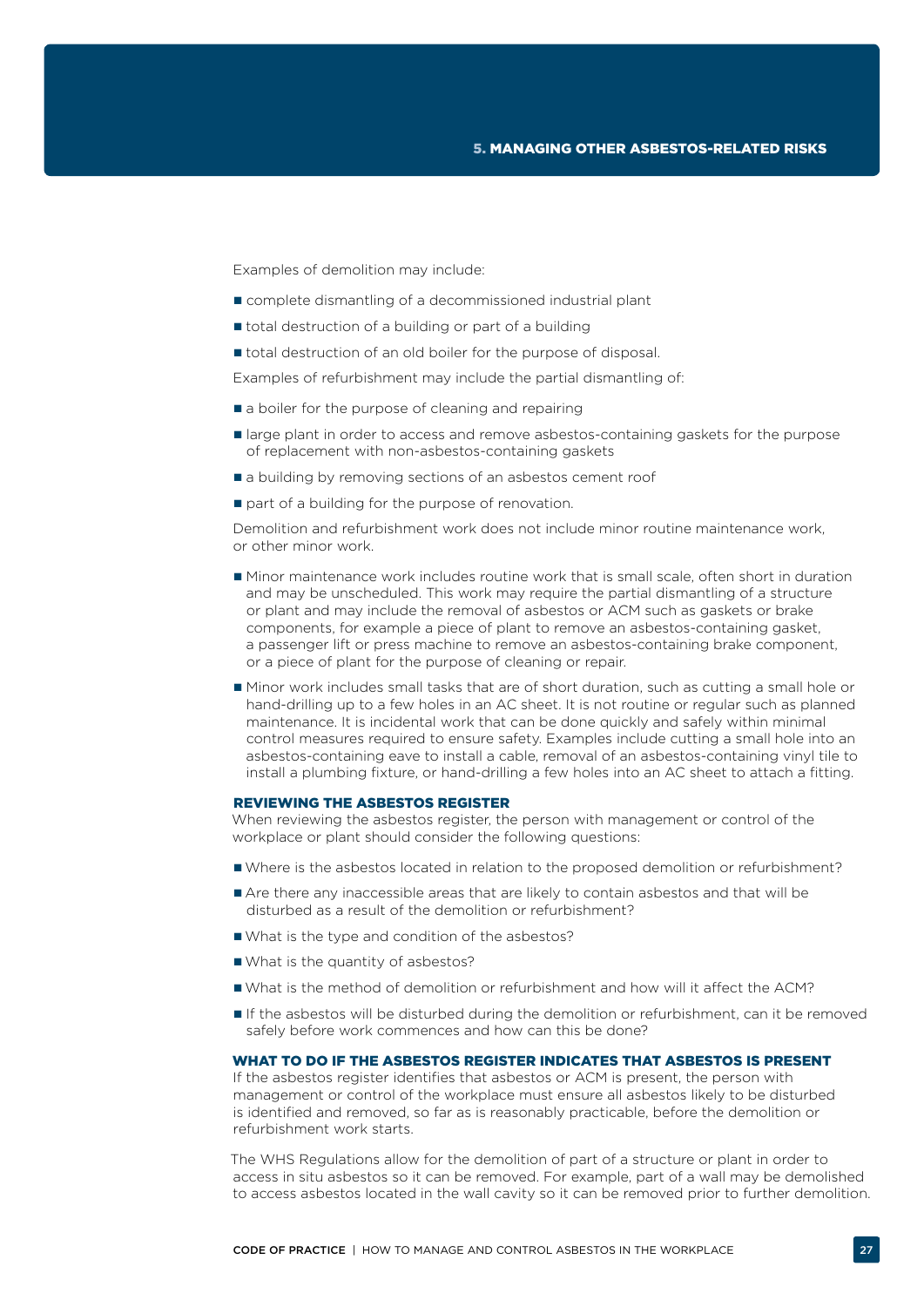For demolition work, if an emergency occurs, the person with management or control of the workplace must ensure a procedure is developed before the demolition work starts. The procedure must outline how to minimise the risk of exposure of workers and persons in the vicinity of the demolition site and ensure the exposure standard is not exceeded, so far as is reasonably practicable. The person must also provide the regulator with written notice of the emergency immediately after they become aware of the emergency and before the demolition starts.

*Note: An emergency can occur if a building, structure or plant is structurally unsound or a collapse of the building, structure or plant is imminent.*

#### IF THERE IS NO ASBESTOS REGISTER AT THE WORKPLACE

If there is no register for the workplace, the person who is carrying out the demolition or refurbishment work must not carry out the work until a competent person determines whether asbestos or ACM is fixed to or installed in the structure or plant.

If a competent person has reasonable grounds to be uncertain as to whether or not asbestos is present, before commencing demolition or refurbishment work the person carrying out the work must assume it is present. If it is determined or assumed to be present, the person carrying out the work must inform the occupier or owner (if it is domestic premises) or the person with management or control in any other case.

- **Demolition** Once the person with management or control of the workplace or plant has been notified that asbestos is present and demolition work is to occur, they must decide whether the asbestos is likely to be disturbed by the work. If it is likely to be disturbed they must ensure, so far as is reasonably practicable, that the asbestos is removed before the work commences.
- **Refurbishment** Once the person with management or control of the workplace or plant has been notified that asbestos is present and refurbishment work is to occur, they must decide whether the asbestos is likely to be disturbed by the work. If it is likely to be disturbed they must ensure, so far as is reasonably practicable, that the asbestos is removed. Where reasonably practicable, asbestos should be removed prior to refurbishment, renovation or maintenance rather than implementing other control measures, such as enclosure or sealing.

## DEMOLITION AND REFURBISHMENT AT DOMESTIC PREMISES

When a person has been engaged to conduct demolition or refurbishment at a domestic premise, it becomes the workplace of that person. Consequently, that person must identify and, if necessary, remove asbestos before work commences. The WHS Regulations place no duties on the homeowner.

**Demolition** - A person who is engaged to conduct demolition work at a house (which has become their workplace) must identify asbestos under their management or control that is likely to be disturbed by the demolition work. They must ensure, so far as is reasonably practicable, that the asbestos is removed before the work commences.

If an emergency occurs, the person carrying out the demolition work at the domestic premise must ensure, so far as is reasonably practicable, that before the demolition work starts a procedure is developed that will explain how to minimise the risk of exposure of workers and persons in the vicinity of the demolition site and ensure the exposure standard is not exceeded, so far as is reasonably practicable. The person must also provide the regulator with written notice of the emergency immediately after they become aware of the emergency and before the demolition starts.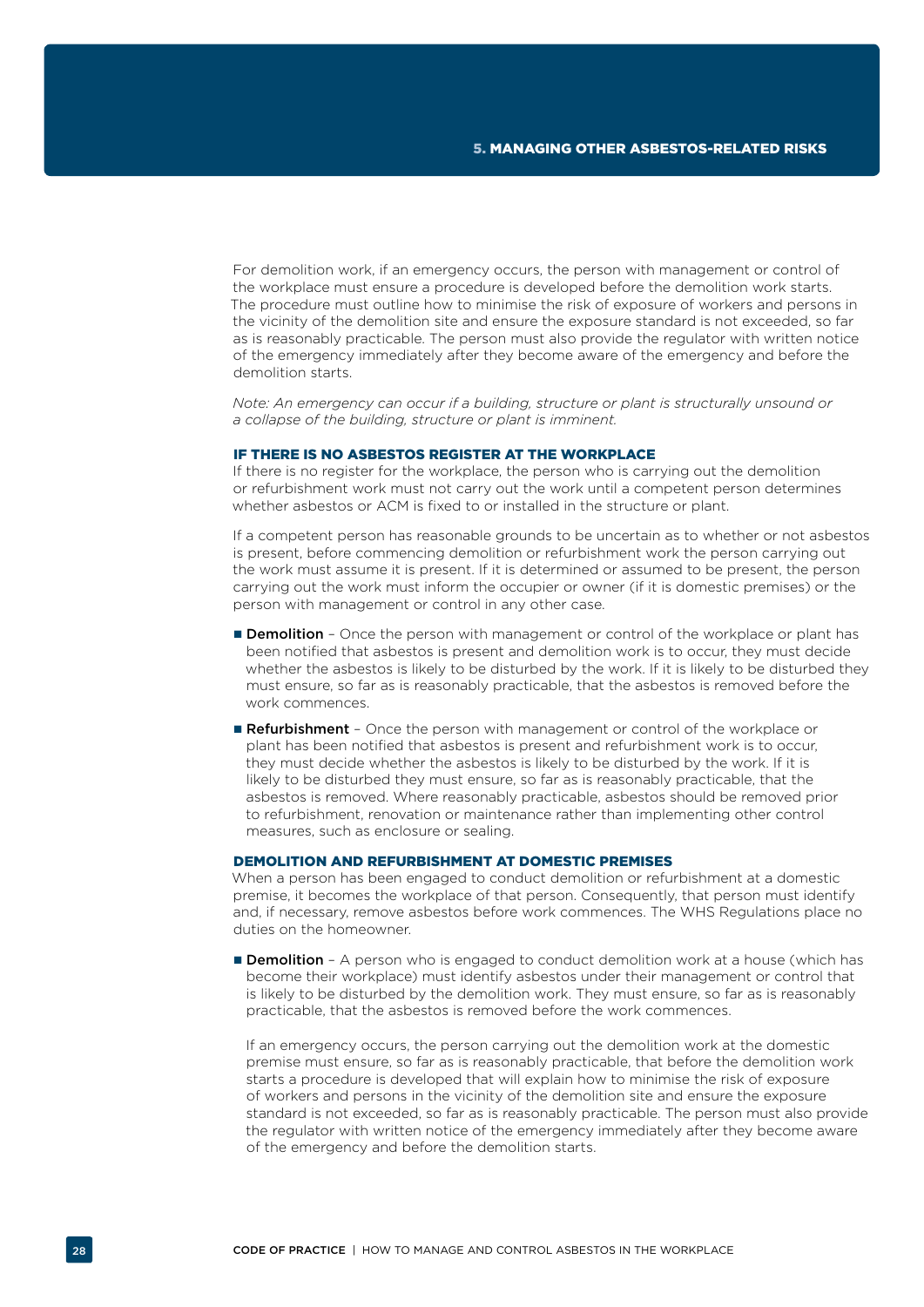<span id="page-30-0"></span>■ Refurbishment - A person who is engaged to conduct refurbishment work at a house (which has become their workplace) must identify asbestos under their management or control that is likely to be disturbed by the refurbishment work. They must ensure, so far as is reasonably practicable, that the asbestos is removed.

# **5.4** ASBESTOS-RELATED WORK

### Regulation 478-484

While work with asbestos is generally prohibited, the WHS Regulations allow work to occur on asbestos in certain circumstances: this is referred to as asbestos-related work.

Under the WHS Regulations, asbestos-related work includes:

- **q**enuine research and analysis
- sampling and identification in accordance with the WHS Regulations
- maintenance of, or service work on, non-friable asbestos or ACM, fixed or installed before 31 December 2003, in accordance with the WHS Regulations
- the transport and disposal of asbestos and asbestos waste in accordance with jurisdictional legislation
- demonstrations, education or practical training in relation to asbestos or ACM
- display, or preparation or maintenance for display, of an artefact or thing that is, or includes, asbestos or ACM
- management in accordance with the WHS Regulations of in situ asbestos that was installed or fixed before 31 December 2003
- work that disturbs asbestos during mining operations that involve the extraction of or exploration for a mineral other than asbestos
- **I** laundering asbestos-contaminated clothing in accordance with the WHS Regulations
- where the regulator approves the method adopted for managing risks associated with asbestos
- soil that a competent person has determined:
	- does not contain any visible asbestos
	- does not contain more than trace levels of asbestos determined in accordance with AS 4964:2004 *Method for the qualitative identification of asbestos in bulk samples*
- $\blacksquare$  NOA managed in accordance with an asbestos management plan.

When undertaking asbestos-related work activities, the WHS Regulations require that it only be performed in accordance with the following requirements:

- any worker undertaking asbestos-related work must be informed of the health risks of exposure to asbestos and that they will need to undergo health monitoring. Further information can be found in *[Health Monitoring for Exposure to Hazardous chemicals -](http://www.safeworkaustralia.gov.au/sites/swa/about/publications/pages/health-monitoring-guide-pcbu)  [Guide for persons conducting a business or undertaking](http://www.safeworkaustralia.gov.au/sites/swa/about/publications/pages/health-monitoring-guide-pcbu)*.
- **a** competent person carries out air monitoring of the work area where asbestos-related work is being carried out if there is uncertainty as to whether the exposure standard is likely to be exceeded
- any asbestos that may be encountered by workers undertaking asbestos-related work must be identified, and if it is not possible to identify, it must be assumed asbestos is present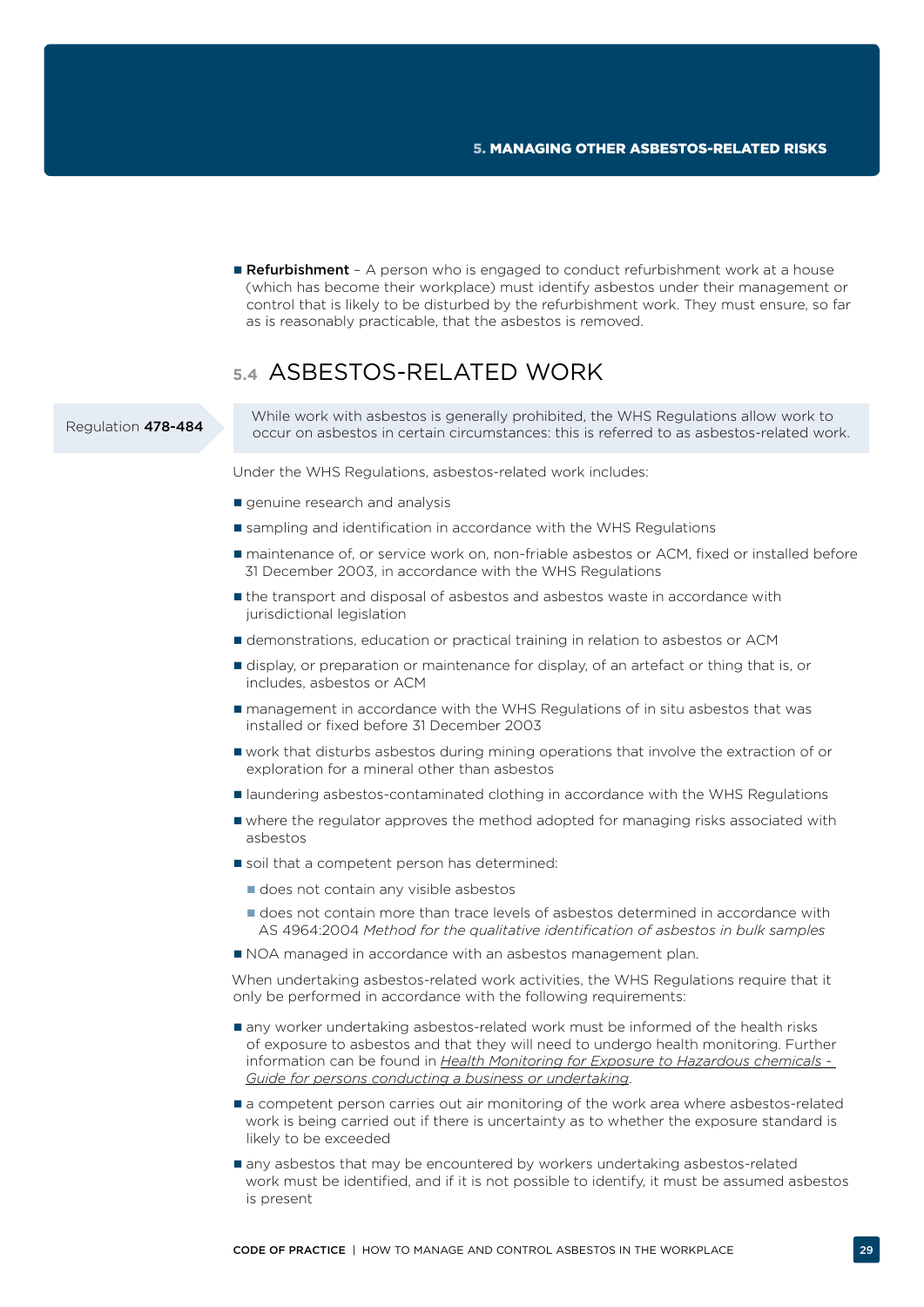- the area in which asbestos-related work is undertaken is separate from the rest of the workplace, so far as is possible
- the asbestos work area must be signed and barricaded to ensure that other workers do not enter the area
- $\blacksquare$  facilities must be provided to allow for the decontamination of workers, equipment and the items worked upon
- anything removed from the work area must decontaminated before it is removed from the work area
- if material contaminated with asbestos is to be removed from the work area, it must be sealed within a container, which is decontaminated and labelled to indicate the presence of the asbestos and disposed of at a licensed disposal facility as soon as is practicable
- if personal protective equipment used in asbestos-related work is to be removed from the work area for disposal, it also must be sealed within a container, which is decontaminated and labelled to indicate the presence of the asbestos in accordance with the WHS Regulations and disposed of at a licensed waste facility as soon as reasonably practicable.

Appendix E provides an example of asbestos-related work.

#### MANAGING RISKS ASSOCIATED WITH ASBESTOS-RELATED WORK

If there is uncertainty as to whether asbestos is present or used in a certain activity at the workplace, the person with management or control of the workplace must assume asbestos is present and treat the activity as asbestos-related work or arrange for a sample to be analysed to determine if asbestos is present.

If asbestos is identified or assumed to be present, it is essential that the asbestos register be obtained and a decision made as to whether work can be done without disturbing the asbestos, for example:

- instead of drilling a hole through an asbestos-contaminated sheeting wall to install electrical wiring, the wiring might be able to be routed over the wall
- if a ventilation flue or pipe has to be installed in an asbestos-contaminated ceiling or roof, an alternative option may be to run the flue or pipe through a non-asbestos wall.

It is also essential to ensure all people carrying out the work have the appropriate training (refer to Section 6.3 of this Code), correct tools (refer to Section 6.4 of this Code), PPE including clothing, decontamination materials, labels and signs ready at the workplace before any work commences that may disturb the asbestos and to minimise the number of people in the area. For example:

- **Consultation and training** Consultation with a person who may be affected by any maintenance and service work that might disturb asbestos should occur. People performing the work must receive all necessary training and access to the asbestos register, and the work should be documented and supervised
- **Access to asbestos work area** The asbestos work area should be isolated and access restricted to only those people carrying out the asbestos work. Barriers and warning signs should be used
- **PPE** PPE needs to be selected to prevent the contamination of clothing and provide adequate respiratory protection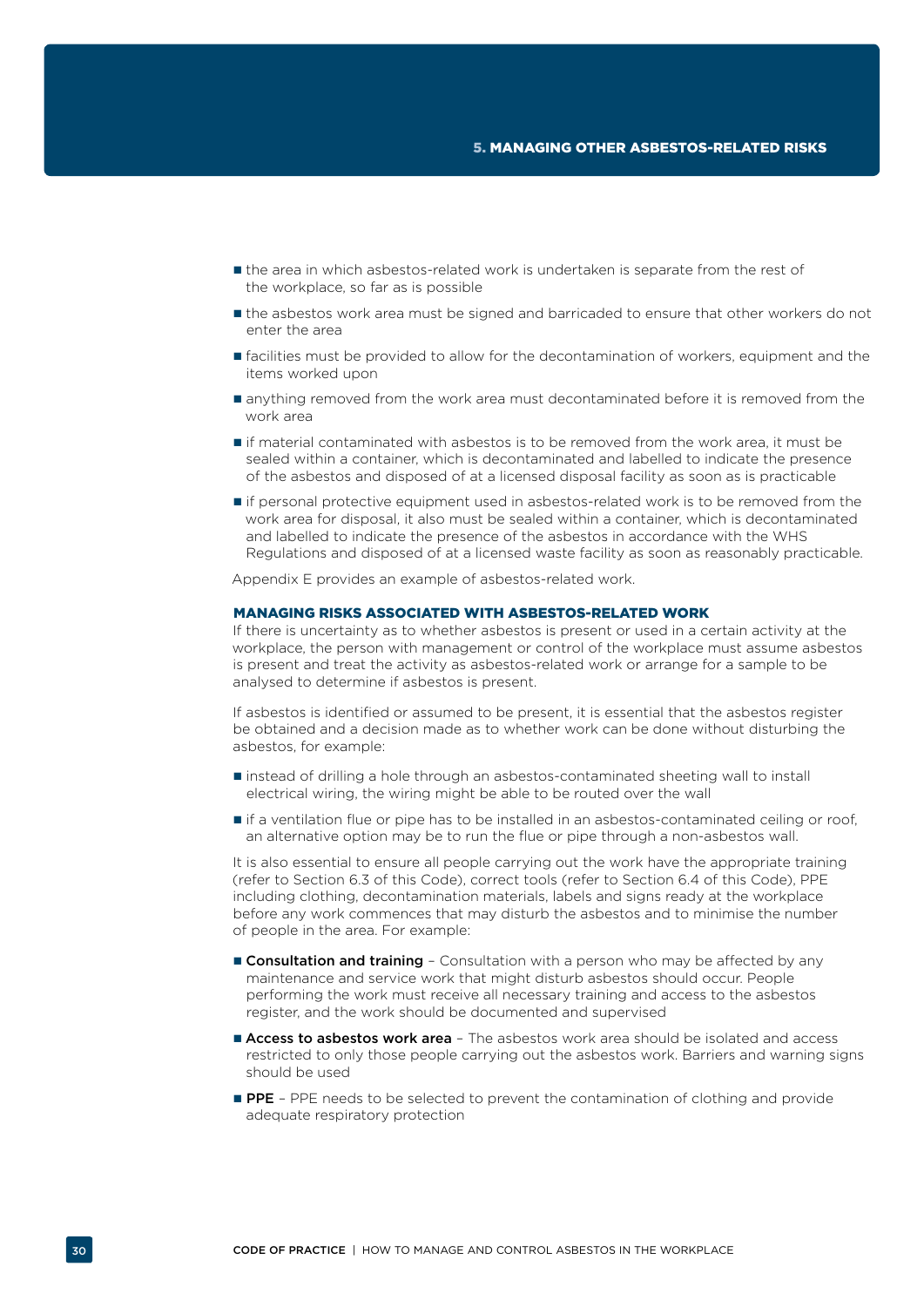- Replacing asbestos Under the asbestos prohibition, wherever an asbestos component requires replacement the replacement product must be non-asbestos. It is illegal to reinstall or reuse any asbestos. Where an access hatch or panel that contains non-friable asbestos in good condition is moved in order to gain access, it may be replaced into its original position without modification
- **Disposing of asbestos** All asbestos must be disposed of correctly. Single-use PPE used during maintenance and service work must also be disposed of. The Code of Practice: *[How to Safely Remove Asbestos](http://www.safeworkaustralia.gov.au/sites/swa/about/publications/pages/safely-remove-asbestos-cop)* provides further information on disposing of asbestos.

Before commencing any asbestos-related work, plastic sheeting may need to be placed on the floor and any other surfaces that may become contaminated with asbestos dust. At a minimum, heavy-duty 200  $\mu$ m (micron) thick plastic sheeting should be used for this purpose.

#### CONTROL MEASURES FOR ASBESTOS-RELATED WORK

Whatever the control method used, it should be effective in making all maintenance workers aware of the presence of asbestos and preventing any work activity that might expose them, or others nearby, to airborne asbestos. Particular attention should be paid to controlling work activities that affect inaccessible areas listed in the asbestos register, such as wall cavities and ceiling spaces.

Control measures include the following:

- $\blacksquare$  Eliminate the risk by not conducting the work.
- Minimise the risk by using either an isolation control, engineering control or a combination of these.
	- An example of isolation by barrier is applying a small amount of substance, such as silicon or paste, to the surface of an asbestos cement sheet where a hole will be drilled. When the drill bit is drilled through the paste into the sheet and is removed, any loose fibres are collected in the paste, preventing them from becoming airborne. After drilling, the paste can be wiped clean with a rag and disposed of as asbestos waste.
	- An example of isolation by distance is used in the automotive industry for the removal of asbestos-containing brake mechanisms from vehicles. A designated area in the workshop is isolated by distance from other work areas. Signs and barriers are used to communicate that access to the area is restricted during the activity. The activity also requires safe work procedures but the isolation control ensures that other workers are not at risk due to their distance from the activity. All workers must be provided with instruction and training so they understand the reason for the control measure and the relevant procedures.
	- An example of engineering control is the use of a mini-enclosure to isolate the source of asbestos fibres combined with the use of extraction to capture and remove airborne fibres from the air in the work environment. This approach could be used for the task of removing and replacing the lock mechanisms from an asbestos-containing fire door. A purpose-built adjustable perspex box is fitted to the door surrounding the lock and handles on both sides of the door. Adjustments can be made to ensure a secure fit to the door and tape used to seal any possible gaps between the enclosure and the door. The box has access points for the operator's arms to enable work to be done on the lock, as well as an entry point for a vacuum hose. The vacuum can create a negative pressure inside the enclosure to prevent fibres from escaping and can also be held directly at the source to capture any fibres that become airborne as the lock is removed from the door. At completion of the task, the vacuum is used to clean and decontaminate the enclosure as well as the operator's arms (before removing them).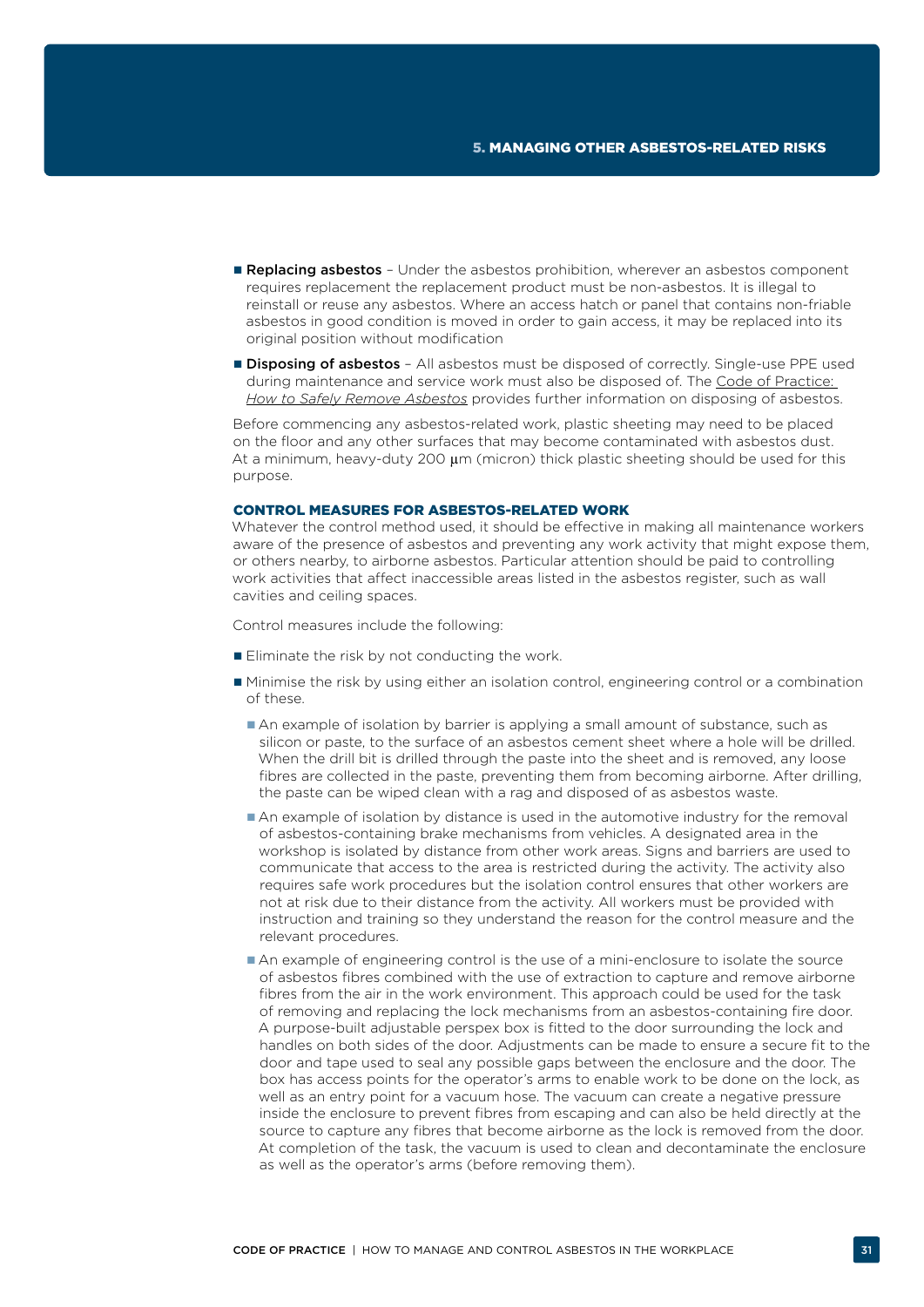If the risk is still present and attempts have been made to minimise the risk to health, so far as is reasonably practicable, through elimination, isolation and engineering controls, administrative controls can be implemented.

Administrative controls are systems of work or work procedures designed to eliminate or minimise risk. These controls are lower order controls that cannot be relied upon to be as effective as the higher order controls such as elimination, isolation and engineering. This is because administrative controls are systems or procedures that rely on human behaviour to be effective and can easily fail. Administrative control measures must be understood, implemented and maintained. This requires training, information and supervision for workers but the control measure can still fail if procedures are not followed or understood.

For some activities, administrative controls are the only practicable controls that can be implemented. An example of an administrative control for asbestos-related work is a procedure for collecting samples of ACM for the purpose of analysis. Collecting the samples may involve breaking or dislodging ACM, which can lead to the release of airborne asbestos fibres and consequently a risk to health.

A safe work procedure for this task would include actions such as:

- $\blacksquare$  isolating the area where the sample is to be collected
- assessing if the area is safe to enter
- minimising dust
- wearing suitable personal protective equipment
- **sealing the samples, and storing and transporting them in a safe, secure manner.**

For the administrative control measure to be effective and reduce risk, the person conducting the sampling must understand the risk and implement all of the procedure. If the procedure is not followed, the health of the person conducting the sampling and others in the workplace may be at risk.

Appendix F outlines examples of safe work practices that eliminate or minimise exposure to airborne asbestos when carrying out service and maintenance tasks.

 If a risk to health still remains after the higher order control measures have been implemented, PPE must be used to supplement higher order controls.

Although PPE can be effective in controlling the risk from airborne asbestos fibres, the successful implementation and maintenance of this control measure requires further action and resources, including:

- the correct selection of appropriate PPE, including respirator, cartridge and coveralls
- the issuing of PPE to each individual
- training and supervision all employees who are required to conduct asbestos-related activities and wear PPE must be given adequate training and supervision to enable them to fit and use the equipment correctly and conduct the task in a safe manner
- maintenance of PPE non-disposable respirators must be checked before and after use to ensure the components are in good working order and are not damaged
- employee compliance and support for the system it is essential that employees use PPE when it is required. An understanding of the risk to health from asbestos, the higher order control measures already in place and the need to use PPE to further reduce the risk to health all contribute to employees' willingness to use PPE.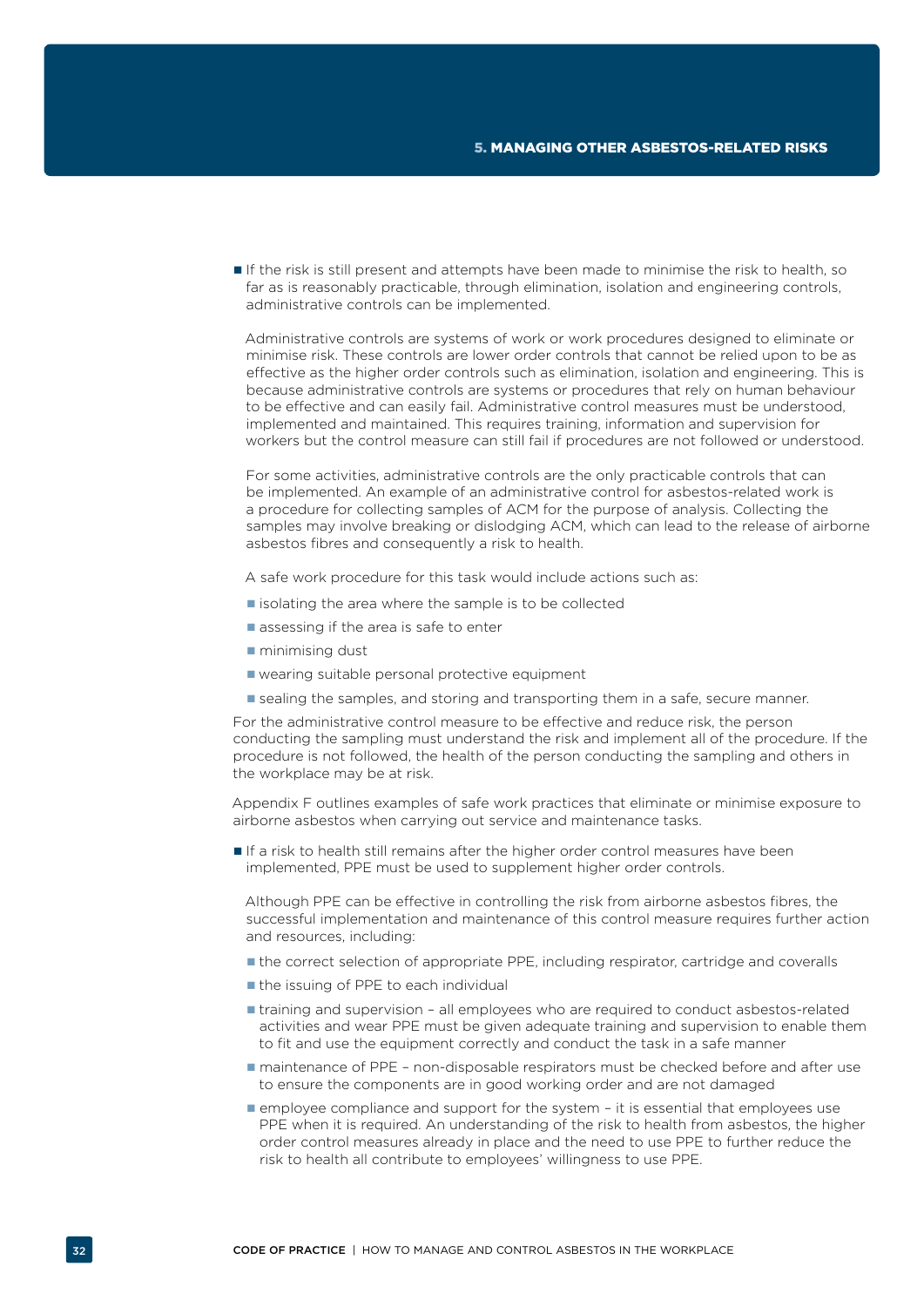<span id="page-34-0"></span>Disposable coveralls need to be of a suitable standard to prevent penetration of asbestos fibres, so far as is practicable. Disposable coveralls rated type 5, category 3 (prEN ISO 13982- 1) or the equivalent would meet this standard. Any clothing worn under coveralls must be disposed of or suitably bagged for laundering as asbestos-contaminated clothing.

# **5.5** DISPOSING OF ASBESTOS OR ACM

There are additional responsibilities related to the removal and disposal of asbestos, which are detailed in the Code of Practice: *[How to Safely Remove Asbestos](http://www.safeworkaustralia.gov.au/sites/swa/about/publications/pages/safely-remove-asbestos-cop)*, for example competency and licensing requirements.

Individual components and wiping rags must be placed in plastic bags, tying each bag separately prior to placing them in the container. Disposal bags need to be heavy duty  $(200 \,\mu m)$ , made of clear plastic and marked with the label **'Caution Asbestos - Do not** open or damage bag. Do not inhale dust'. Asbestos waste awaiting disposal must be stored in closed containers (for example, 60 or 200 litre steel drums with removable lids or sealed skip).

Asbestos waste must be transported and disposed of in accordance with the relevant state or territory Environment Protection Authority (EPA) requirements. Asbestos waste can only be disposed of at a site licensed by the EPA and it must never be disposed of in the general waste system.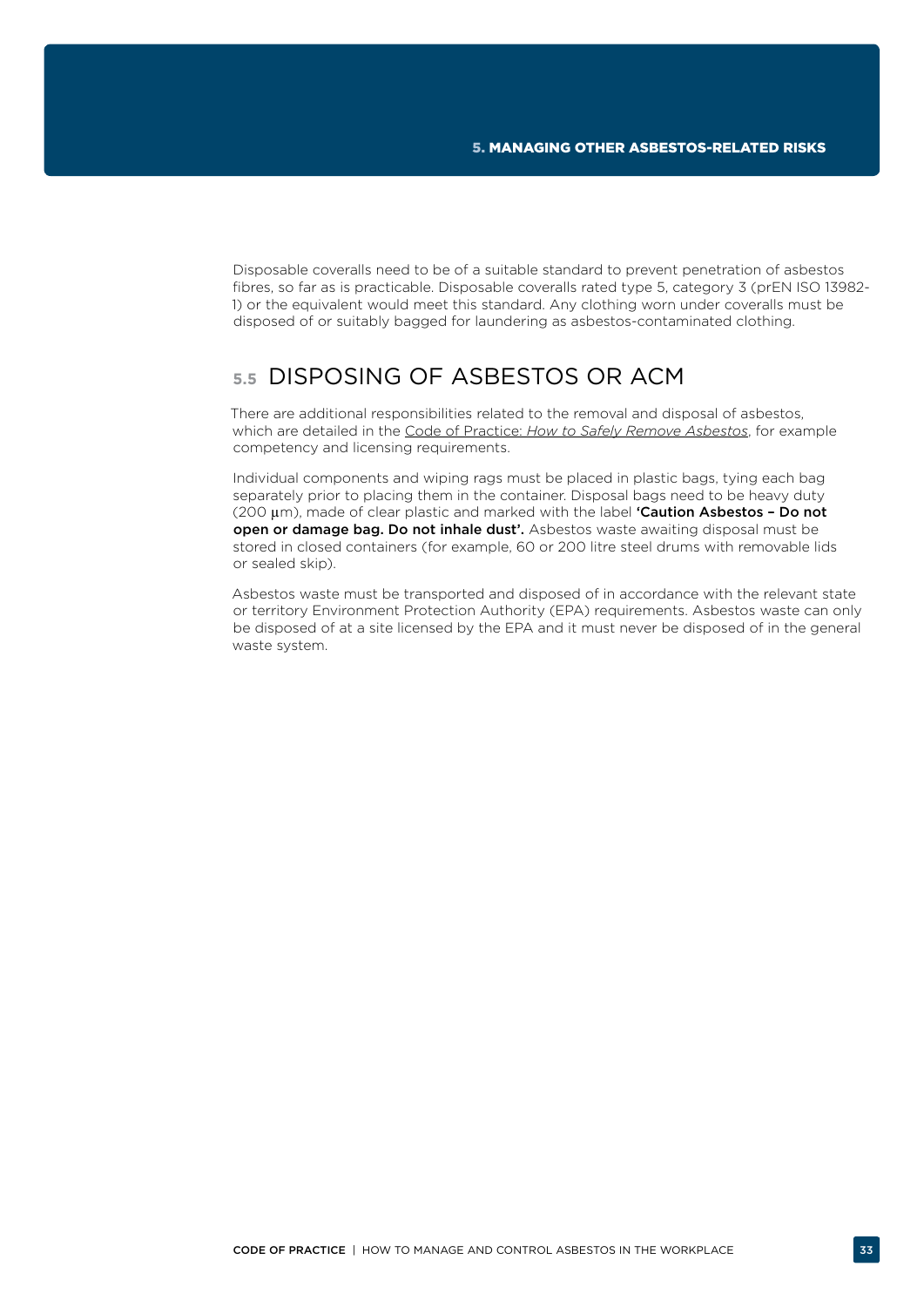# <span id="page-35-0"></span>**6.1** MEASURING THE EXPOSURE STANDARD

Airborne respirable fibre concentrations can be estimated using available data (for example, monitoring reports, data from scientific literature) or past experience (for example, monitoring reports) of the process in question. In cases of doubt, it may be necessary to confirm the estimates by measurement using the *Guidance Note on the Membrane Filter Method for Estimating Airborne Asbestos Fibres [NOHSC: 3003 (2005)].*

Exposure monitoring measures the levels of respirable fibres in the breathing zone of the worker while work is being undertaken. Exposure monitoring must be carried out by a competent person, who may include a licensed asbestos assessor or a person who has undertaken the endorsed unit of competency for licensed asbestos assessors. An occupational hygienist who has experience in asbestos exposure monitoring may also be used.

Where exposure monitoring is carried out, it is good practice to stop work and investigate the cause if the level of airborne asbestos in the breathing zone reaches half the exposure standard.

Although the need for exposure air monitoring will depend on the particular circumstances, the results may assist in assessing risks associated with asbestos.

Other forms of air monitoring that are relevant to asbestos work are discussed in more detail in the Code of Practice: *[How to Safely Remove Asbestos.](http://www.safeworkaustralia.gov.au/sites/swa/about/publications/pages/safely-remove-asbestos-cop)* These include:

- **Control monitoring for ensuring that an enclosure or other controls used during asbestos** removal are effective at preventing fibres from being found outside the work area
- **E** clearance monitoring to ensure that the work area is free of asbestos fibres prior to being certified for reoccupation.

# **6.2** HEALTH MONITORING

### Regulation 435-444

A person conducting a business or undertaking must ensure health monitoring is provided to a worker if they are carrying out licensed asbestos removal work, other ongoing asbestos removal work or asbestos-related work and are at risk of exposure to asbestos when carrying out the work.

Health monitoring includes a medical examination to provide an initial baseline medical assessment.

Health monitoring must include the following (unless another form of health monitoring is recommended by a registered medical practitioner):

- consideration of the worker's demographic, medical and occupational history
- consideration of records of the worker's personal exposure
- a physical examination of the worker with emphasis on the respiratory system, including standardised respiratory function tests unless another form of health monitoring is recommended by a registered medical practitioner.

Workers must be informed of any health monitoring requirements before the worker carries out work that may expose them to asbestos.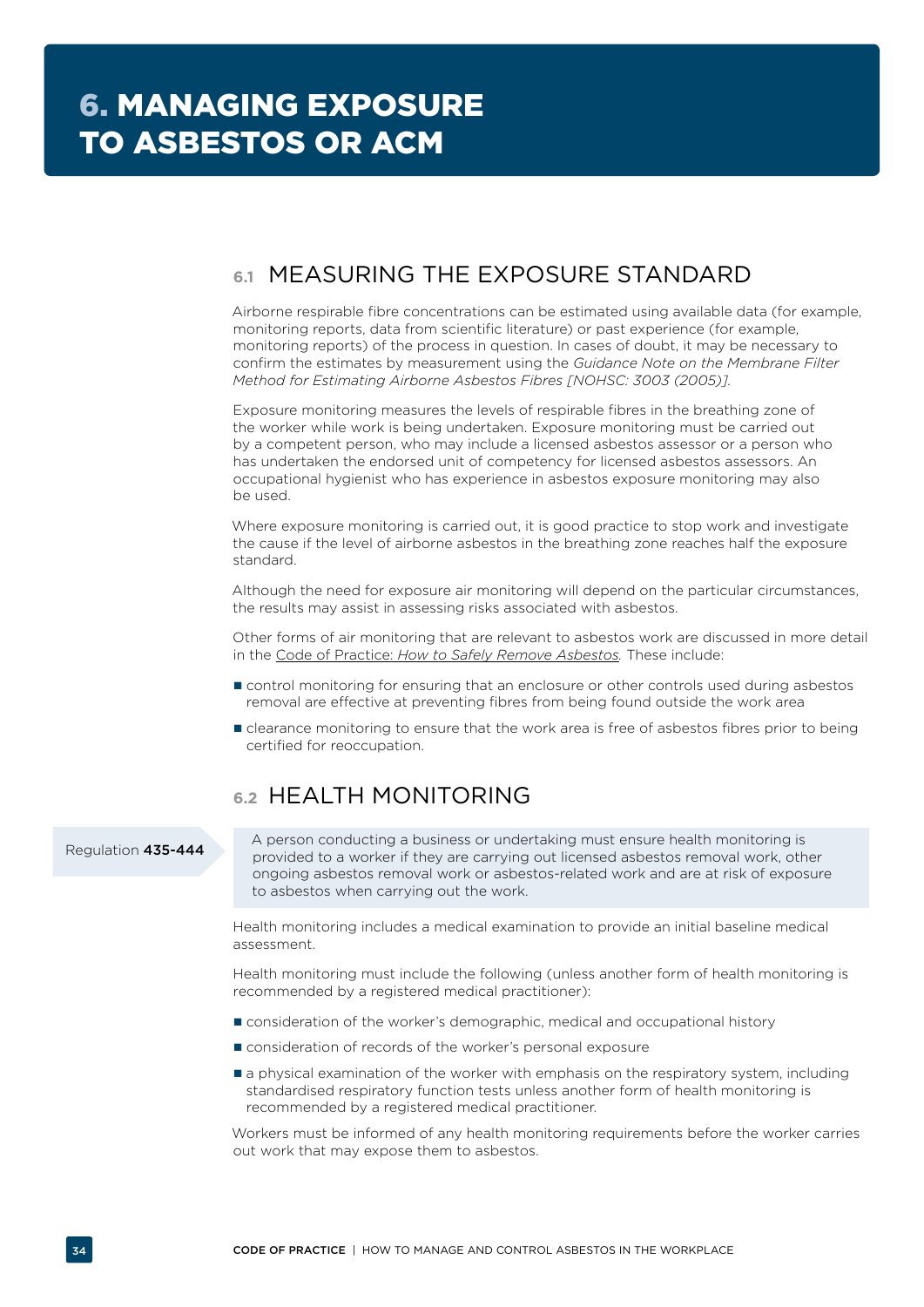### WHEN SHOULD HEALTH MONITORING OCCUR?

Where a worker is at risk of exposure to asbestos due to work other than licensed asbestos removal, health monitoring must also be undertaken. Examples of work where there is a risk of exposure include ongoing unlicensed removal work, undertaking maintenance work on ACM regularly as part of another job (for instance, electricians or building maintenance staff in older buildings) and carrying out asbestos-related work. The need for health monitoring for these workers should be determined on the basis of:

- $\blacksquare$  the potential for exposure
- $\blacksquare$  the frequency of potential exposure
- $\blacksquare$  the duration of the work being undertaken.

If a worker is carrying out licensed asbestos removal work, the health monitoring must be conducted prior to the worker commencing the work. Health monitoring should also be provided to the worker at regular intervals after commencing the asbestos-related work but at least once every two years.

### WHO CAN CARRY OUT HEALTH MONITORING?

Health monitoring must be carried out under the supervision of a registered medical practitioner with the relevant competencies. Prior to deciding who the registered medical practitioner will be, the person conducting a business or undertaking must consult the worker.

#### WHO PAYS FOR HEALTH MONITORING?

The person conducting a business or undertaking must pay all expenses relating to health monitoring.

Where there are two or more persons that have a duty to provide health monitoring to a worker, they may choose that one person organises health monitoring (known as the person who commissions the health monitoring), however the costs must be shared equally between each person unless they agree otherwise.

#### WHAT INFORMATION MUST BE PROVIDED TO THE REGISTER MEDICAL PRACTITIONER?

The person who commissions health monitoring must provide the following information to the registered medical practitioner:

- their name and address
- the name and date of birth of the worker
- **a** description of the work the worker is, or will be, carrying out that has triggered the requirement for health monitoring
- whether the worker has started the work or, if the worker has commenced carrying out the work, how long this has been for.

### HEALTH MONITORING REPORT

A person who commissions health monitoring must take all reasonable steps to obtain a report from the registered medical practitioner as soon as practicable after the monitoring is carried out.

The health monitoring report must include the following information:

- $\blacksquare$  the name and date of birth of the worker
- **If** the name and registration number of the registered medical practitioner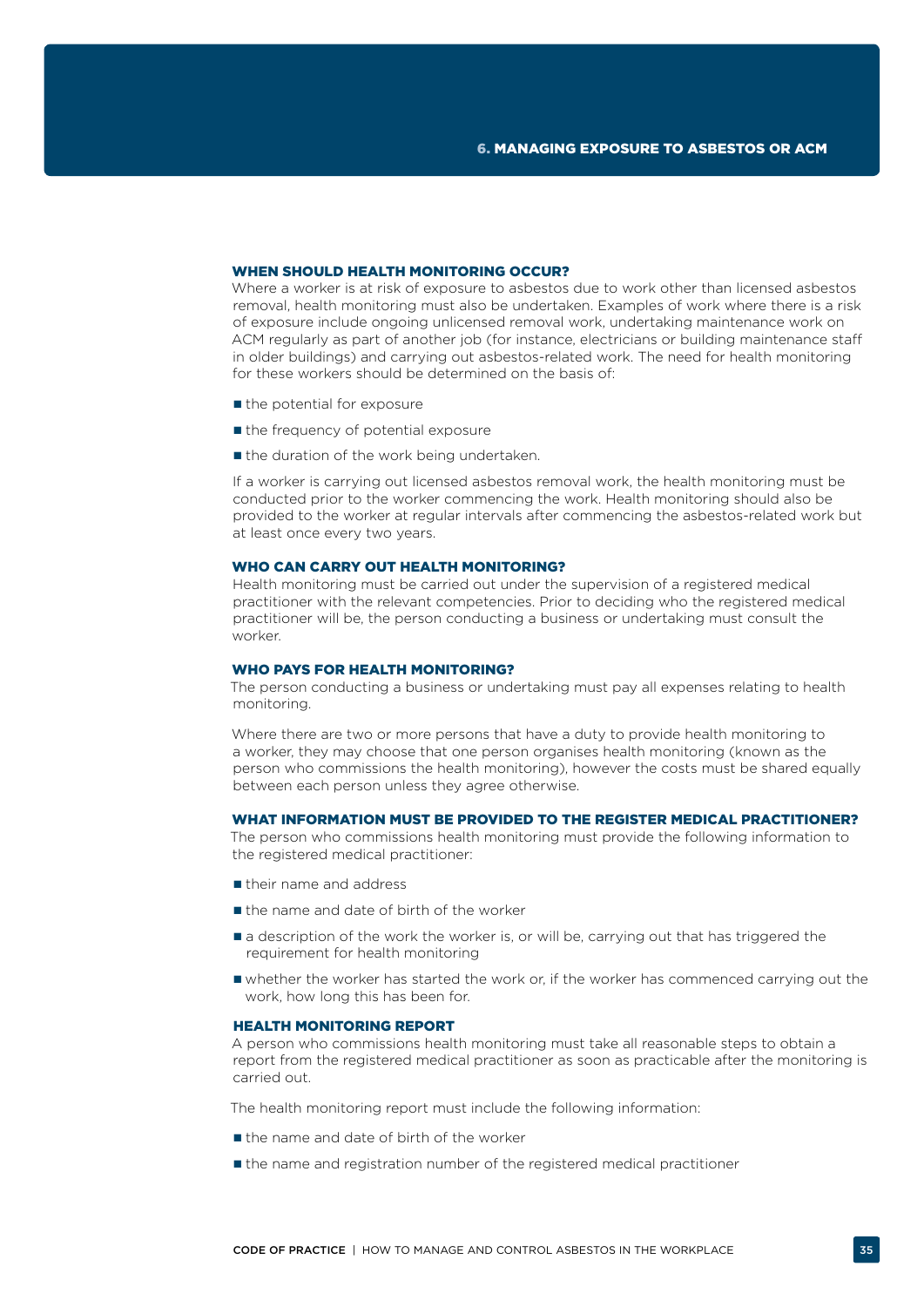- <span id="page-37-0"></span> the name and address of the person conducting the business or undertaking who commissioned the health monitoring
- $\blacksquare$  the date of the health monitoring
- $\blacksquare$  any advice that test results indicate the worker may have contracted a disease, injury or illness as a result of carrying out the work that triggered the need for health monitoring
- any recommended remedial measures, including whether the worker can continue to carry out the work
- whether medical counselling is required for the worker.
- That person must also give a copy of the report, as soon as reasonably possibly after obtaining it from the medical practitioner, to:
- the worker
- $\blacksquare$  the regulator, if the report contains:
	- any test results that indicate the worker may have contracted a disease, injury or illness as a result of the work that triggered the need for health monitoring
	- any recommended remedial measures, including whether the worker can continue to carry out the work
- $\blacksquare$  all other persons conducting a business or undertaking who have a duty to provide health monitoring for that worker.

Reports must be kept as a confidential record for at least 40 years after the record is made and identified as a formal record for the particular worker. The report and results must not be disclosed to anyone unless the worker has provided their written consent. However, if the person was releasing the record under a duty of professional confidentiality, the worker's written consent is not required.

# **6.3** TRAINING WORKERS ABOUT ASBESTOS OR ACM

|                | and suitable control measures for asbestos and ACM.                                                                                                                                                                                                         |
|----------------|-------------------------------------------------------------------------------------------------------------------------------------------------------------------------------------------------------------------------------------------------------------|
| Regulation 445 | A person conducting a business or undertaking must ensure workers who they<br>reasonably believe may be involved in asbestos removal work in the workplace or the<br>carrying out of asbestos-related work are trained in the identification, safe handling |
|                | The person must, so far as is reasonably practicable, ensure the information, training and<br>instruction is provided in a way that is readily understandable by any person to whom it<br>is provided.                                                      |
|                | If the control measures implemented.                                                                                                                                                                                                                        |
|                | <b>If</b> the nature of the risks associated with the work at the time the information, training<br>or instruction is provided, and                                                                                                                         |
|                | ■ the nature of the work carried out by the worker                                                                                                                                                                                                          |
| Regulation 39  | A person conducting a business or undertaking must ensure that information, training<br>and instruction provided to a worker is suitable and adequate, having regard to:                                                                                    |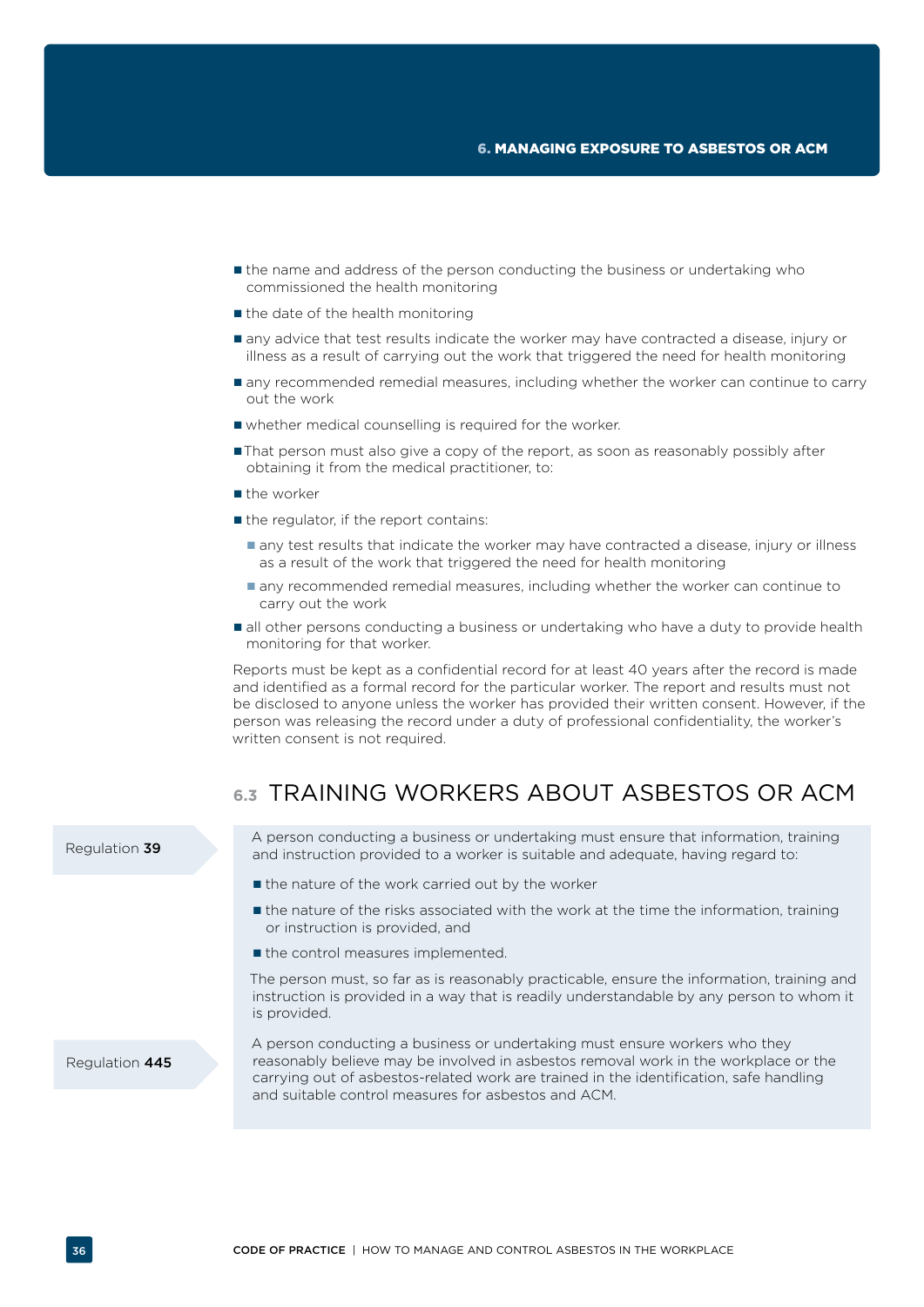<span id="page-38-0"></span>This training may include the following topics:

- $\blacksquare$  purpose of the training
- health risks of asbestos
- **If** types, uses and likely presence of asbestos in the workplace
- **Persons conducting a business or undertaking and the worker's roles and responsibilities** under the asbestos management plan
- where the asbestos register is located, how it can be accessed and how to understand the information contained in it
- $\blacksquare$  processes and safe work procedures to be followed to prevent exposure, including exposure from any accidental release of airborne asbestos
- where applicable, the correct use of PPE including respiratory protective equipment (RPE)
- the implementation of control measures and safe work methods to eliminate or minimise the risks associated with asbestos to limit the exposure to workers and other persons
- $\blacksquare$  exposure standard and control levels for asbestos
- **P** purpose of any exposure monitoring or health monitoring that may occur.

This training is more general than the training that a worker undertaking asbestos removal work would receive. Workers who are undertaking licensed asbestos removal work are required to complete specific units of competency. Further information on these specific training requirements is available in the Code of Practice: *[How to Safely Remove Asbestos](http://www.safeworkaustralia.gov.au/sites/swa/about/publications/pages/safely-remove-asbestos-cop)*.

Records of all training must be kept while the worker is carrying out the work and for five years after the day the worker stops carrying out the work. These records must also be available for inspection by the regulator.

# **6.4** LIMITED USE OF EQUIPMENT

### Regulation 446

A person conducting a business or undertaking must not use, or direct or allow a worker to use, specific equipment on asbestos or ACM unless the use of the equipment is controlled.

High-pressure water spray and compressed air must not be used on asbestos or ACM. However, high-pressure water spray can be used for fire fighting or fire protection. Power tools, brooms and any other equipment or tool that may release airborne asbestos in the workplace may only be used if it is controlled by it being:

- enclosed
- designed to capture or suppress airborne asbestos
- used in a way that is designed to capture or suppress airborne asbestos safely.

A combination of the controls mentioned above may be required to ensure that airborne asbestos is not generated.

Refer to Section 7.4 of this Code for further information on tools and equipment.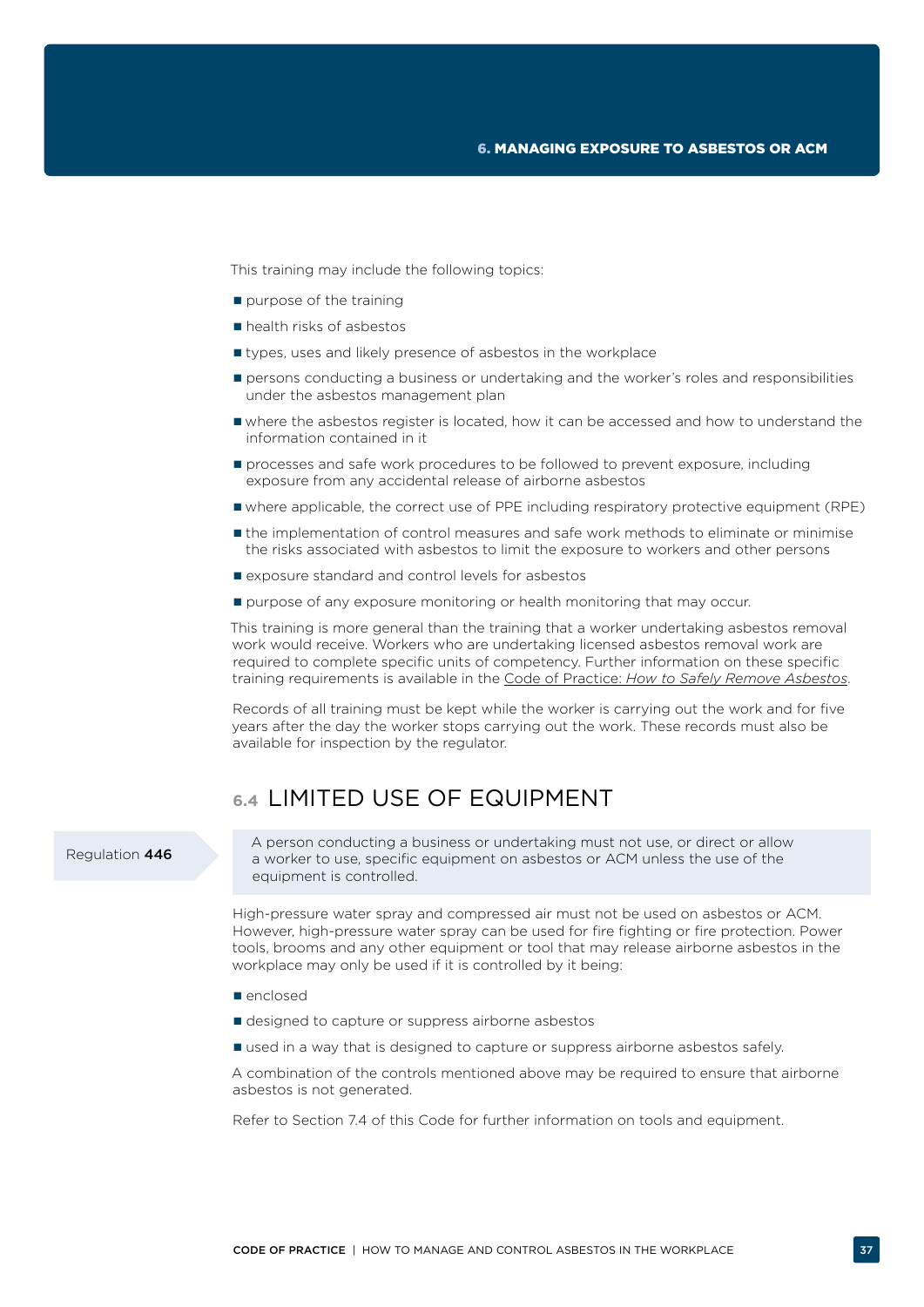<span id="page-39-0"></span>As mentioned in Chapter 3 of this Code, to eliminate risk of exposure, or if this is not reasonably practicable, minimising them so far as is reasonably practicable, a risk management process should be followed that involves identifying whether asbestos or ACM is at a workplace and including them in the asbestos register, assessing the risk of exposure and then implementing appropriate control measures.

When choosing the most appropriate control measure, the following hierarchy of controls must be considered:

- eliminating the risk (for example, removing the asbestos)
- substituting for the risk, isolating the risk or applying engineering controls (for example, enclosing, encapsulation, sealing or using certain tools)
- using administrative controls (for example, safe work practices)
- using PPE.

A combination of these controls may be required in order to adequately manage and control asbestos or ACM.

# **7.1** REMOVING ASBESTOS

The ultimate goal is to have a workplace free from asbestos. Removal may be the most appropriate way to achieve this. For example:

- **Friable asbestos** If asbestos is friable and it has been determined that it should be removed, it must be removed by a Class A licensed removalist as soon as reasonably practicable. Instances where removal should be of the highest priority would include friable asbestos that is in poor condition and is located in an area where it poses a significant risk of exposure.
- **Non-friable asbestos** If asbestos is non-friable, is more than 10  $m^2$  and has been determined that it should be removed, it must be removed by a licensed asbestos removalist as soon as reasonably practicable. Where it is not reasonably practicable to remove it, control measures must be put in place to eliminate any exposure, so far as is reasonably practicable, or to minimise exposure so far as is reasonably practicable, but always ensuring the exposure standard is not exceeded.

Specific instances where removal may be the best control measure include:

- asbestos lagging on pipes
- asbestos in plant
- asbestos-contaminated dust (ACD)
- loose fibre insulation
- cracked or damaged fibreboard containing asbestos.

The Code of Practice: *[How to Safely Remove Asbestos](http://www.safeworkaustralia.gov.au/sites/swa/about/publications/pages/safely-remove-asbestos-cop)* provides detailed guidance on appropriate work methods and additional controls for the removal of asbestos.

If it is not reasonably practicable to remove asbestos, then other control measures must be implemented to ensure people are not exposed to airborne asbestos, including either enclosing or sealing the asbestos.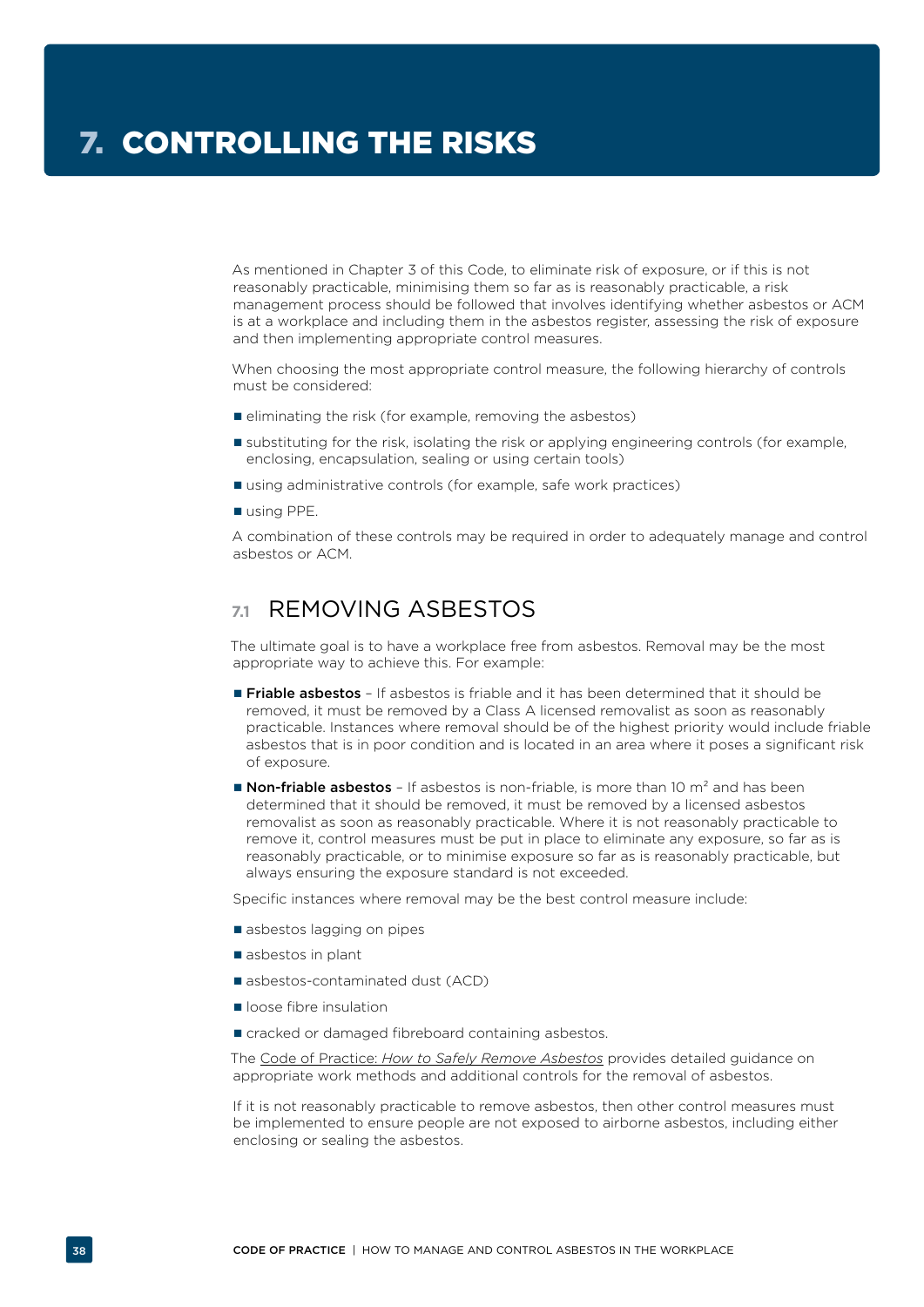# <span id="page-40-0"></span>**7.2** ENCLOSING ASBESTOS

Where it is not reasonably practicable to remove asbestos, the preferred alternative control measure is enclosure.

This may be determined during the risk assessment by reviewing a range of issues including productivity, the condition of the asbestos, the risk it poses to health and cost. This is an interim control measure and should be supported through regular inspections by a competent person to identify if the asbestos requires removal due to damage or deterioration.

#### WHAT IS ENCLOSURE?

Enclosure is the creation of a structure built around the asbestos so that it is completely covered to prevent exposure of the asbestos to air and other substances. Enclosure creates a separate physical barrier that prevents access to the asbestos and therefore minimises the potential for exposure to airborne fibres. Enclosure should only be used on non-friable asbestos where removal is not reasonably practical and where the asbestos is at risk of damage from work activities. Consideration must be given when designing the enclosure for the need to provide access to the asbestos for regular inspection of its condition.

### EXAMPLE OF ENCLOSURE OF ASBESTOS AS A CONTROL MEASURE:

A large dockside warehouse used for temporarily storing quantities of grain and stockfeed has walls made from a variety of materials, including AC sheet. Apart from the driver of a large front end loader that is briefly driven into the warehouse to load or unload the feed, there are no other workers who work in the warehouse. An inspection of the AC sheet identifies that it is in good condition and noted that areas of previous minor damage (broken sheets) have been repaired appropriately and there is minimal risk of fibre release. However, it is decided there is a chance the sheets may be damaged again and if so, a risk to health may occur if fibres are released. A solid false wall is constructed to enclose the AC sheet and bollards are erected in front of the new wall to prevent collisions that may occur when the front-end loader is operating inside the warehouse. These changes are included in the asbestos register. The condition of the AC sheet is also monitored as well as the newly installed control measure.

# **7.3** ENCAPSULATION AND SEALING ASBESTOS

If the asbestos cannot be removed or enclosed, encapsulation or sealing is the next appropriate control measure. For example, if the asbestos is weathered, damaged or broken, it should be removed.

### WHAT IS ENCAPSULATION?

Asbestos that is encapsulated in a resilient matrix, for example in reinforced plastics, vinyls, resins, mastics, bitumen, flexible plasters and cements have little opportunity to release airborne asbestos unless the matrix is damaged. This type of encapsulation will seal any loose fibres into place and should be used only when the original asbestos bond is still intact. Although encapsulation has limited application and can create a health risk for workers undertaking the activity, it is used when it would create a greater risk to remove the asbestos.

Encapsulation helps protect the asbestos from mechanical damage, increases the length of serviceability of the product and may also be used to prevent the release of airborne asbestos during the removal process.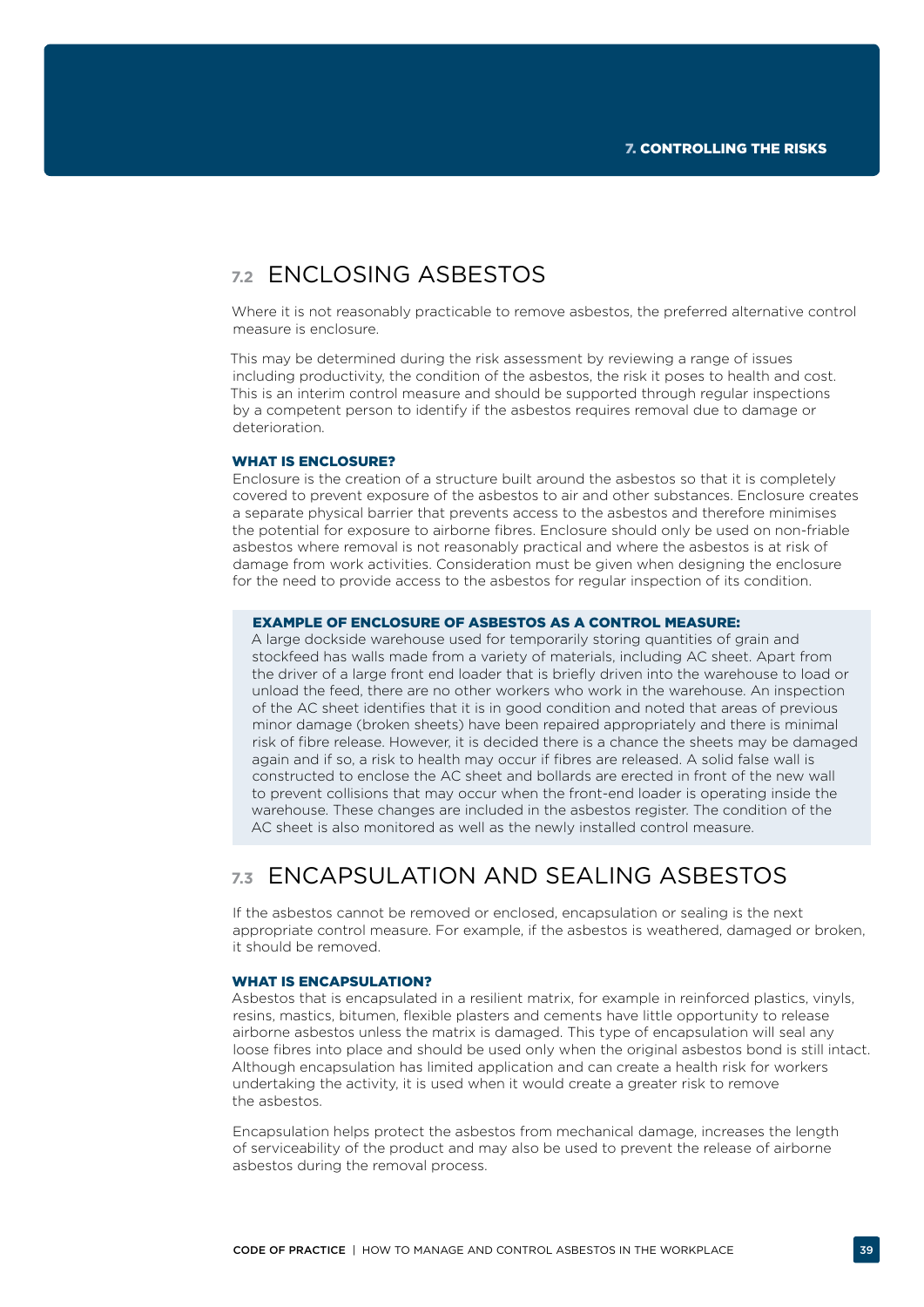If encapsulation is recommended, the person carrying out the work should:

- $\blacksquare$  be trained and experienced in working with asbestos
- isolate the area
- use suitable RPE that complies with AS/NZS 1716:2003 Respiratory Protective Devices
- wear suitable protective clothing such as disposable overalls
- follow a safe system of work that reduces the risk of creating airborne asbestos
- **follow a decontamination procedure upon completion of the task.**

#### WHAT IS SEALING?

Sealing is the process of covering the surface of the material with a protective coating over the asbestos to prevent exposure to airborne asbestos. Sealing asbestos is the least effective method for controlling the release of airborne asbestos. It should only be considered as an interim control while a more effective control such as removing or enclosing can be implemented. It is commonly used for pipe, furnace and boiler insulation. The process either coats the material, reducing fibre release, or binds the fibres together. Asbestos should be sealed, coated or painted to protect it. Sealing is inappropriate where the sealed material is likely to suffer mechanical damage (for example, drilling or sanding).

It is important to select coating that is appropriate to the material to be sealed and has the required fire resistance, thermal insulation and ultraviolet (UV) properties necessary for it to be an effective control. The coating will deteriorate if it is exposed to chemicals, extreme heat or cold, wet or dry conditions or physical impacts. For example, epoxy-based paints offer better durability and strength than other paints.

Under no circumstances should asbestos be water blasted or dry sanded in preparation for painting, coating or sealing, as there is no system of use that can effectively capture or suppress asbestos fibres in such circumstances. To treat asbestos, a method should be used that does not disturb the asbestos.

An airless sprayer at low pressure is preferred to rollers or brushes on exposed (or unsealed) asbestos, as rollers and brushes may cause abrasion/damage and result in fibres being released from the surface of the material. When using a spray brush, never use a highpressure spray to apply the paint. You should apply it with a dry airless spray using a low pressure to avoid generating high levels of asbestos dust. Several coatings may be needed for full protection.

The surface on which the sealant is to be applied should be cleaned with an asbestos vacuum cleaner fitted with a high efficiency particulate air (HEPA) filter. This will help capture any loose dust or debris from the surface and ensure good adhesion of the sealant. The surface during application should not be disturbed as this releases asbestos dust.

The use of sealants of a different colour to the asbestos being sprayed is helpful in identifying its condition over time and when conducting reviews of the asbestos register. A date-stamped photograph of the sealed surface is also a good way of assisting in the recording of condition.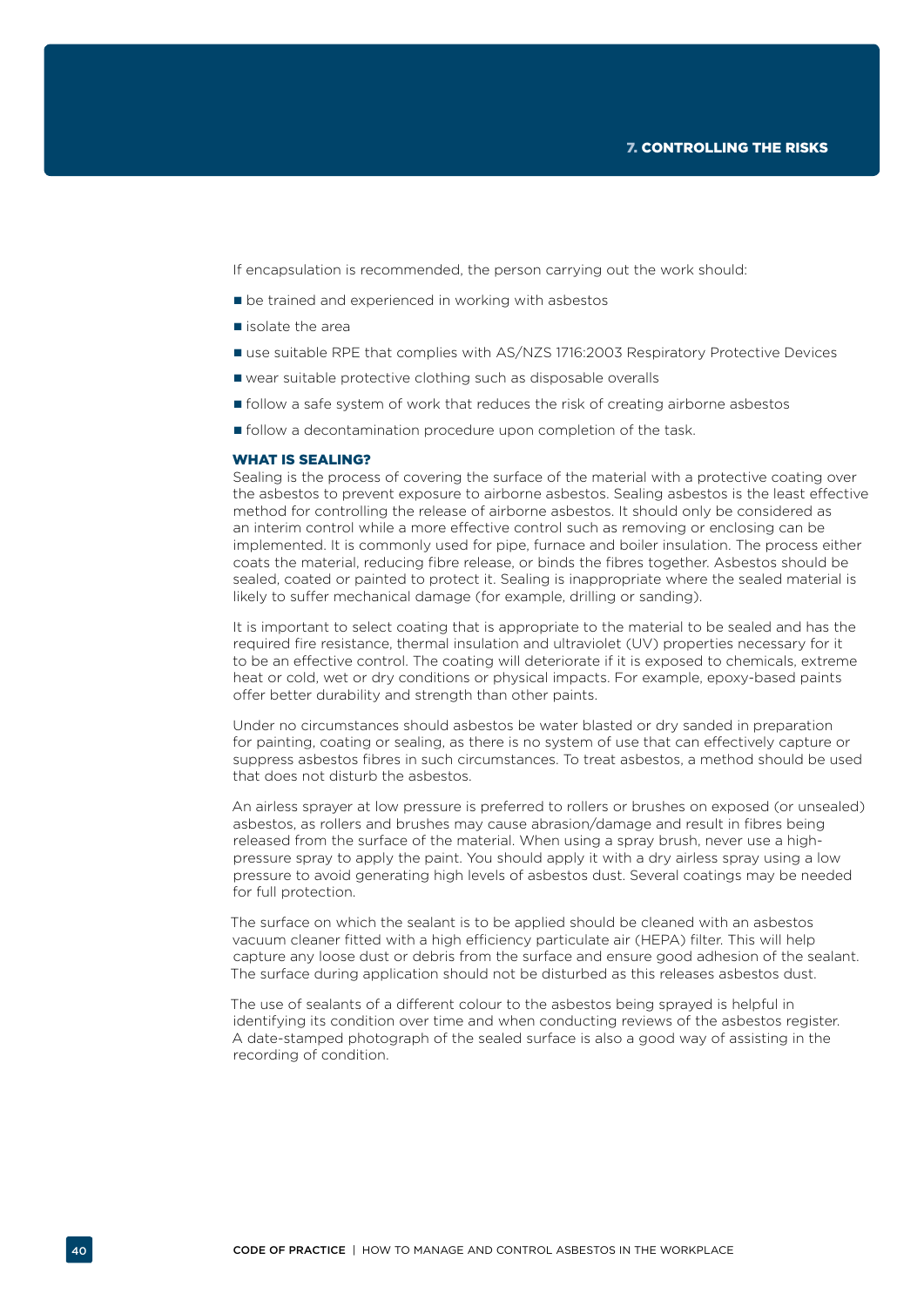#### <span id="page-42-0"></span>EXAMPLE OF SEALING ASBESTOS AS A CONTROL MEASURE:

The extensive water pipe system in a large industrial workplace consists of AC piping and conduits. Some of the pipes are located underground, some within inaccessible areas such as walls, and others run aboveground throughout the workplace and are exposed. Connected to some of these pipes in the workplace are control valves that need to be accessed occasionally. Over time, as some of the AC pipes have deteriorated or been damaged, and where practicable to do so, sections of pipe have been removed to reduce the risk. Where a risk still remained, the pipes are enclosed so far as is reasonably practicable to reduce the risk further. Where control valves were connected and the AC pipe was in good condition, it was determined that it was not practicable to remove the asbestos due to lack of available replacement parts, nor was it practicable to enclose the asbestos because access was occasionally required. In this case, sealing the surface of the AC pipes near control valves with an epoxy-based paint to protect the material from deterioration and reduce the risk of airborne asbestos fibres was an appropriate option.

# **7.4** TOOLS AND EQUIPMENT

As mentioned in Section 6.4 of this Code, certain equipment must not be used on asbestos. It is therefore important to select the correct equipment to minimise the generation of airborne asbestos.

Manually operated (non-powered) hand tools should be used wherever possible. If they will not provide sufficient physical force to perform the required operation, low-speed, batterypowered tools that are able to be used in conjunction with wet methods for dust control are preferred.

Battery-powered tools should be fitted with a Local Exhaust Ventilation (LEV) dust control hood wherever possible. If an LEV dust control hood cannot be attached and other dust control methods—including pastes and gels—are unsuitable, then shadow vacuuming techniques should be used.

Where power tools with dust suppression/extraction are used, exposure monitoring should be carried out to ensure the controls used are effective in reducing the generation of fibres. It is good practice to ensure that the levels of airborne fibres do not exceed one half of the exposure standard (0.1 fibres/ml). If more than half the exposure standard is exceeded, work should be stopped and improvements made to the controls being used.

The use of high-pressure water and compressed air is prohibited under the WHS Regulations as they can cause asbestos to become friable.

#### ASBESTOS VACUUM CLEANERS

Asbestos vacuum cleaners should comply with the requirements in AS/NZS 60335.2.69:2003 *Household and similar electrical: Particular requirements for wet and dry vacuum cleaners, including power brush, for industrial and commercial use* (IEC 60335-2-69 Ed 3.2 MOD).

Household vacuum cleaners must never be used where asbestos is or may be present, even if they have a HEPA filter.

More comprehensive information about asbestos vacuum cleaners is provided in the Code of Practice: *[How to Safely Remove Asbestos](http://www.safeworkaustralia.gov.au/sites/swa/about/publications/pages/safely-remove-asbestos-cop).*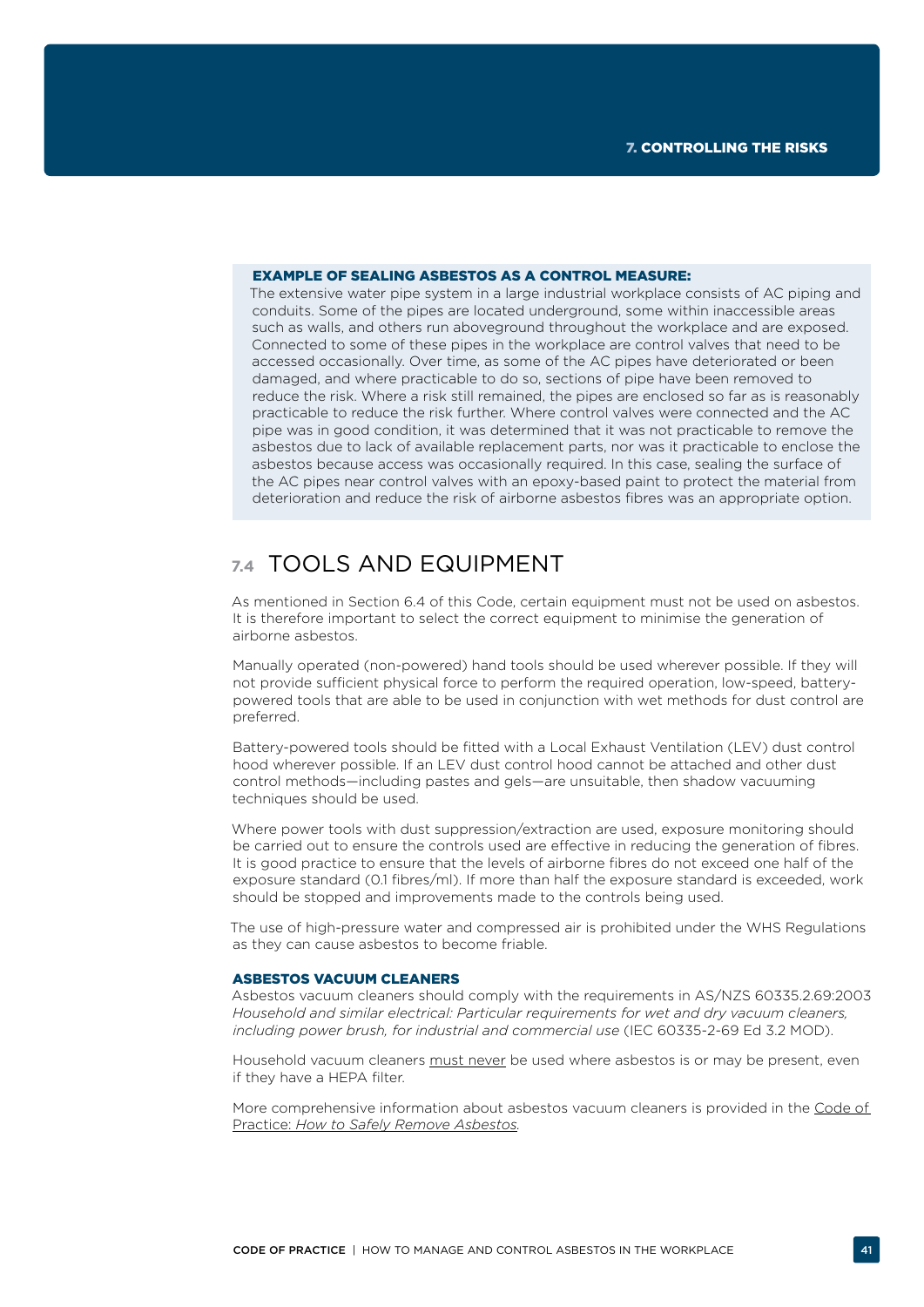# <span id="page-43-0"></span>**7.5** SAFE WORK PRACTICES

It is important that safe work practices are in place when carrying out asbestos work or asbestos-related work. Wherever possible, dry asbestos should not be worked on. Techniques that prevent or minimise the generation of airborne asbestos fibres include:

- the wetting of asbestos using surfactants or wetting agents, such as detergent water
- the use of thickened substances, pastes and gels, including hair gel and shaving cream, to cover the surfaces of asbestos being worked on (these substances should be compatible with the conditions of use, including the temperature, and should not pose a risk to health)
- $\blacksquare$  the use of shadow vacuuming
- **Performing the task in a controlled environment (for instance, a ventilated enclosure).**

When selecting the best technique, the work should first be assessed for any electrical hazards that might result from the use of water or other liquids. If an electrical hazard exists, primary consideration should be given to removing the asbestos, rather than relying on dry work methods.

If asbestos-related work or maintenance or service tasks are assessed by a competent person as involving similar levels of risk, they too may be performed only after the risks for that task have been assessed and appropriate control measures implemented.

The use of high-speed abrasive power and pneumatic tools, including angle grinders, sanders and saws, and high-speed drills, is prohibited under the WHS Regulations, except where used with dust suppression/extraction controls. These controls include local exhaust ventilation (LEV) dust control hoods that attach to the tool and isolate the area being worked on (drilled, sanded etc.) from the environment, ensuring that the dust is captured.

Appendix F outlines examples of safe work practices of service and maintenance tasks that are likely to disturb asbestos and control measures that have been implemented to eliminate or minimise exposure to airborne asbestos.

# **7.6** PERSONAL PROTECTIVE EQUIPMENT

PPE will need to be used, in combination with other effective control measures, when working with asbestos. The selection and use of PPE should be based on a risk assessment.

If work with asbestos requires the use of other chemicals that are themselves hazardous chemicals, a further risk assessment must be performed. Safety data sheets (SDS) must be referred to for information on appropriate PPE to use and any other precautions to take when using the chemicals (the manufacturer or importer of a hazardous chemical must supply an SDS on request).

The ease of decontamination should be one of the factors considered when choosing PPE.

For PPE that is not clothing and cannot be disposed of, it must be decontaminated and kept in a sealed container until it is reused for the purposes of asbestos-related work.

Further information on decontamination and asbestos waste disposal is available in the *Code of Practice: How to Safely Remove Asbestos.*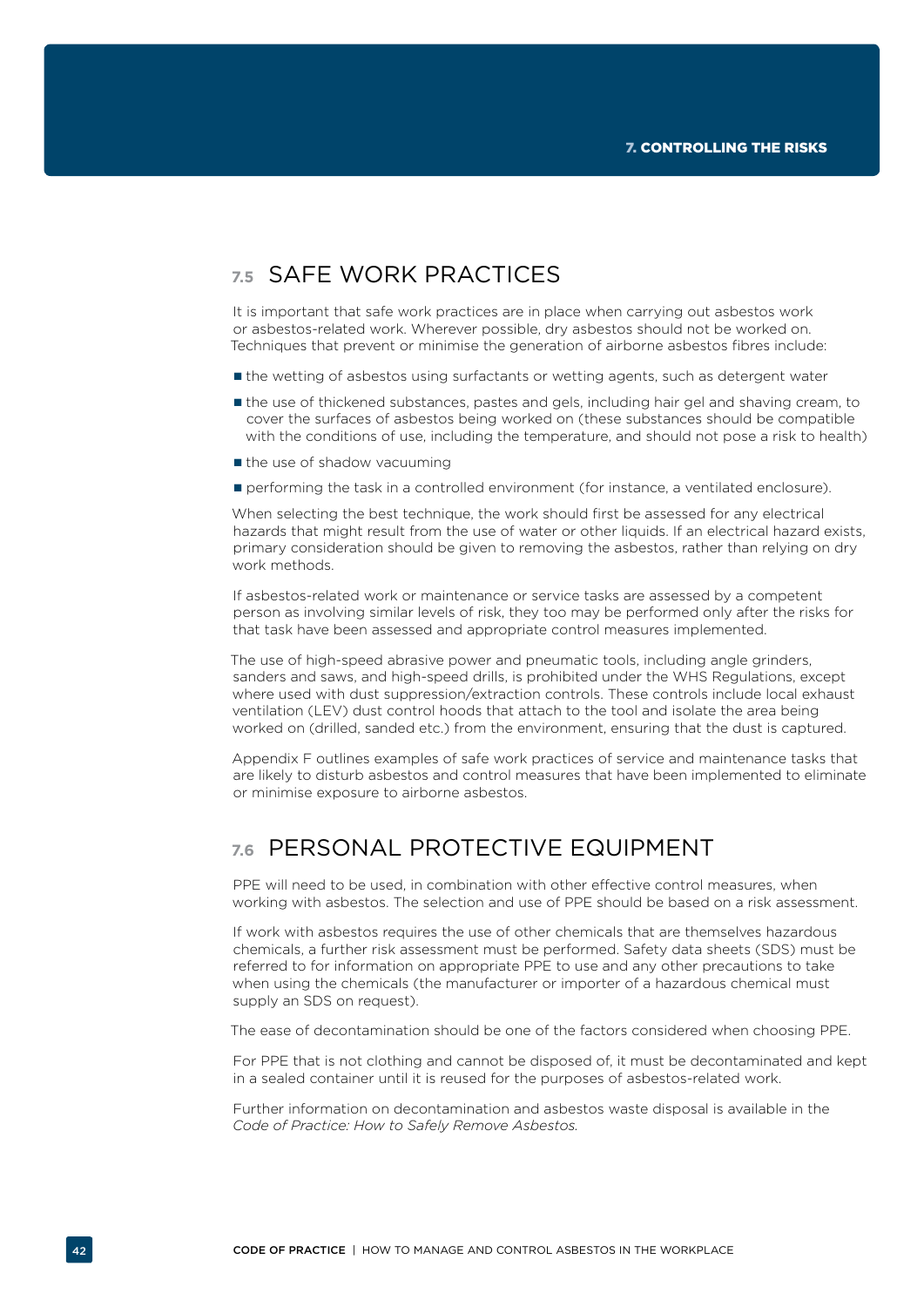### COVEDALLS

- Protective clothing should be made from material capable of providing adequate protection against fibre penetration.
- When selecting protective clothing, other hazards—including heat stress, fire and electrical hazards—should also be considered.
- Disposable coveralls with fitted hoods and cuffs should be worn. Coveralls with open pockets and/or velcro fastenings should not be used, because these features can be contaminated and are difficult to decontaminate. Fitted hoods should always be worn over the straps of respirators and loose cuffs should be sealed with tape. Disposable coveralls rated type 5, category 3 (prEN ISO 13982–1) or equivalent would meet this standard.
- Asbestos fibres must be prevented from being transported outside the workplace by thoroughly vacuuming asbestos fibres from work clothes using an asbestos vacuum cleaner or, depending on the level of contamination and risk, the use of a water spray bottle or damp cloths may be appropriate.
- Disposable coveralls need to be of a suitable standard to prevent penetration of asbestos fibres so far as is practicable. Disposable coveralls rated type 5, category 3 (prEN ISO 13982-1) or the equivalent would meet this standard.
- Non-disposable coveralls are not recommended and would require specialist laundering if used.
- Any clothing worn under coveralls must be disposed of or suitably bagged for laundering as asbestos-contaminated clothing.

#### FOOTWEAR AND GLOVES

- Laced boots should be avoided as they can be difficult to clean and asbestos dust can gather in the laces and eyelets. Laceless boots such as gumboots are preferred where practicable. If boot covers are worn, they should be of a type that has anti-slip soles to reduce the risk of slipping.
- Safety footwear must be decontaminated before being removed from the asbestos work area or sealed in double bags, the exterior of which is decontaminated, for use only on the next asbestos maintenance task. Alternatively, work boots that cannot be effectively decontaminated should be disposed of as asbestos waste at the end of the work.
- The use of protective gloves should be determined by a risk assessment. If significant amounts of asbestos fibres may be present, disposable gloves should be worn. Protective gloves can be unsuitable if dexterity is required. Personal decontamination including hand and fingernail washing should be carried out each time workers leave the asbestos work area and at the completion of asbestos maintenance and service work. Any gloves used must be disposed of as asbestos waste.

### RESPIRATORY PROTECTIVE EQUIPMENT (RPE)

- In general, the selection of suitable RPE depends on the nature of the asbestos work, the probable maximum concentrations of asbestos fibres that would be encountered in this work and any personal characteristics of the wearer that may affect the facial fit of the respirator (for example, facial hair and glasses).
- A competent person should determine the most efficient respirator for the task.
- RPE should comply with AS/NZS 1716-2003 *Respiratory Protective Devices* and be selected, used and maintained in accordance with AS/NZS 1715-1994 *Selection, Use and Maintenance of Respiratory Protective Devices.* They must always be worn under fitted hoods. Face pieces should be cleaned and disinfected.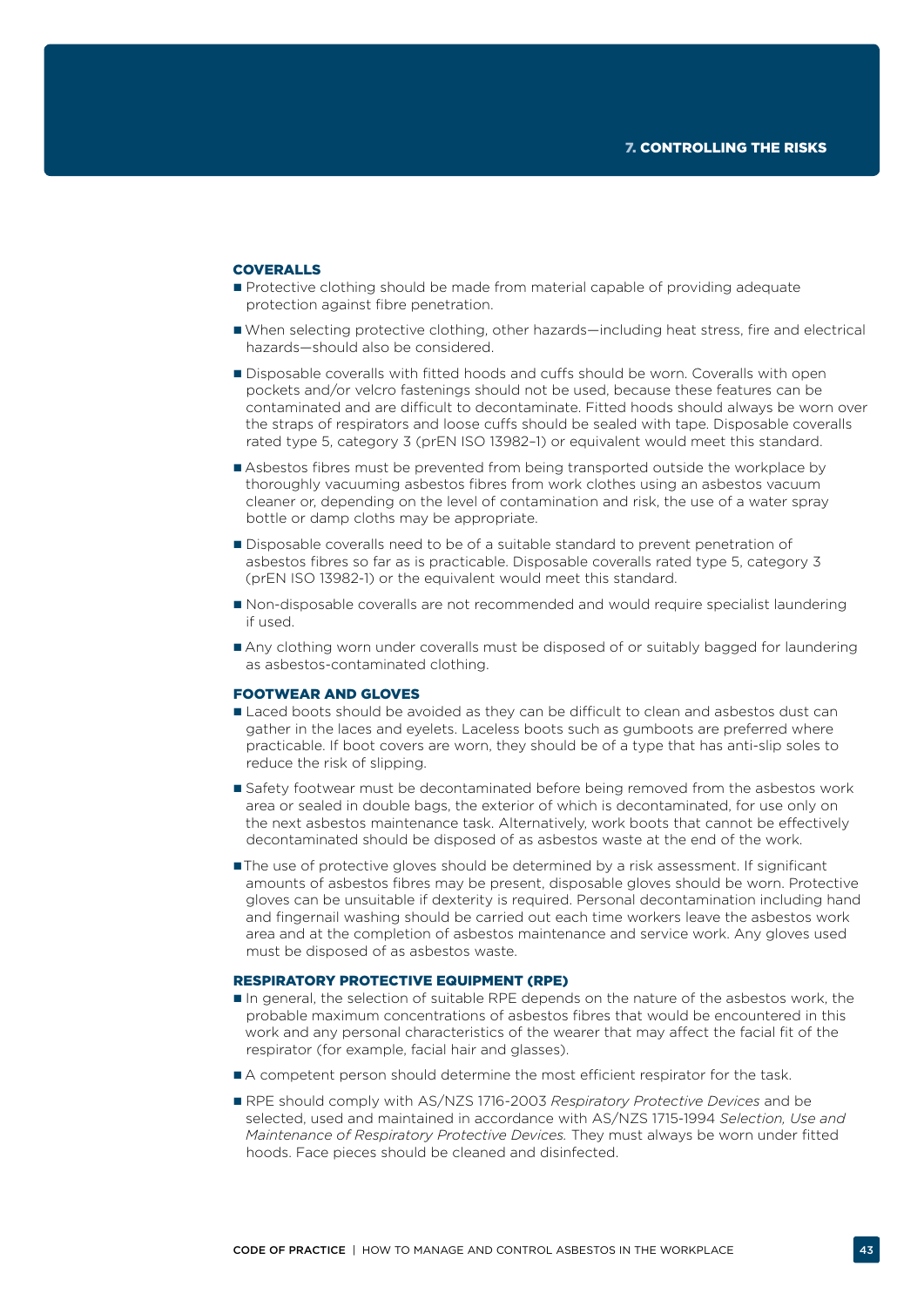- <span id="page-45-0"></span>RPE should be used until all contaminated disposable coveralls and clothing has been vacuum cleaned and/or removed and bagged for disposal and personal washing has been completed. RPE should be properly stored when not in use.
- More comprehensive advice on RPE is provided in the [Code of Practice:](http://www.safeworkaustralia.gov.au/sites/swa/about/publications/pages/safely-remove-asbestos-cop) *How to Safely [Remove Asbestos](http://www.safeworkaustralia.gov.au/sites/swa/about/publications/pages/safely-remove-asbestos-cop).*

# **7.7** LAUNDERING CLOTHING

Disposable coveralls should be used as protective clothing unless it is not reasonably practicable to do so. When non-disposable protective clothing is used, the contaminated clothing must be laundered in a suitable laundering facility that is equipped to launder asbestos-contaminated clothing. Contaminated protective clothing must not be laundered in homes. Any clothing worn under coveralls must be disposed of or suitably bagged for laundering as asbestos-contaminated clothing.

The laundering facility that is equipped to launder asbestos-contaminated clothing:

- should be informed of the asbestos contamination
- should have a management plan in place to control the release of respirable fibres
- should be constructed of smooth surfaces that are able to be lined with polythene sheeting or easily wiped clean
- $\blacksquare$  may use conventional washing machines provided they are not used for other clothing
- $\blacksquare$  may need to have a laundry room that is under negative pressure to eliminate or minimise the release of airborne asbestos fibres during the laundering process. This can be determined during the risk assessment
- should have procedures established for cleaning up spills and for the prevention of flooding of neighbouring areas.

The contaminated clothing should:

- $\blacksquare$  be removed damp and thoroughly wet, then placed in impermeable containers or bags the outside of which are decontaminated and labelled to indicate the presence of asbestos before being sent to the commercial laundering facility
- not be allowed to dry out before washing.

At the laundry facility:

- the containers and bags holding the asbestos contaminated clothing should be opened in the washing machine while being further saturated. As a minimum, P1 respiratory protection must be worn while unloading clothes into the washing machine
- $\blacksquare$  the empty containers or bags should be disposed of as asbestos waste. Waste water must be filtered and the filtering medium disposed of as asbestos waste.

## **7.8** CLEANING UP

Following any asbestos work carried out, there are requirements to ensure the work area, tools and workers are decontaminated and asbestos waste is disposed of properly. In addition to this, for licensed removal work a clearance certificate will be required before the work area can be reoccupied for ordinary use.

The Code of Practice: *[How to Safely Remove Asbestos](http://www.safeworkaustralia.gov.au/sites/swa/about/publications/pages/safely-remove-asbestos-cop)* provides details on decontamination and waste disposal.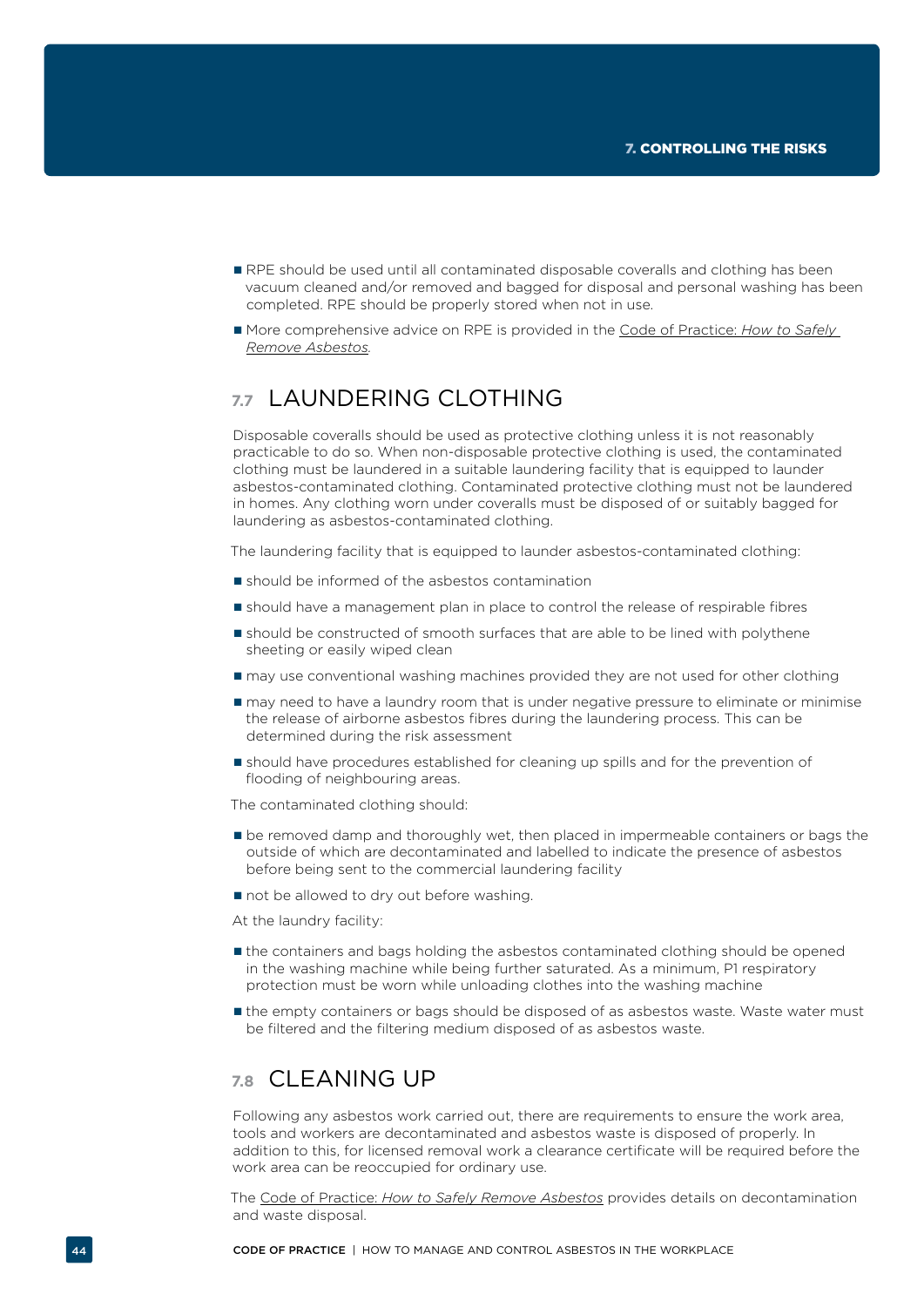<span id="page-46-0"></span>A competent person should take the following steps to carry out sampling:

#### STEP 1 – PREPARATION

- Make sure no one else is in the vicinity when sampling is done.
- Shut down any heating or cooling systems to minimize the spread of any released fibres.
- Turn off any fans if you're inside. If outside, then sample on a non windy day.
- Do not disturb the material any more than is needed to take a small sample.
- Collect the equipment you will need for sampling, including:
	- pliers, resealable plastic bags, disposable coveralls, waterproof sealant, plastic drop sheet, water spray bottle
	- P2 respirator, rubber gloves.

### STEP 2 – TAKING THE SAMPLE

- Wear disposable gloves.
- Put on respiratory protective equipment (RPE).
- Wear a pair of disposable coveralls.
- Lay down a plastic drop sheet to catch any loose material that may fall off while sampling.
- Wet the material using a fine mist of water containing a few drops of detergent before taking the sample. The water/detergent mist will reduce the release of asbestos fibres.
- **Carefully cut a thumb nail piece from the entire depth of the material using the pliers.**
- **For fibre cement sheeting, take the sample from a corner edge or along an existing hole** or crack.
- Place the small piece into the resealable plastic bag.
- Double bag the sample, include the date and location and an asbestos caution warning.
- Tightly seal the container after the sample is in it.
- Carefully dispose of the plastic sheet.
- Use a damp paper towel or rag to clean up any material on the outside of the container or around the area sampled.
- Dispose of asbestos materials according to state or territory and local procedures.
- **Patch the sampled area with the smallest possible piece of duct tape to prevent fibre release.**
- **Send the sample to a NATA-accredited laboratory or one that is either approved or operated by the** relevant regulator.

#### STEP 3 – CLEANING UP

- Seal the edges with waterproof sealant where the sample was taken.
- **Carefully wrap up the plastic drop sheet with tape and then put this into another plastic rubbish bag.**
- Wipe down the tools and equipment with a dampened rag.
- **Place disposable gloves and coveralls into a rubbish bag, along with the damp rag and drop sheet.**
- Seal plastic bag.
- Wash hands.
- Keep RPE on until clean-up is completed.
- **Follow a decontamination procedure (personal washing) upon completion of the task.**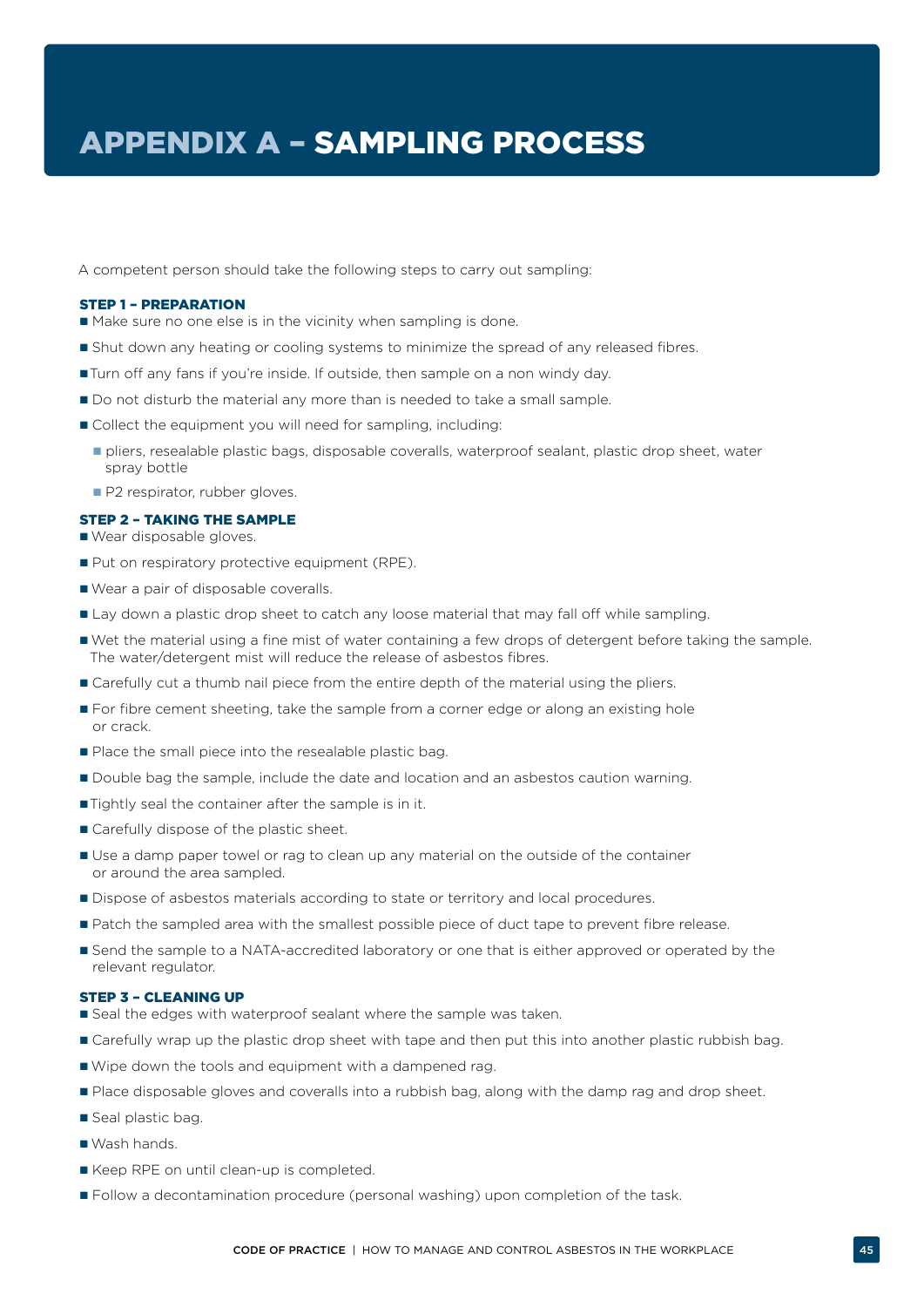# <span id="page-47-0"></span>APPENDIX B – EXAMPLES OF WARNING SIGNS AND LABELS

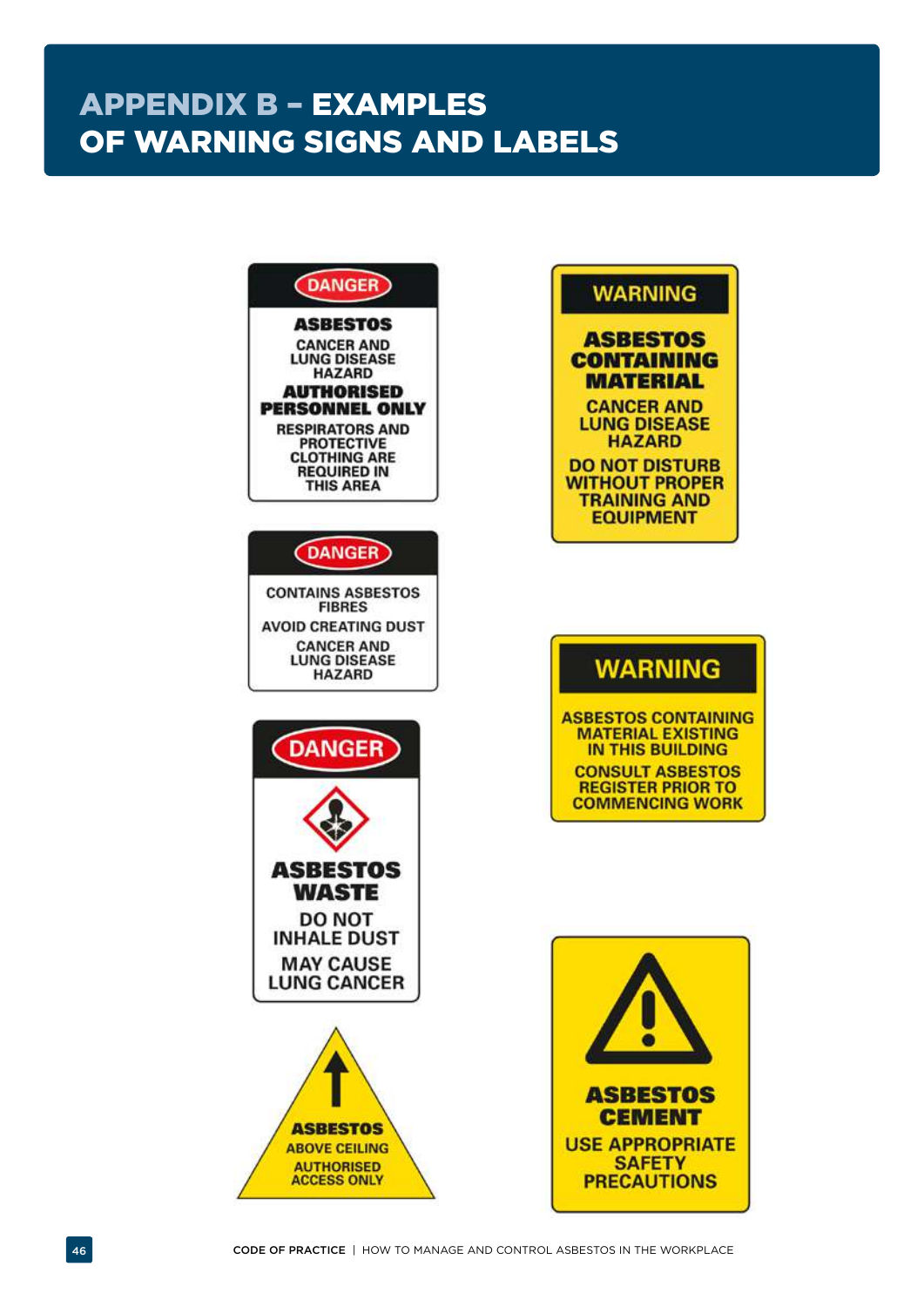# <span id="page-48-0"></span>APPENDIX C – TEMPLATE OF AN ASBESTOS REGISTER

|                   |                           | Is this an<br>inaccessible<br>area? |  |  |  |  |  |  |
|-------------------|---------------------------|-------------------------------------|--|--|--|--|--|--|
|                   |                           | Specific<br>Location of<br>Asbestos |  |  |  |  |  |  |
|                   | Name of Competent Person: | Condition of<br>Asbestos            |  |  |  |  |  |  |
|                   |                           | Is it Friable or<br>Non-Friable?    |  |  |  |  |  |  |
|                   |                           | Type of<br>Asbestos                 |  |  |  |  |  |  |
| ASBESTOS REGISTER | Workplace address:        | Date of<br>Identification           |  |  |  |  |  |  |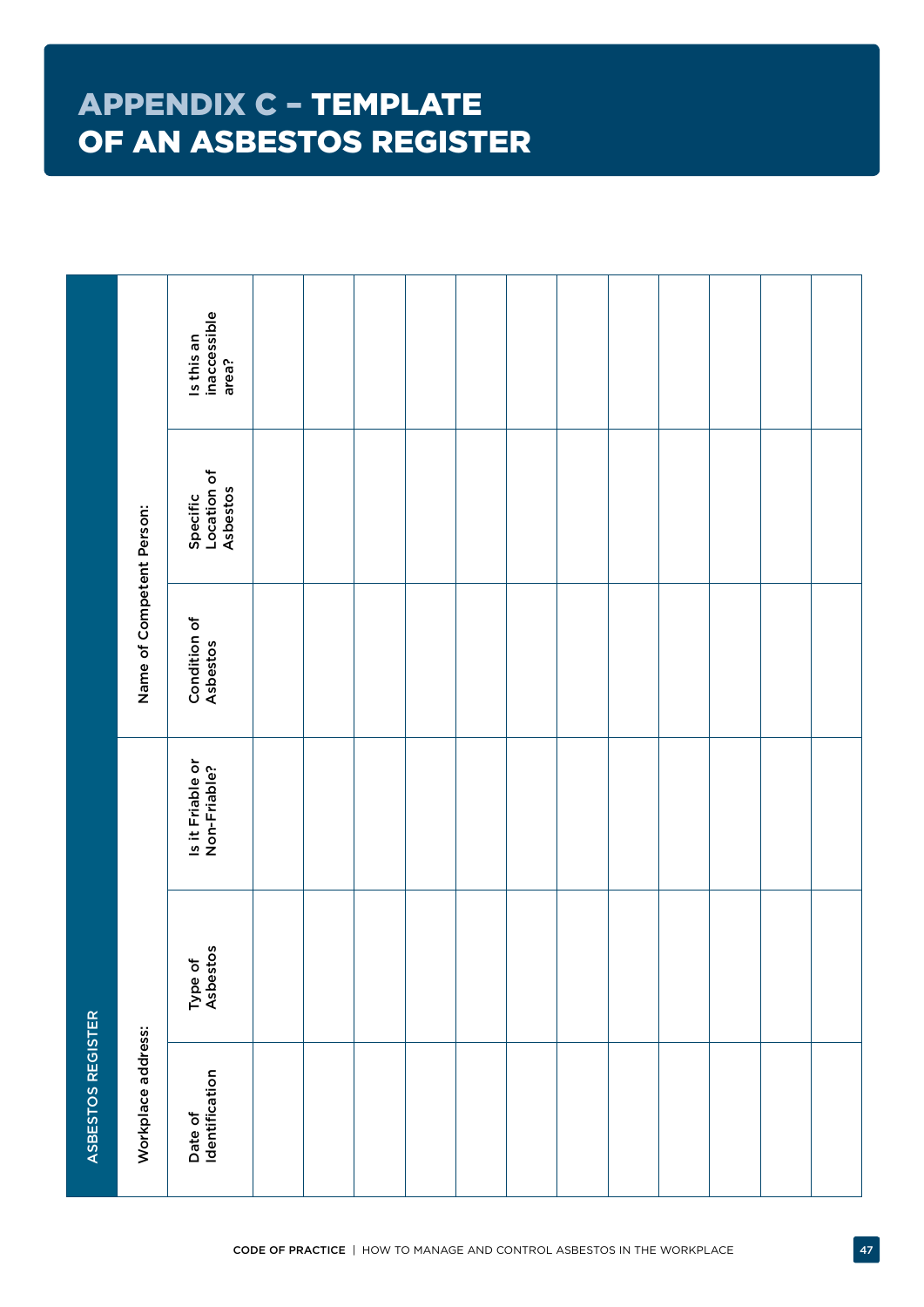# <span id="page-49-0"></span>APPENDIX D – EXAMPLE OF AN ASBESTOS REGISTER

| by maintenance<br>by maintenance<br>Only accessed<br>Only accessed<br>Unlikely to be<br>Not routinely<br>inaccessible<br>Inaccessible<br>Accessible.<br>damaged.<br>accessed<br>Is this an<br>area?<br>staff<br>staff<br>Specific Location of<br>Whole Roof to main<br>Plant Room: On top<br>Plant Room: Behind<br>Asbestos backed<br>Exterior of main<br>Jim Smith, Site OHS manager (01) 3293 4012<br>boiler for water<br>vinyl floor tiles<br>Main office,<br>Asbestos<br>of boiler<br>building<br>Building<br>system<br>Name of Competent Person:<br>lifting in some places<br>Good condition, tiles<br>Cracked at bends in<br>under filing cabinet<br>structurally, paint<br>Sound condition<br>deterioration on<br>Good condition,<br>starting to lift<br>Condition of<br>Western End<br>Good, minor<br>Asbestos<br>coated<br>pipe | Non-friable<br>Non-friable<br>Non-friable<br>Non-friable<br>Friable | Floor Tiles<br>Fibro Wal<br>Insulation<br>Cladding<br>Cement<br>Pipe<br>$\frac{1}{2}$ | 1/2/2011<br>1/2/2011<br>1/2/2011<br>1/2/2011 | Is it Friable<br>Friable?<br>or Non-<br>Unit 3A, Trading Estate West, Anytown 9001<br>Asbestos<br>Type of<br>XYZ Manufacturing<br>Identification<br>Date of | Sheeting<br>AC Roof<br>Workplace address:<br>1/2/2011 |  |  |  |  |
|------------------------------------------------------------------------------------------------------------------------------------------------------------------------------------------------------------------------------------------------------------------------------------------------------------------------------------------------------------------------------------------------------------------------------------------------------------------------------------------------------------------------------------------------------------------------------------------------------------------------------------------------------------------------------------------------------------------------------------------------------------------------------------------------------------------------------------------|---------------------------------------------------------------------|---------------------------------------------------------------------------------------|----------------------------------------------|-------------------------------------------------------------------------------------------------------------------------------------------------------------|-------------------------------------------------------|--|--|--|--|
|------------------------------------------------------------------------------------------------------------------------------------------------------------------------------------------------------------------------------------------------------------------------------------------------------------------------------------------------------------------------------------------------------------------------------------------------------------------------------------------------------------------------------------------------------------------------------------------------------------------------------------------------------------------------------------------------------------------------------------------------------------------------------------------------------------------------------------------|---------------------------------------------------------------------|---------------------------------------------------------------------------------------|----------------------------------------------|-------------------------------------------------------------------------------------------------------------------------------------------------------------|-------------------------------------------------------|--|--|--|--|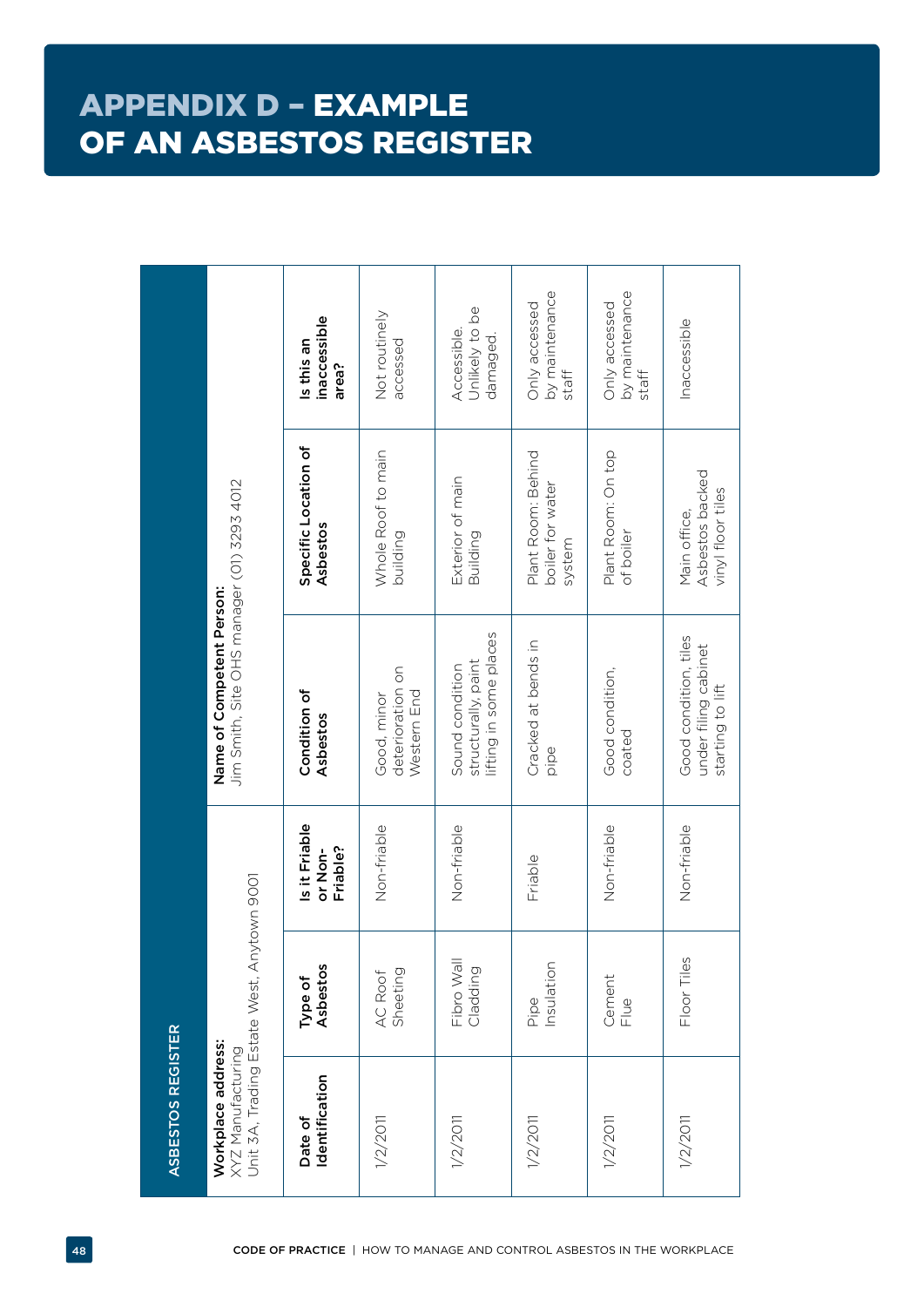### <span id="page-50-0"></span>WORKING WITH ASBESTOS FRICTION MATERIALS

The risk of exposure to significant amounts of dust that contains asbestos fibres may exist while removing and repairing brakes, clutches and high-temperature gaskets on motor vehicles.

If the following simple controls are applied carefully, it generally should not be necessary to carry out air monitoring in the workshop while servicing vehicle brakes, clutches and cylinder head/exhaust gaskets.

A HEPA-filter industrial vacuum cleaner should be certified by the manufacturer as fit for removal work and can be used to clean all asbestos dust from components and other parts in the immediate vicinity. It may be necessary to purchase or fabricate special hose nozzles to reach difficult areas to ensure components are effectively cleaned of asbestos. Any remaining dust needs to be removed with a wet rag.

A fine spray of water on the dust will dampen it and prevent it being dispersed. The component and parts in the immediate vicinity can then be wiped down with a wet rag. The rag can only be used once. It then needs to be placed in a plastic bag and into an asbestos waste disposal bin. Any spillage onto the workshop floor needs to be wiped up and disposed of in the same way. It is important that only a gentle misting spray is used as a coarse spray will disperse the asbestos fibres into the air.

A respirator certified by the manufacturer as suitable for asbestos dust (for example, a P1 or P2 disposable respirator) needs to be worn during the above cleaning processes.

Compressed air, water hoses and aerosol cans must not be used to clean asbestos dust off components in the open workshop as they will disperse large numbers of fibres into the air.

Personal decontamination should be carried out in accordance with the WHS Regulations and this Code.

### *Dedicated asbestos-handling area*

To minimise risks to other people, the area where asbestos components are cleaned and removed needs to be segregated and in a location where wind or cooling fans etc. will not disturb any dust. All workers must be provided with information and training on asbestos hazards, its presence and the safety procedures that must be followed.

For all removal:

- **E** segregate the vehicle from surrounding removal work areas. Try to have at least three metres separation and avoid windy locations and cooling fans etc.
- use portable signs to indicate that asbestos removal is going on
- wear a P1 or P2 disposable respirator
- personal decontamination should be carried out in accordance with the WHS Regulations and this Code.

### *Brake assembly repairs – vacuum method*

- Use a HEPA-filter vacuum cleaner to clean the wheel prior to undoing the wheel nuts.
- Remove the wheel and vacuum any remaining dust on the wheel.
- Vacuum all dust off the brake assembly.
- Use a wet rag to wipe down all parts and remove final traces of dust.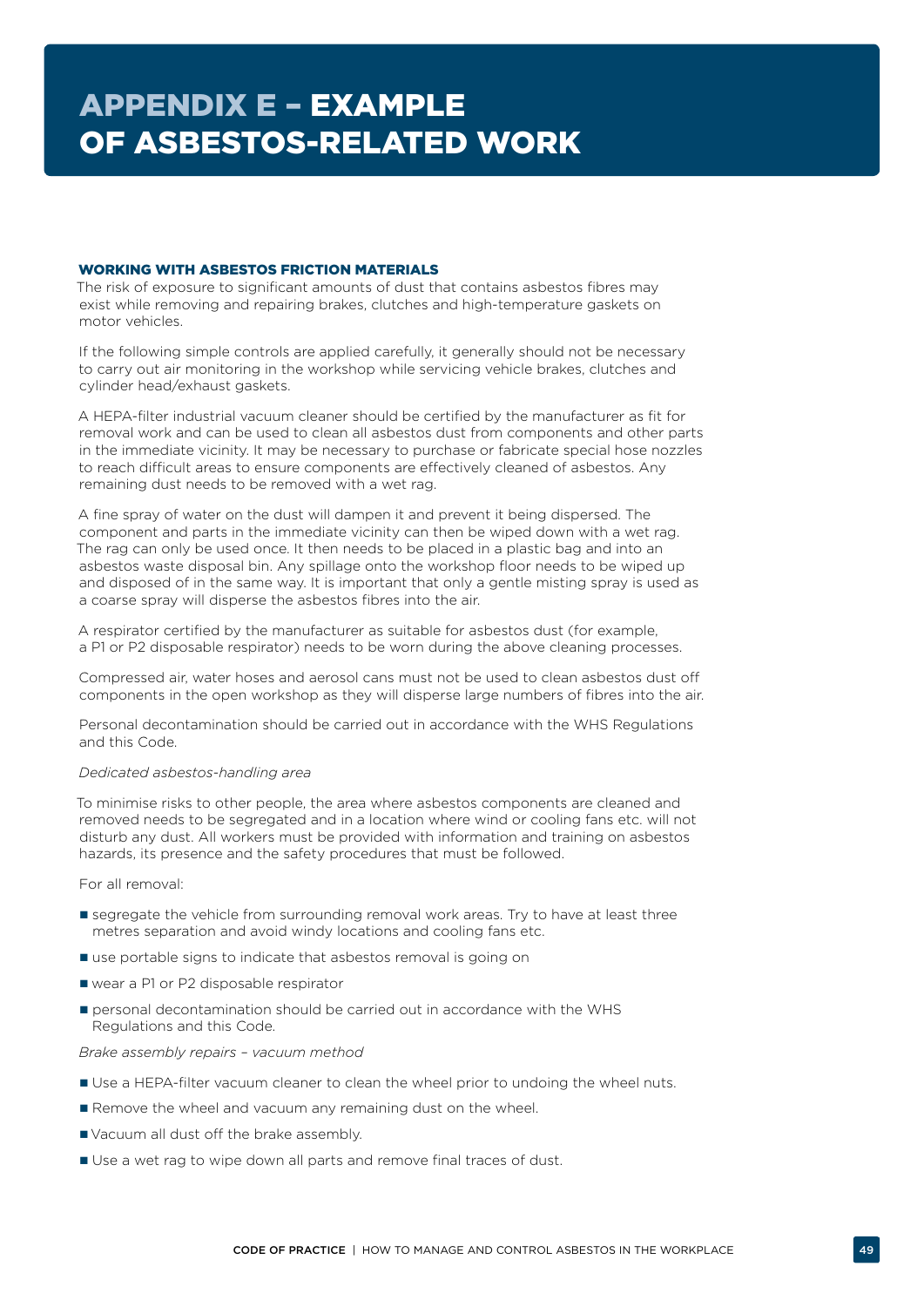- Vacuum any additional dust that is exposed during disassembly.
- Place the component and rags etc. into a plastic bag, seal or tie it and then place it into a marked plastic-lined disposal bin or skip.
- **Personal decontamination should be carried out in accordance with the WHS Regulations** and this Code.

### *Brake assembly removal – wet method*

- **Place a tray or tape plastic sheeting on the floor under the removal area to catch spillage** and assist in the clean-up.
- Use a saturated rag to wet down the wheel and wipe off dust prior to removing the wheel nuts.
- Remove the wheel and clean off any remaining dust with the wet rag.
- Use a saturated rag and gentle water mist to thoroughly damp down any dust on the brake assembly.
- **Personal decontamination should be carried out in accordance with the WHS Regulations** and this Code.

### *Brake disc pads*

- Use a saturated rag to wipe off exposed dust and dust exposed during disassembly. Wipe up any spillage on the floor.
- Place the component and rags etc. into a plastic bag, seal or tie it and then place it into a marked plastic-lined disposal bin or skip.
- **Personal decontamination should be carried out in accordance with the WHS Regulations** and this Code.

### *Clutch removal and repairs*

- After separating the gearbox from the engine, vacuum/wet-wipe inside the bell housing and around the pressure plate.
- On removal of the pressure plate and clutch plate, vacuum/wet-wipe the flywheel, housing and components; place used rags and removed components in a plastic bag and seal.
- Place this plastic bag into a marked plastic-lined disposal bin or skip.
- **Personal decontamination should be carried out in accordance with the WHS Regulations** and this Code.

#### *Cylinder head and exhaust gaskets*

- If the gasket is damaged during separation of the components, wet it with water to control asbestos fibres.
- Keep the gasket wet and carefully remove it without using power tools.
- Wipe down the joint faces and the immediate area with a wet rag.
- Place the gasket and rag into a plastic bag and seal or tie it.
- Place this plastic bag into a marked plastic-lined disposal bin or skip.
- Personal decontamination should be carried out in accordance with the WHS Regulations and this Code.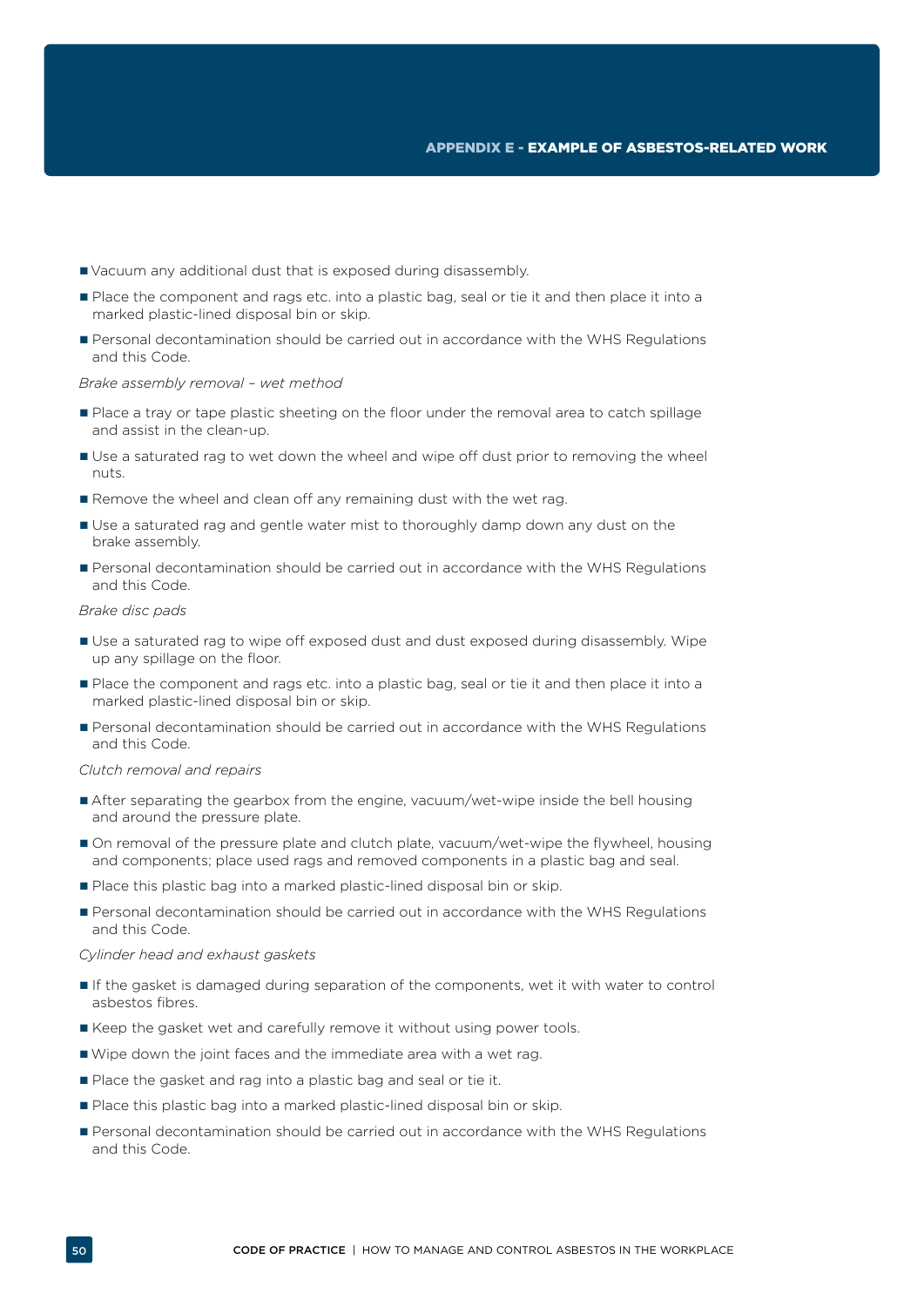#### *Brake shoe*

The process of removing asbestos-containing linings from brake shoes and clutch parts has the potential to release large quantities of asbestos fibres. All work involving power tools should be carried out within an enclosure that is fitted with an effective dust extraction and filtration system that will eliminate or minimise the release of airborne asbestos fibres. If components are to be hand-worked, carry out the following procedure:

- Undertake the work in a separate area away from other workers, preferably in a purposebuilt enclosure.
- Thoroughly wet down the component to control dust/fibres.
- Wear PPE and RPE.
- Use local extraction to minimise the spread of dust/fibres.
- Control air monitoring must be carried out to determine respirable asbestos fibre exposure levels and the suitability of PPE.
- **Clean up after removal with a vacuum cleaner and wet rag.**
- Place waste asbestos into a plastic bag and seal or tie it.
- Place this plastic bag into a marked disposal bag, tie or seal it and place the bag into the marked plastic-lined disposal bin or skip (see disposal section below).
- Used respirators and overalls should not be worn away from the removal work area and need to be disposed of in the same way as asbestos waste.
- **Personal decontamination should be carried out in accordance with the WHS Regulations** and this Code.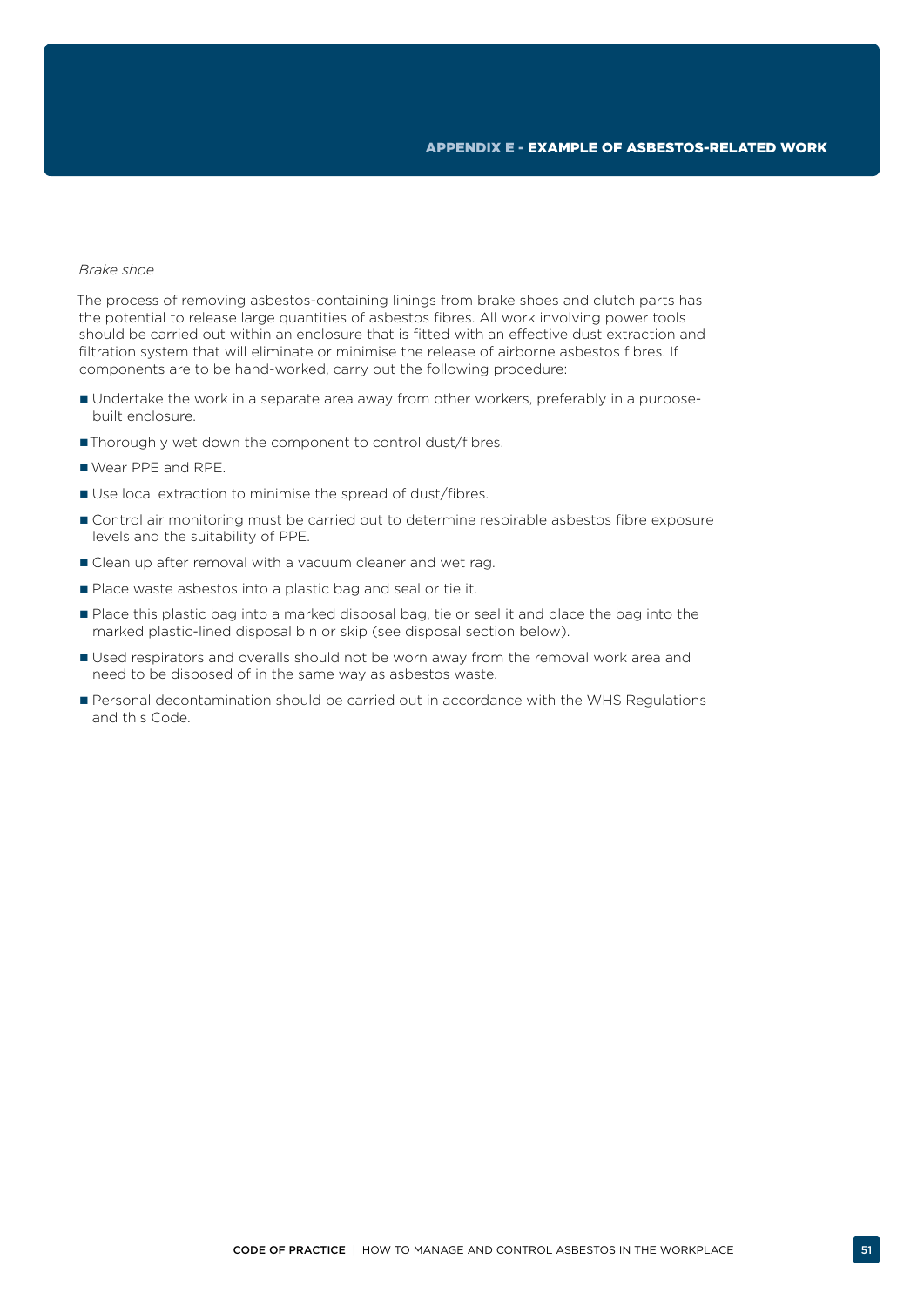# <span id="page-53-0"></span>APPENDIX F – RECOMMENDED SAFE WORKING PRACTICES

 As a first priority, planning for the maintenance of asbestos at the workplace must include consideration of the removal of the asbestos as the most preferred control option. Where removed, products containing asbestos must be replaced with products that do not contain asbestos. Removal of asbestos products must be done in accordance with the [Code of](http://www.safeworkaustralia.gov.au/sites/swa/about/publications/pages/safely-remove-asbestos-cop)  Practice: *[How to Safely Remove Asbestos](http://www.safeworkaustralia.gov.au/sites/swa/about/publications/pages/safely-remove-asbestos-cop)*.

Below are some recommended safe working methods that demonstrate how control measures can be used when asbestos is present at the workplace:

- Safe work practice 1 Drilling for asbestos-containing material
- Safe work practice 2 Sealing, painting, coating and cleaning of asbestos-cement products
- Safe work practice 3 Cleaning leaf litter from gutters of asbestos cement roofs
- Safe work practice 4 Replace cabling in asbestos cement conduits or boxes
- Safe work practice 5 Working on electrical mounting boards (switchboards) containing asbestos
- Safe work practice 6 Inspection of asbestos friction materials.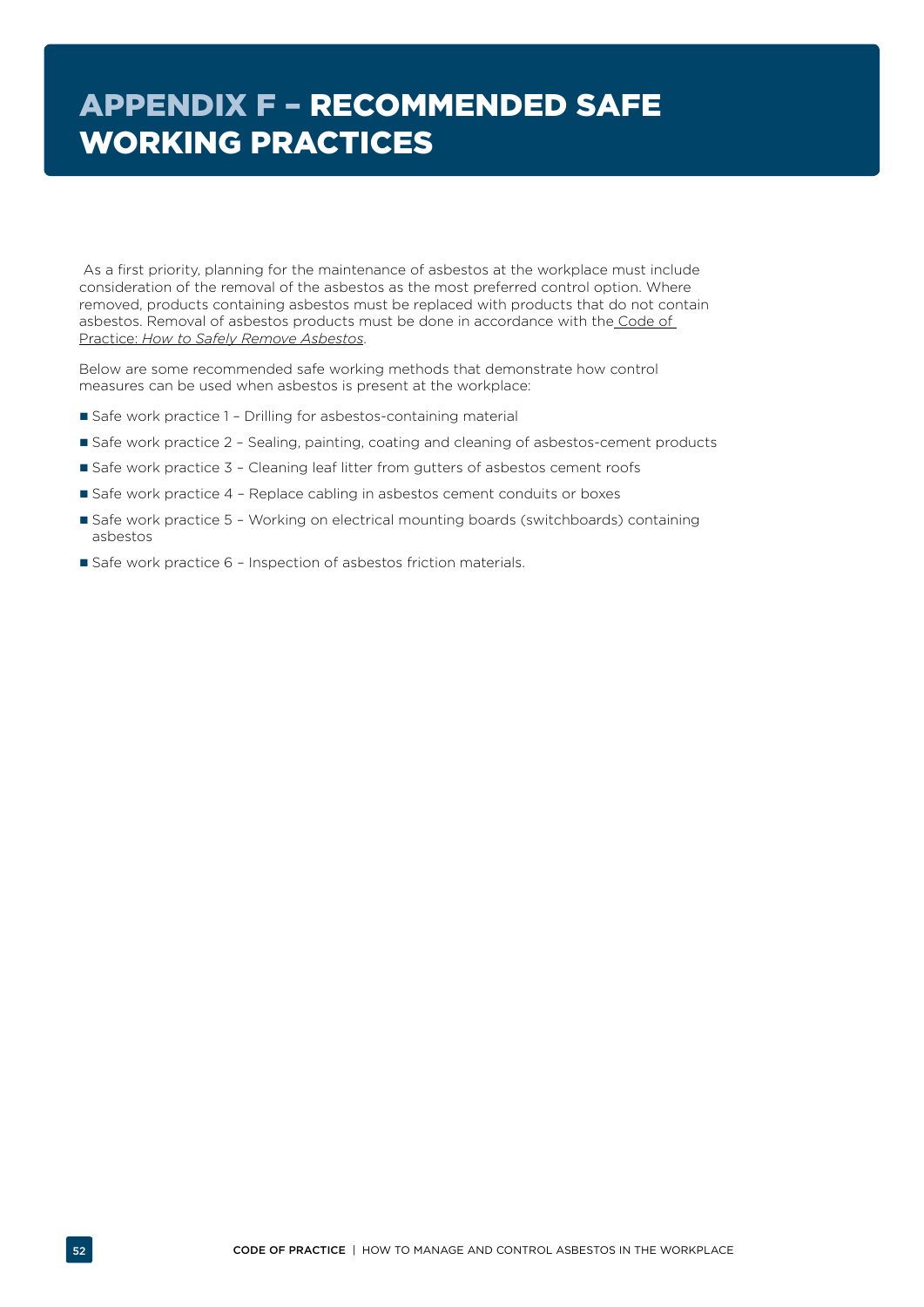## SAFE WORK PRACTICE 1 – DRILLING OF ACM

The drilling of asbestos cement sheeting can release asbestos fibres into the atmosphere, so precautions must be taken to protect the drill operator and other persons from exposure to these fibres. A hand drill is preferred to a battery-powered drill, because the quantity of fibres is drastically reduced if a hand drill is used.

| Equipment that<br>may be required<br>prior to starting<br>work (in addition<br>to what is needed | A non-powered hand drill or a low-speed battery-powered drill or drilling<br>equipment. Battery-powered drills should be fitted with a local exhaust<br>ventilation (LEV) dust control hood wherever possible. If an LEV dust control<br>hood cannot be attached and other dust control methods such as pastes and<br>gels are unsuitable then shadow vacuuming techniques should be used |
|--------------------------------------------------------------------------------------------------|-------------------------------------------------------------------------------------------------------------------------------------------------------------------------------------------------------------------------------------------------------------------------------------------------------------------------------------------------------------------------------------------|
| for the task)                                                                                    | Disposable cleaning rags                                                                                                                                                                                                                                                                                                                                                                  |
|                                                                                                  | A bucket of water, or more as appropriate, and/or a misting spray bottle                                                                                                                                                                                                                                                                                                                  |
|                                                                                                  | Duct tape                                                                                                                                                                                                                                                                                                                                                                                 |
|                                                                                                  | Sealant                                                                                                                                                                                                                                                                                                                                                                                   |
|                                                                                                  | Spare PPE                                                                                                                                                                                                                                                                                                                                                                                 |
|                                                                                                  | A thickened substance such as wallpaper paste, shaving cream or hair gel                                                                                                                                                                                                                                                                                                                  |
|                                                                                                  | ■ 200 µm plastic sheeting                                                                                                                                                                                                                                                                                                                                                                 |
|                                                                                                  | A suitable asbestos waste container (e.g. 200 µm plastic bags or a drum, bin<br>or skip lined with 200 $\mu$ m plastic sheeting)                                                                                                                                                                                                                                                          |
|                                                                                                  | ■ Warning signs and/or barrier tape                                                                                                                                                                                                                                                                                                                                                       |
|                                                                                                  | An asbestos vacuum cleaner                                                                                                                                                                                                                                                                                                                                                                |
|                                                                                                  | A sturdy paper, foam or thin metal cup, or similar (for work on overhead<br>surfaces only).                                                                                                                                                                                                                                                                                               |
|                                                                                                  |                                                                                                                                                                                                                                                                                                                                                                                           |
| <b>PPE</b>                                                                                       | Protective clothing and RPE (see AS1715, AS 1716). It is likely that a class<br>P1 or P2 half face respirator will be adequate for this task, provided the<br>recommended safe work procedure is followed.                                                                                                                                                                                |
| Preparing the<br>asbestos work                                                                   | If the work is to be carried out at a height, appropriate precautions must be<br>taken to prevent falls.                                                                                                                                                                                                                                                                                  |
| area                                                                                             | Ensure appropriately marked asbestos waste disposal bags are available.                                                                                                                                                                                                                                                                                                                   |
|                                                                                                  | ■ Carry out the work with as few people present as possible.                                                                                                                                                                                                                                                                                                                              |
|                                                                                                  | Segregate the asbestos work area to ensure unauthorised personnel are<br>restricted from entry (e.g. close door and/or use warning signs and/or barrier<br>tape at all entry points). The distance for segregation should be determined<br>by a risk assessment.                                                                                                                          |
|                                                                                                  | If drilling a roof from outside, segregate the area below.                                                                                                                                                                                                                                                                                                                                |
|                                                                                                  | If access is available to the rear of the asbestos cement, segregate this area<br>as well as above.                                                                                                                                                                                                                                                                                       |
|                                                                                                  |                                                                                                                                                                                                                                                                                                                                                                                           |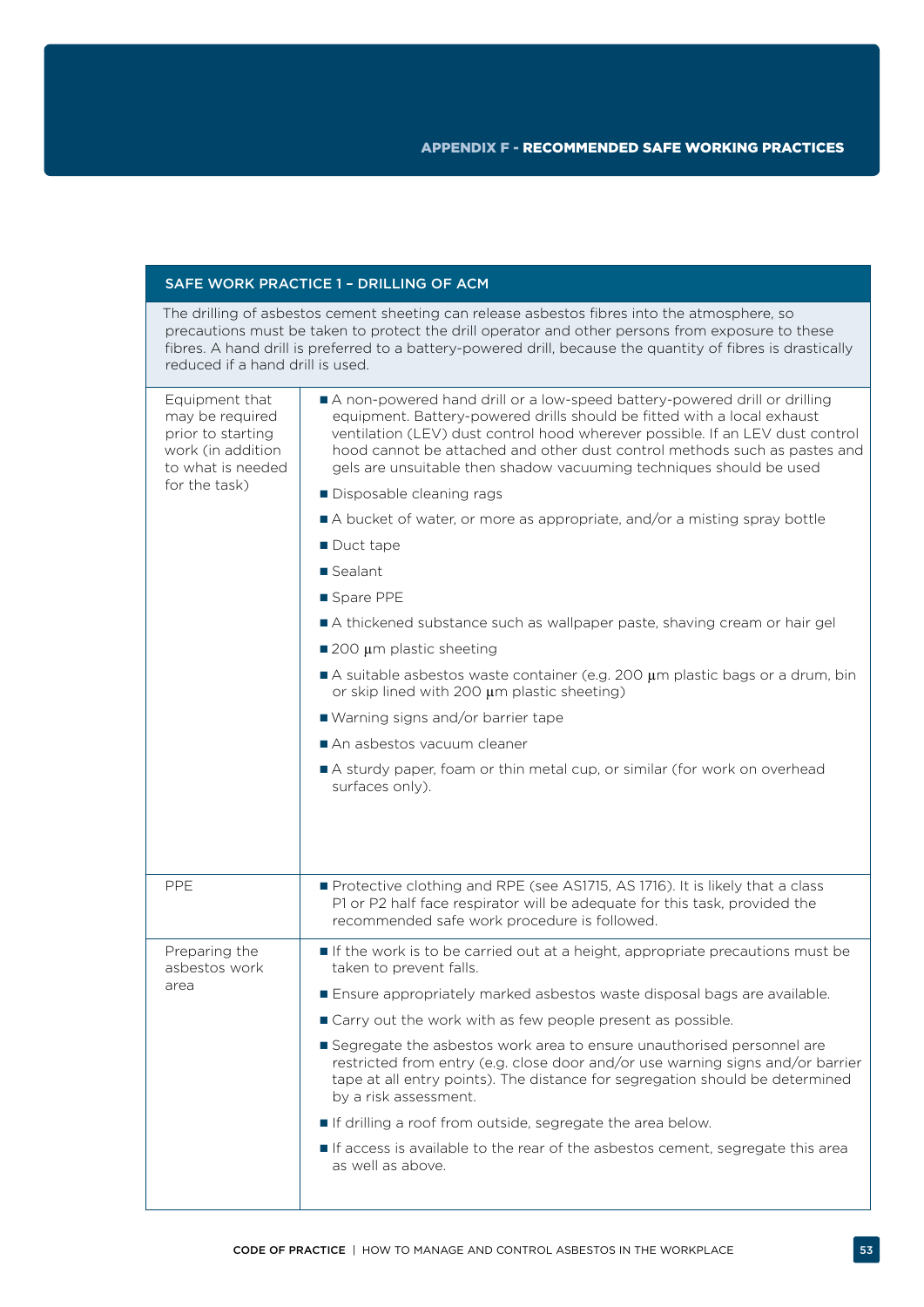### SAFE WORK PRACTICE 1 – DRILLING OF ACM

The drilling of asbestos cement sheeting can release asbestos fibres into the atmosphere, so precautions must be taken to protect the drill operator and other persons from exposure to these fibres. A hand drill is preferred to a battery-powered drill, because the quantity of fibres is drastically reduced if a hand drill is used.

|                                 | If possible, use plastic sheeting, secured with duct tape, to cover any surface<br>within the asbestos work area that could become contaminated.                                            |  |  |
|---------------------------------|---------------------------------------------------------------------------------------------------------------------------------------------------------------------------------------------|--|--|
|                                 | Ensure there is adequate lighting.                                                                                                                                                          |  |  |
|                                 | Avoid working in windy environments where asbestos fibres can be<br>redistributed.                                                                                                          |  |  |
|                                 | If using a bucket of water, do not resoak used rags in the bucket, as this<br>will contaminate the water. Instead, either fold the rag so a clean surface is<br>exposed or use another rag. |  |  |
| Drilling vertical<br>surfaces   | Tape both the point to be drilled and the exit point, if accessible, with a<br>strong adhesive tape such as duct tape to prevent the edges crumbling.                                       |  |  |
|                                 | Cover the drill entry and exit points (if accessible) on the asbestos with a<br>generous amount of thickened substance. Drill through the paste.                                            |  |  |
|                                 | Use damp rags to clean off the paste and debris from the wall and drill bit.                                                                                                                |  |  |
|                                 | Dispose of the rags as asbestos waste as they will contain asbestos dust and<br>fibres.                                                                                                     |  |  |
|                                 | Seal the cut edges with sealant.                                                                                                                                                            |  |  |
|                                 | If a cable is to be passed through, insert a sleeve to protect the inner edge of<br>the hole.                                                                                               |  |  |
| Drilling overhead<br>horizontal | Mark the point to be drilled.                                                                                                                                                               |  |  |
|                                 |                                                                                                                                                                                             |  |  |
| surfaces                        | Drill a hole through the bottom of the cup.                                                                                                                                                 |  |  |
|                                 | Fill or line the inside of the cup with shaving cream, gel or a similar thickened<br>substance.                                                                                             |  |  |
|                                 | ■ Put the drill bit through the hole in the cup so that the cup encloses the drill<br>bit, and make sure the drill bit extends beyond the lip of the cup.                                   |  |  |
|                                 | Align the drill bit with the marked point.                                                                                                                                                  |  |  |
|                                 | Ensure the cup is firmly held against the surface to be drilled.                                                                                                                            |  |  |
|                                 | Drill through the surface.                                                                                                                                                                  |  |  |
|                                 | Remove the drill bit from the cup, ensuring that the cup remains firmly<br>against the surface.                                                                                             |  |  |
|                                 | Remove the cup from the surface.                                                                                                                                                            |  |  |
|                                 | Use damp rags to clean off the paste and debris from the drill bit.                                                                                                                         |  |  |
|                                 | Dispose of the rags as asbestos waste, as they will contain asbestos dust and<br>fibres.                                                                                                    |  |  |
|                                 | Seal the cut edges with sealant.                                                                                                                                                            |  |  |
|                                 | If a cable is to be passed through, insert a sleeve to protect the inner edge of<br>the hole.                                                                                               |  |  |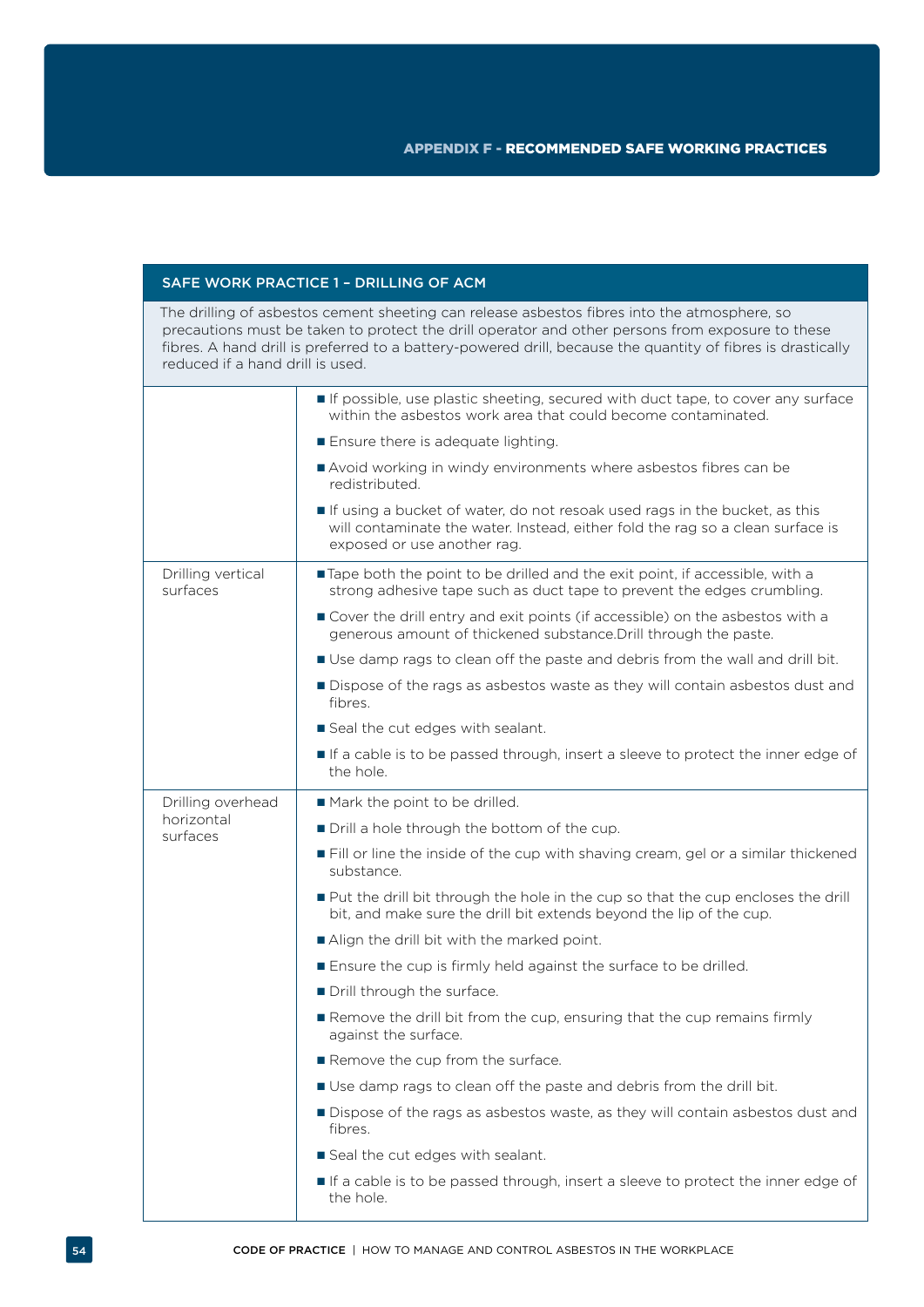### SAFE WORK PRACTICE 1 – DRILLING OF ACM

The drilling of asbestos cement sheeting can release asbestos fibres into the atmosphere, so precautions must be taken to protect the drill operator and other persons from exposure to these fibres. A hand drill is preferred to a battery-powered drill, because the quantity of fibres is drastically reduced if a hand drill is used.

| Decontaminating                                                                 | Use damp rags to clean the equipment.                                                                                                                                                                                                                                     |
|---------------------------------------------------------------------------------|---------------------------------------------------------------------------------------------------------------------------------------------------------------------------------------------------------------------------------------------------------------------------|
| the asbestos<br>work area and<br>equipment                                      | ■ Carefully roll or fold any plastic sheeting used to cover any surface within<br>the asbestos work area, so as not to spill any dust or debris that has been<br>collected.                                                                                               |
|                                                                                 | If necessary, use damp rags and/or an asbestos vacuum cleaner to clean any<br>remaining visibly contaminated sections of the asbestos work area.                                                                                                                          |
|                                                                                 | Place debris, used rags, plastic sheeting and other waste in the asbestos<br>waste bags/container.                                                                                                                                                                        |
|                                                                                 | ■ Wet wipe the external surfaces of the asbestos waste bags/container to<br>remove any adhering dust before they are removed from the asbestos work<br>area.                                                                                                              |
| Personal<br>decontamination<br>should be<br>carried out in a<br>designated area | If disposable coveralls are worn, clean the coveralls while still wearing RPE<br>using a HEPA vacuum, damp rag or fine-water spray. RPE can be cleaned<br>with a wet rag or cloth.                                                                                        |
|                                                                                 | ■ While still wearing RPE, remove coveralls, turning them inside-out to entrap<br>any remaining contamination and then place them into a labelled asbestos<br>waste bag.                                                                                                  |
|                                                                                 | Remove RPE. If non-disposable, inspect it to ensure it is free from<br>contamination, clean it with a wet rag and store in a clean container. If<br>disposable, cleaning is not required but RPE should be placed in a labelled<br>asbestos waste bag or waste container. |
|                                                                                 | Refer to the Code of Practice: How to Safely Remove Asbestos for more<br>information.                                                                                                                                                                                     |
| Clearance<br>procedure                                                          | Visually inspect the asbestos work area to make sure it has been properly<br>cleaned.                                                                                                                                                                                     |
|                                                                                 | ■ Clearance air monitoring is not normally required for this task.                                                                                                                                                                                                        |
|                                                                                 | Dispose of all waste as asbestos waste.                                                                                                                                                                                                                                   |
|                                                                                 | Refer to the Code of Practice: How to Safely Remove Asbestos for more<br>information.                                                                                                                                                                                     |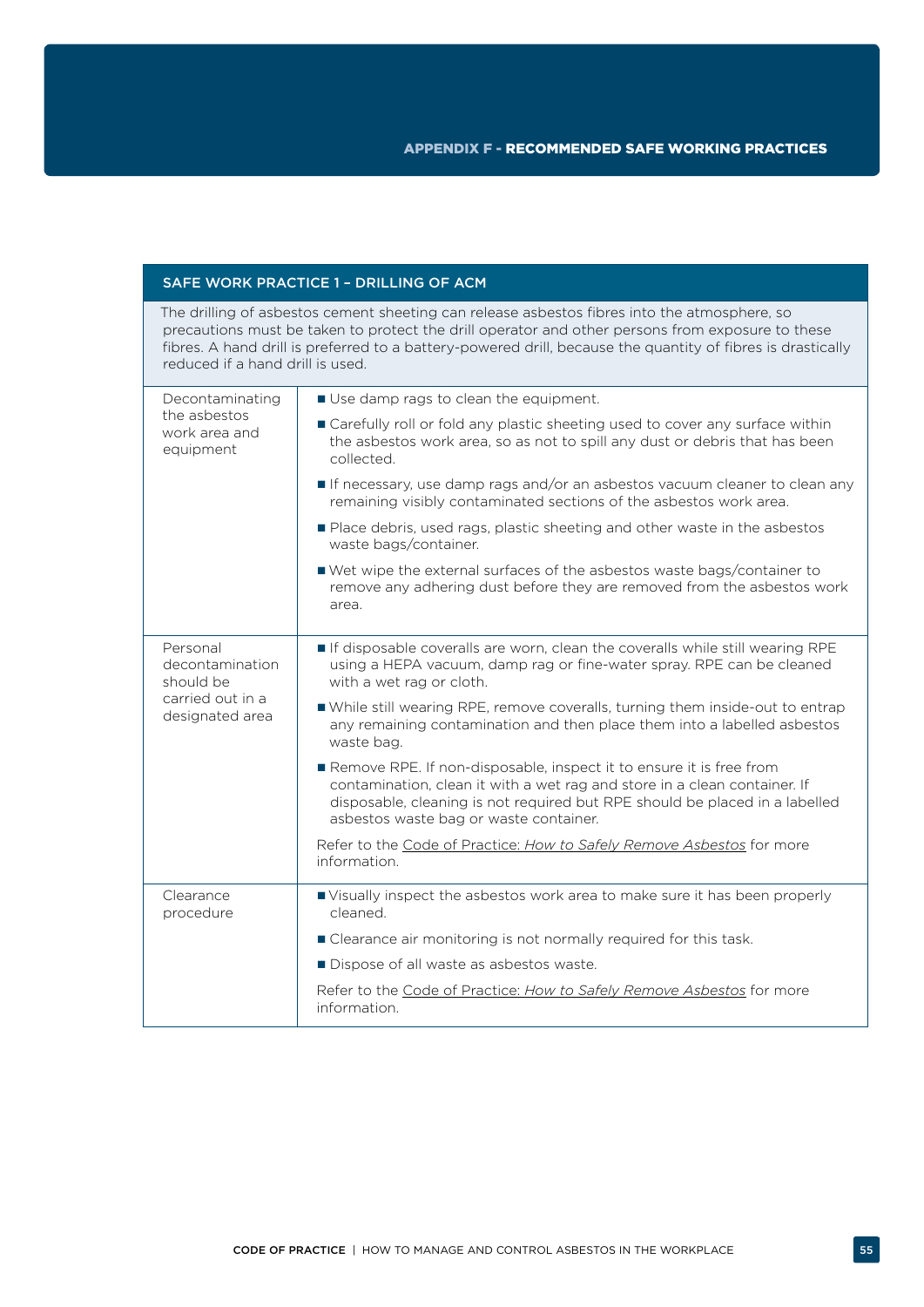### SAFE WORK PRACTICE 2 – SEALING, PAINTING, COATING AND CLEANING OF ASBESTOS-CEMENT PRODUCTS

These tasks should only to be carried out on asbestos that are in good condition. For this reason, the ACM should be thoroughly inspected before starting the work. There is a risk to health if the surface of asbestos cement sheeting is disturbed (e.g. from hail storms and cyclones) or if it has deteriorated as a result of aggressive environmental factors such as pollution. If it is so weathered that its surface is cracked or broken, the asbestos cement matrix may be eroded, increasing the likelihood that asbestos fibres will be released. If treatment is considered essential, a method that does not disturb the matrix should be used. Under no circumstances should asbestos cement products be water blasted or dry sanded in preparation for painting, coating or sealing.

| Equipment that<br>may be required<br>prior to starting<br>work (in addition | Disposable cleaning rags                                                                                                                                                                                                                                                                                                                     |  |
|-----------------------------------------------------------------------------|----------------------------------------------------------------------------------------------------------------------------------------------------------------------------------------------------------------------------------------------------------------------------------------------------------------------------------------------|--|
|                                                                             | A bucket of water, or more as appropriate, and/or a misting spray bottle                                                                                                                                                                                                                                                                     |  |
|                                                                             | Sealant                                                                                                                                                                                                                                                                                                                                      |  |
| to what is needed<br>for the task)                                          | ■ Spare PPE                                                                                                                                                                                                                                                                                                                                  |  |
|                                                                             | A suitable asbestos waste container                                                                                                                                                                                                                                                                                                          |  |
|                                                                             | ■ Warning signs and/or barrier tape.                                                                                                                                                                                                                                                                                                         |  |
| PPE                                                                         | Protective clothing and RPE (see AS1715, AS 1716). It is likely that a class<br>P1 or P2 half face respirator will be adequate for this task, provided the<br>recommended safe work procedure is followed. Where paint is to be applied,<br>appropriate respiratory protection to control the paint vapours/mist must also<br>be considered. |  |
| Preparing the<br>asbestos work                                              | If work is being carried out at heights, precautions must be taken to prevent<br>falls.                                                                                                                                                                                                                                                      |  |
| area                                                                        | Before starting, assess the asbestos cement for damage.                                                                                                                                                                                                                                                                                      |  |
|                                                                             | Ensure appropriately marked asbestos waste disposal bags are available.                                                                                                                                                                                                                                                                      |  |
|                                                                             | ■ Carry out the work with as few people present as possible.                                                                                                                                                                                                                                                                                 |  |
|                                                                             | Segregate the asbestos work area to ensure unauthorised personnel are<br>restricted from entry (e.g. close door and/or use warning signs and/or barrier<br>tape at all entry points). The distance for segregation should be determined<br>by a risk assessment.                                                                             |  |
|                                                                             | If working at a height, segregate the area below.                                                                                                                                                                                                                                                                                            |  |
|                                                                             | If possible, use plastic sheeting secured with duct tape to cover any floor<br>surface within the asbestos work area which could become contaminated.<br>This will help to contain any runoff from wet sanding methods.                                                                                                                      |  |
|                                                                             | Ensure there is adequate lighting.                                                                                                                                                                                                                                                                                                           |  |
|                                                                             | If using a bucket of water, do not resoak used rags in the bucket, as this<br>will contaminate the water. Instead, either fold the rag so a clean surface is<br>exposed or use another rag.                                                                                                                                                  |  |
|                                                                             | Never use high-pressure water cleaning methods.                                                                                                                                                                                                                                                                                              |  |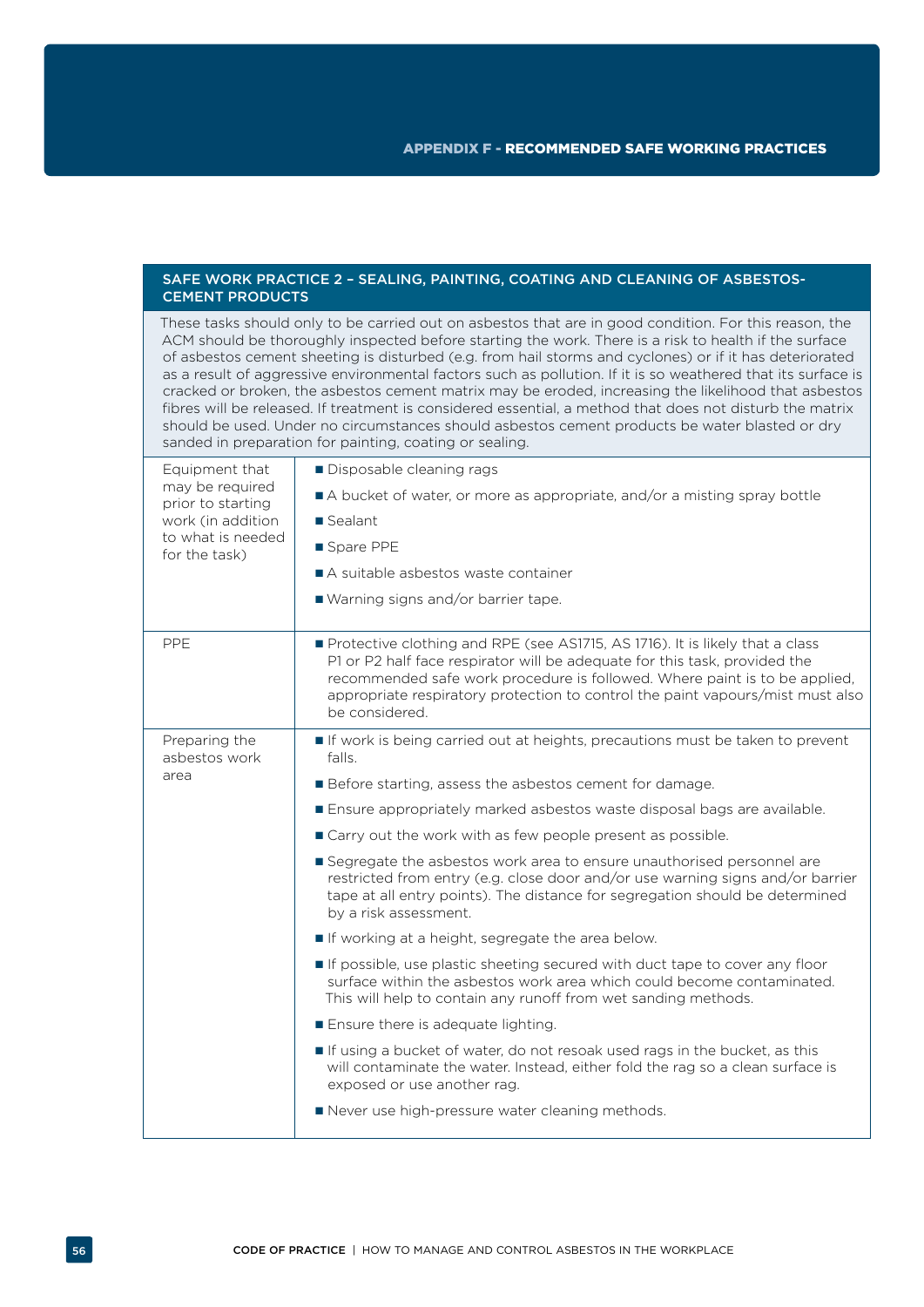### SAFE WORK PRACTICE 2 – SEALING, PAINTING, COATING AND CLEANING OF ASBESTOS-CEMENT PRODUCTS

These tasks should only to be carried out on asbestos that are in good condition. For this reason, the ACM should be thoroughly inspected before starting the work. There is a risk to health if the surface of asbestos cement sheeting is disturbed (e.g. from hail storms and cyclones) or if it has deteriorated as a result of aggressive environmental factors such as pollution. If it is so weathered that its surface is cracked or broken, the asbestos cement matrix may be eroded, increasing the likelihood that asbestos fibres will be released. If treatment is considered essential, a method that does not disturb the matrix should be used. Under no circumstances should asbestos cement products be water blasted or dry sanded in preparation for painting, coating or sealing.

|                                                                                 | Never prepare surfaces using dry sanding methods. Where sanding is<br>required, you should consider removing the asbestos and replacing it with a<br>non-asbestos product.                                                                                                |  |  |
|---------------------------------------------------------------------------------|---------------------------------------------------------------------------------------------------------------------------------------------------------------------------------------------------------------------------------------------------------------------------|--|--|
|                                                                                 | ■ Wet sanding methods may be used to prepare the asbestos, provided<br>precautions are taken to ensure all the runoff is captured and filtered, where<br>possible.                                                                                                        |  |  |
|                                                                                 | ■ Wipe dusty surfaces with a damp cloth.                                                                                                                                                                                                                                  |  |  |
| Painting and                                                                    | ■ When using a spray brush, never use a high-pressure spray to apply the paint.                                                                                                                                                                                           |  |  |
| sealing                                                                         | ■ When using a roller, use it lightly to avoid abrasion or other damage.                                                                                                                                                                                                  |  |  |
| Decontaminating                                                                 | Use damp rags to clean the equipment.                                                                                                                                                                                                                                     |  |  |
| the asbestos<br>work area and<br>equipment                                      | If required, use damp rags and/or an asbestos vacuum cleaner to clean the<br>asbestos work area.                                                                                                                                                                          |  |  |
|                                                                                 | Place debris, used rags, plastic sheeting and other waste in the asbestos<br>waste bags/container.                                                                                                                                                                        |  |  |
|                                                                                 | ■ Wet wipe the external surfaces of the asbestos waste bags/container to<br>remove any adhering dust before they are removed from the asbestos work<br>area.                                                                                                              |  |  |
| Personal<br>decontamination<br>should be<br>carried out in a<br>designated area | If disposable coveralls are worn, clean the coveralls while still wearing RPE<br>using a HEPA vacuum, damp rag or fine-water spray. RPE can be cleaned with<br>a wet rag or cloth.                                                                                        |  |  |
|                                                                                 | While still wearing RPE, remove coveralls, turning them inside-out to entrap<br>any remaining contamination and then place them into a labelled asbestos<br>waste bag.                                                                                                    |  |  |
|                                                                                 | Remove RPE. If non-disposable, inspect it to ensure it is free from<br>contamination, clean it with a wet rag and store in a clean container. If<br>disposable, cleaning is not required but RPE should be placed in a labelled<br>asbestos waste bag or waste container. |  |  |
|                                                                                 | Refer to the Code of Practice: How to Safely Remove Asbestos for more<br>information.                                                                                                                                                                                     |  |  |
| Clearance<br>procedure                                                          | ■ Visually inspect the asbestos work area to make sure it has been properly<br>cleaned.                                                                                                                                                                                   |  |  |
|                                                                                 | ■ Clearance air monitoring is not normally required for this task.                                                                                                                                                                                                        |  |  |
|                                                                                 | Dispose of all waste as asbestos waste.                                                                                                                                                                                                                                   |  |  |
|                                                                                 | Refer to the Code of Practice: How to Safely Remove Asbestos for more<br>information.                                                                                                                                                                                     |  |  |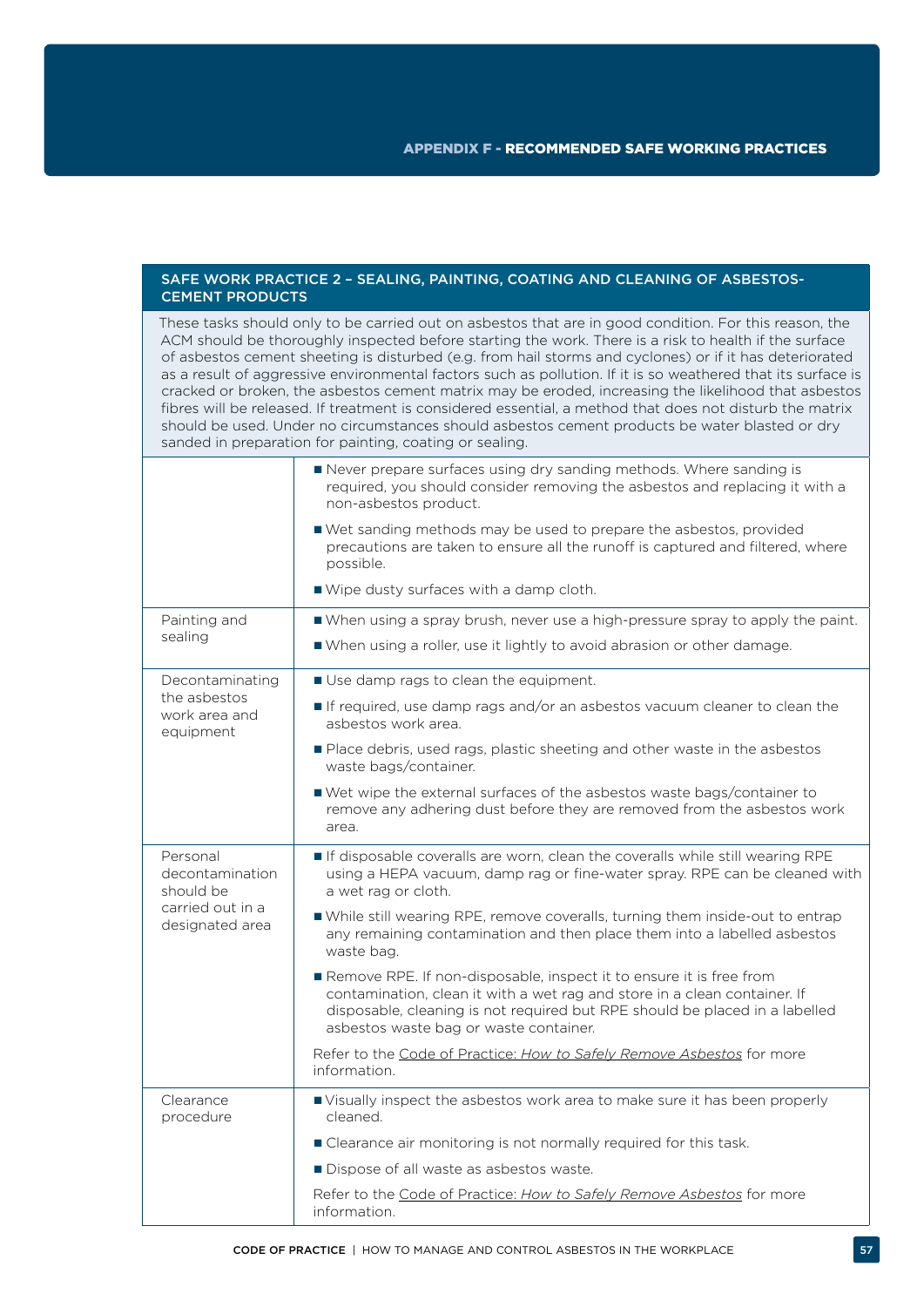| <b>CEMENT ROOFS</b>                                    | SAFE WORK PRACTICE 3 - CLEANING LEAF LITTER FROM GUTTERS OF ASBESTOS                                                                                                                                                                                    |
|--------------------------------------------------------|---------------------------------------------------------------------------------------------------------------------------------------------------------------------------------------------------------------------------------------------------------|
| Equipment that<br>may be required<br>prior to starting | A bucket of water, or more as appropriate, and detergent                                                                                                                                                                                                |
|                                                        | A watering can or garden spray                                                                                                                                                                                                                          |
| work (in addition                                      | A hand trowel or scoop                                                                                                                                                                                                                                  |
| to what is needed<br>for the task)                     | Disposable cleaning rags                                                                                                                                                                                                                                |
|                                                        | A suitable asbestos waste container                                                                                                                                                                                                                     |
|                                                        | ■ Warning signs and/or barrier tape                                                                                                                                                                                                                     |
|                                                        | An asbestos vacuum cleaner.                                                                                                                                                                                                                             |
| <b>PPE</b>                                             | Protective clothing and RPE (see AS1715, AS 1716). It is likely that<br>a class P1 or P2 half face respirator will be adequate for this task,<br>provided the recommended safe work procedure is followed.                                              |
| Preparing the<br>asbestos work                         | Since the work is to be carried out at a height, appropriate<br>precautions must be taken to prevent the risk of falls.                                                                                                                                 |
| area                                                   | Ensure appropriately marked asbestos waste disposal containers<br>are available.                                                                                                                                                                        |
|                                                        | Segregate the asbestos work area to ensure unauthorised<br>personnel are restricted from entry (e.g. use warning signs and/<br>or barrier tape at all entry points). The distance for segregation<br>should be determined by a risk assessment.         |
|                                                        | Segregate the area below.                                                                                                                                                                                                                               |
|                                                        | Avoid working in windy environments where asbestos fibres can<br>be redistributed.                                                                                                                                                                      |
|                                                        | If using a bucket of water, do not resoak used rags in the bucket<br>as this will contaminate the water. Instead, either fold the rag so<br>a clean surface is exposed or use another rag.                                                              |
| Gutter cleaning                                        | Disconnect or re-route the downpipes to prevent any entry of<br>contaminated water into the waste water system and ensure<br>there is a suitable container to collect contaminated runoff.<br>Contaminated water must be disposed of as asbestos waste. |
|                                                        | Mix the water and detergent.                                                                                                                                                                                                                            |
|                                                        | ■ Using the watering can or garden spray, pour the water and<br>detergent mixture into the gutter but avoid over-wetting as this<br>will create a slurry.                                                                                               |
|                                                        | Remove the debris using a scoop or trowel. Do not allow debris<br>or slurry to enter the water system.                                                                                                                                                  |
|                                                        | ■ Wet the debris again if dry material is uncovered.                                                                                                                                                                                                    |
|                                                        | ■ Place the removed debris straight into the asbestos waste<br>container.                                                                                                                                                                               |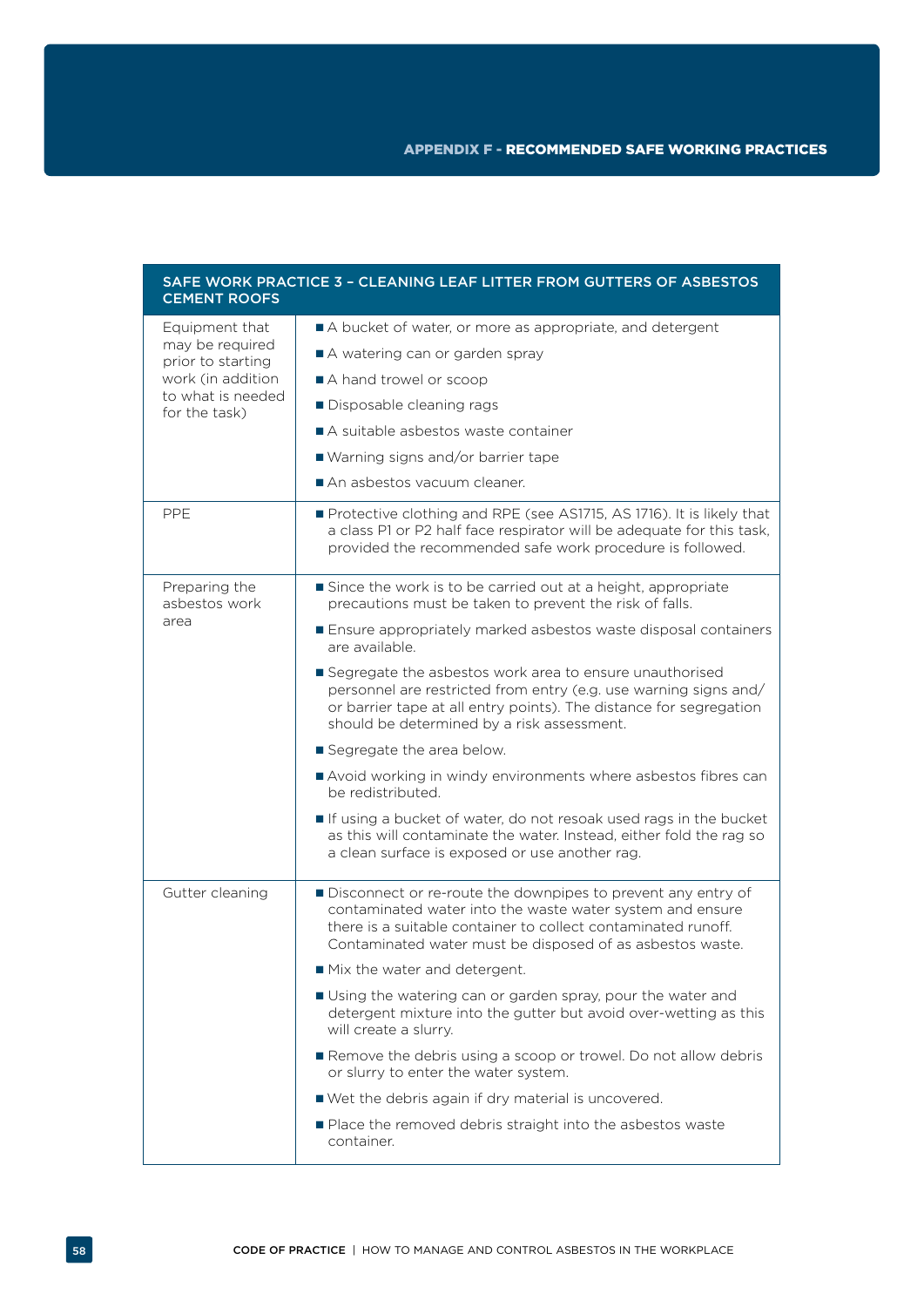| SAFE WORK PRACTICE 3 - CLEANING LEAF LITTER FROM GUTTERS OF ASBESTOS<br><b>CEMENT ROOFS</b> |                                                                                                                                                                                                                                                                           |  |
|---------------------------------------------------------------------------------------------|---------------------------------------------------------------------------------------------------------------------------------------------------------------------------------------------------------------------------------------------------------------------------|--|
| Decontaminating<br>the asbestos<br>work area and                                            | ■ Use damp rags to wipe down all equipment used.                                                                                                                                                                                                                          |  |
|                                                                                             | ■ Use damp rags to wipe down the guttering.                                                                                                                                                                                                                               |  |
| equipment                                                                                   | ■ Where practicable, and if necessary, use an asbestos vacuum<br>cleaner to vacuum the area below.                                                                                                                                                                        |  |
|                                                                                             | ■ Place debris, used rags and other waste in the asbestos waste<br>container.                                                                                                                                                                                             |  |
|                                                                                             | ■ Wet wipe the external surfaces of the asbestos waste container<br>to remove any adhering dust before it is removed from the<br>asbestos work area.                                                                                                                      |  |
| Personal<br>decontamination<br>should be<br>carried out in a<br>designated area             | If disposable coveralls are worn, clean the coveralls while still<br>wearing RPE using a HEPA vacuum, damp rag or fine-water<br>spray. RPE can be cleaned with a wet rag or cloth.                                                                                        |  |
|                                                                                             | While still wearing RPE, remove coveralls, turning them inside-<br>out to entrap any remaining contamination and then place them<br>into a labelled asbestos waste bag.                                                                                                   |  |
|                                                                                             | Remove RPE. If non-disposable, inspect it to ensure it is free<br>from contamination, clean it with a wet rag and store in a clean<br>container. If disposable, cleaning is not required but RPE should<br>be placed in a labelled asbestos waste bag or waste container. |  |
|                                                                                             | Refer to the Code of Practice: How to Safely Remove Asbestos for<br>more information.                                                                                                                                                                                     |  |
| Clearance<br>procedure                                                                      | Visually inspect the asbestos work area to make sure it has been<br>properly cleaned.                                                                                                                                                                                     |  |
|                                                                                             | ■ Clearance air monitoring is not normally required for this task.                                                                                                                                                                                                        |  |
|                                                                                             | Dispose of all waste as asbestos waste.                                                                                                                                                                                                                                   |  |
|                                                                                             | Refer to the Code of Practice: How to Safely Remove Asbestos for<br>more information.                                                                                                                                                                                     |  |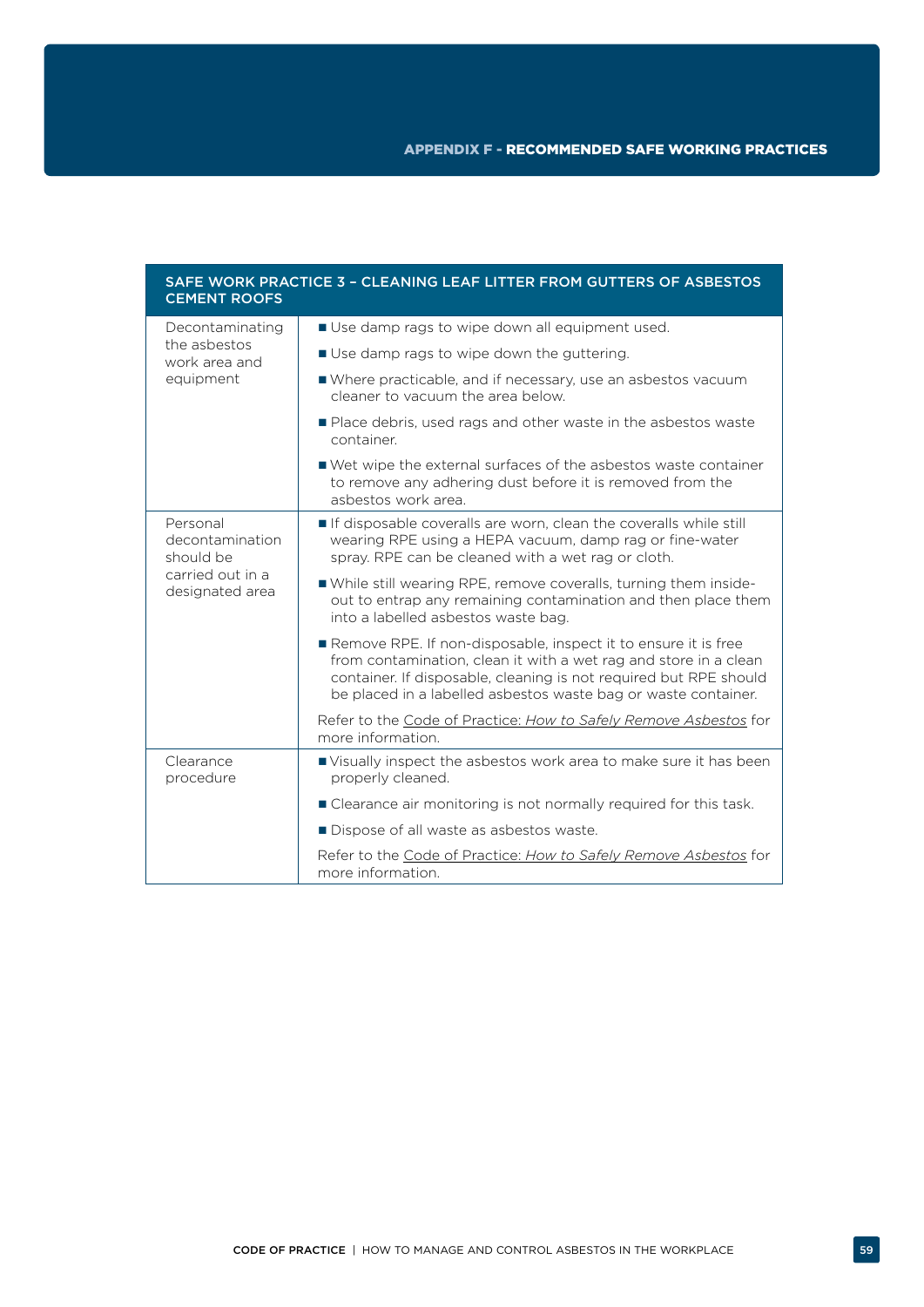| <b>OR BOXES</b>                                        | SAFE WORK PRACTICE 4 - REPLACE CABLING IN ASBESTOS CEMENT CONDUITS                                                                                                                                                                             |  |
|--------------------------------------------------------|------------------------------------------------------------------------------------------------------------------------------------------------------------------------------------------------------------------------------------------------|--|
| Equipment that<br>may be required<br>prior to starting | Disposable cleaning rags                                                                                                                                                                                                                       |  |
|                                                        | A bucket of water, or more as appropriate, and/or a misting spray bottle                                                                                                                                                                       |  |
| the work (in                                           | ■ 200 µm thick plastic sheeting                                                                                                                                                                                                                |  |
| addition to what<br>is required for                    | Cable slipping compound                                                                                                                                                                                                                        |  |
| the task)                                              | Appropriately marked asbestos waste disposal bags                                                                                                                                                                                              |  |
|                                                        | ■ Spare PPE                                                                                                                                                                                                                                    |  |
|                                                        | Duct tape                                                                                                                                                                                                                                      |  |
|                                                        | ■ Warning signs and/or barrier tape                                                                                                                                                                                                            |  |
|                                                        | An asbestos vacuum cleaner.                                                                                                                                                                                                                    |  |
| <b>PPE</b>                                             | Protective clothing and RPE (see AS1715, AS 1716). It is likely that a class<br>P1 or P2 half face respirator will be adequate for this task, provided the<br>recommended safe work procedure is followed.                                     |  |
| Preparing the<br>asbestos work                         | If the work will be carried out in a confined space, appropriate precautions<br>must be taken to prevent the risk of asphyxiation.                                                                                                             |  |
| area                                                   | Ensure appropriately marked asbestos waste disposal bags are available.                                                                                                                                                                        |  |
|                                                        | ■ Carry out the work with as few people present as possible.                                                                                                                                                                                   |  |
|                                                        | Segregate the asbestos work area to ensure unauthorised personnel are<br>restricted from entry (e.g. use warning signs and/or barrier tape at all<br>entry points). The distance for segregation should be determined by a risk<br>assessment. |  |
|                                                        | Use plastic sheeting secured with duct tape to cover any surface within the<br>asbestos work area which could become contaminated.                                                                                                             |  |
|                                                        | Place plastic sheeting below any conduits before pulling any cables through.                                                                                                                                                                   |  |
|                                                        | Ensure there is adequate lighting.                                                                                                                                                                                                             |  |
|                                                        | Avoid working in windy environments where asbestos fibres can be<br>redistributed.                                                                                                                                                             |  |
|                                                        | If using a bucket of water, do not resoak used rags in the bucket as this<br>will contaminate the water. Instead, either fold the rag so a clean surface is<br>exposed or use another rag.                                                     |  |
| Replacement or<br>installation of                      | Wet down the equipment and apply adequate cable slipping compound to<br>the conduits/ducts throughout the process.                                                                                                                             |  |
| cables                                                 | Clean all ropes, rods or snakes used to pull cables after use. Cleaning should<br>be undertaken close to the point(s) where the cables exit from the conduits/<br>ducts.                                                                       |  |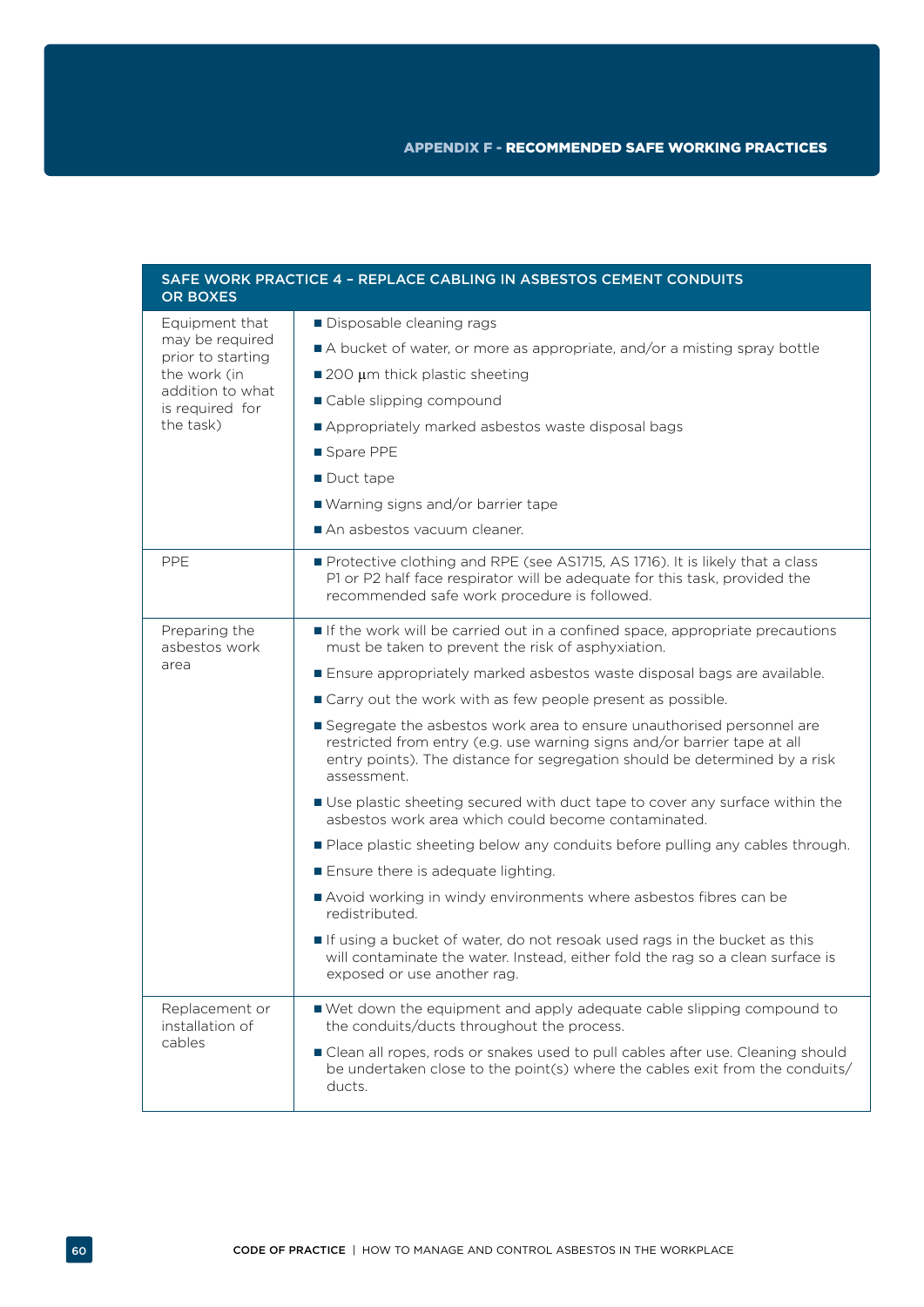| <b>OR BOXES</b>                                                                 | SAFE WORK PRACTICE 4 - REPLACE CABLING IN ASBESTOS CEMENT CONDUITS                                                                                                                                                                                                        |  |  |  |
|---------------------------------------------------------------------------------|---------------------------------------------------------------------------------------------------------------------------------------------------------------------------------------------------------------------------------------------------------------------------|--|--|--|
|                                                                                 | Ropes used for cable pulling should have a smooth surface that can easily be<br>cleaned.                                                                                                                                                                                  |  |  |  |
|                                                                                 | Do not use metal stockings when pulling cables through asbestos cement<br>conduits.                                                                                                                                                                                       |  |  |  |
|                                                                                 | Do not use compressed air darts to pull cables through asbestos cement<br>conduits/ducts.                                                                                                                                                                                 |  |  |  |
| Decontaminating                                                                 | Use damp rags to clean the equipment.                                                                                                                                                                                                                                     |  |  |  |
| the asbestos<br>work area and<br>equipment                                      | ■ Wet wipe around the end of the conduit, sections of exposed cable and the<br>pulling eye at the completion of the cable pulling operation.                                                                                                                              |  |  |  |
|                                                                                 | If the rope or cable passes through any rollers, these must also be wet wiped<br>after use.                                                                                                                                                                               |  |  |  |
|                                                                                 | ■ Wet wipe the external surface of excess cable pulled through the conduit/duct,<br>as close as possible to the exit point from the conduit, before it is removed<br>from the work site.                                                                                  |  |  |  |
|                                                                                 | ■ Carefully roll or fold any plastic sheeting used to cover any surface within<br>the asbestos work area, so as not to spill any dust or debris that has been<br>collected.                                                                                               |  |  |  |
|                                                                                 | If required, use damp rags or an asbestos vacuum cleaner to clean any<br>remaining visibly contaminated sections of the asbestos work area.                                                                                                                               |  |  |  |
|                                                                                 | Place all debris, used rags, plastic sheeting and other waste in the asbestos<br>waste bags/container.                                                                                                                                                                    |  |  |  |
|                                                                                 | Wet wipe the external surfaces of the asbestos waste bags/container to<br>remove any adhering dust before they are removed from the asbestos work<br>area.                                                                                                                |  |  |  |
| Personal<br>decontamination<br>should be<br>carried out in a<br>designated area | If disposable coveralls are worn, clean the coveralls while still wearing RPE<br>using a HEPA vacuum, damp rag or fine-water spray. RPE can be cleaned with<br>a wet rag or cloth.                                                                                        |  |  |  |
|                                                                                 | While still wearing RPE, remove coveralls, turning them inside-out to entrap<br>any remaining contamination and then place them into a labelled asbestos<br>waste bag.                                                                                                    |  |  |  |
|                                                                                 | Remove RPE. If non-disposable, inspect it to ensure it is free from<br>contamination, clean it with a wet rag and store in a clean container. If<br>disposable, cleaning is not required but RPE should be placed in a labelled<br>asbestos waste bag or waste container. |  |  |  |
|                                                                                 | Refer to the Code of Practice: How to Safely Remove Asbestos for more<br>information.                                                                                                                                                                                     |  |  |  |
| Clearance<br>procedure                                                          | Visually inspect the asbestos work area to make sure it has been properly<br>cleaned.                                                                                                                                                                                     |  |  |  |
|                                                                                 | ■ Clearance air monitoring is not normally required for this task.                                                                                                                                                                                                        |  |  |  |
|                                                                                 | Dispose of all waste as asbestos waste.                                                                                                                                                                                                                                   |  |  |  |
|                                                                                 | Refer to the Code of Practice: How to Safely Remove Asbestos for more<br>information.                                                                                                                                                                                     |  |  |  |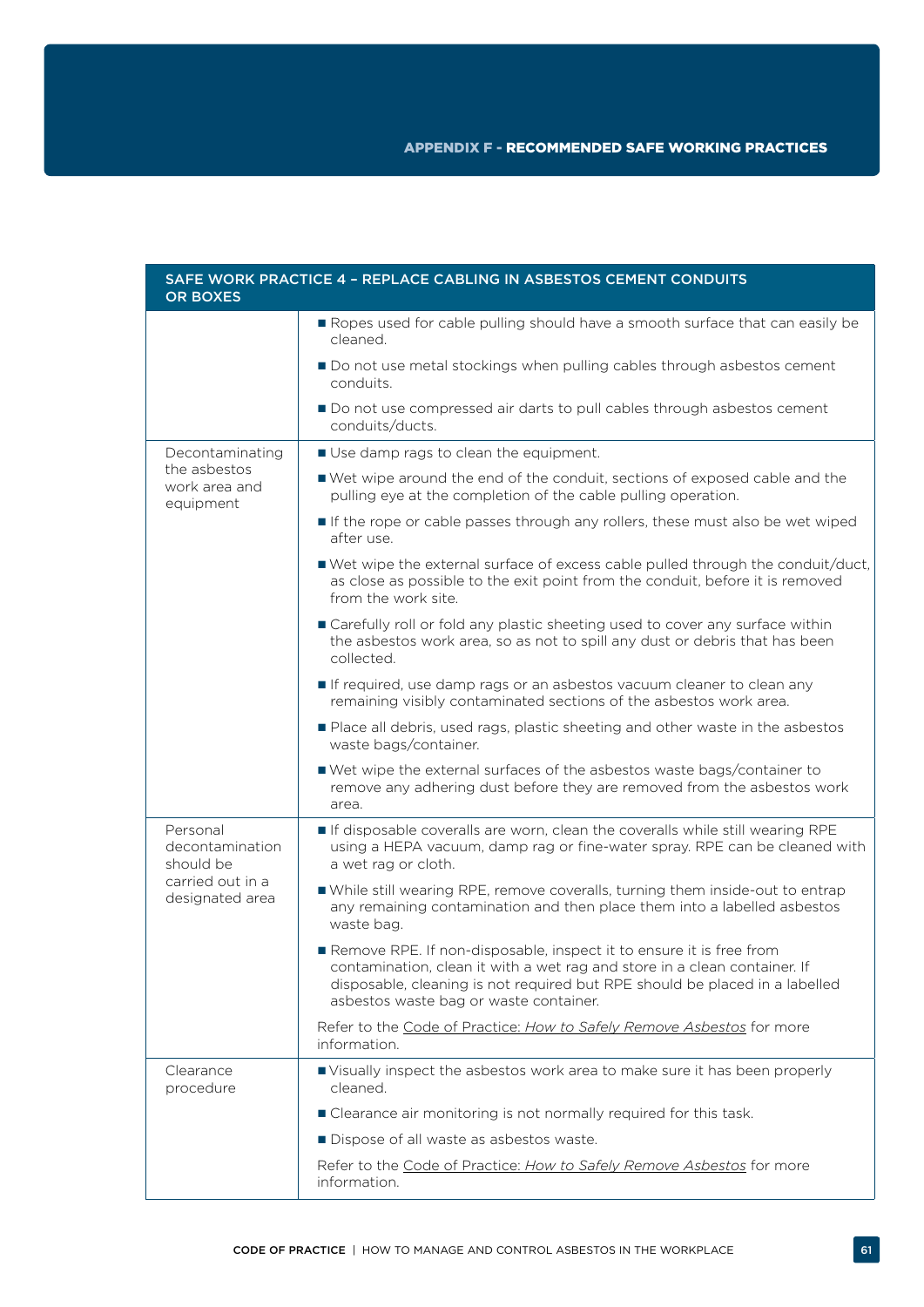| <b>ASBESTOS</b>                                                                                                            | SAFE WORK PRACTICE 5 - WORKING ON ELECTRICAL MOUNTING BOARDS CONTAINING                                                                                                                                                                                                                                                                                                                                                                                                                                                                                                                                                                                                                                                                                                                                                                                                                                                                                                                                               |  |
|----------------------------------------------------------------------------------------------------------------------------|-----------------------------------------------------------------------------------------------------------------------------------------------------------------------------------------------------------------------------------------------------------------------------------------------------------------------------------------------------------------------------------------------------------------------------------------------------------------------------------------------------------------------------------------------------------------------------------------------------------------------------------------------------------------------------------------------------------------------------------------------------------------------------------------------------------------------------------------------------------------------------------------------------------------------------------------------------------------------------------------------------------------------|--|
|                                                                                                                            | If the asbestos-containing electrical mounting panel has to be removed for work behind the board,<br>the procedures outlined in the Code of Practice: How to Safely Remove Asbestos must be followed. If<br>drilling is required, the control process should be consistent with the measures in Safe Work Practice 1.                                                                                                                                                                                                                                                                                                                                                                                                                                                                                                                                                                                                                                                                                                 |  |
| Equipment that<br>may be required<br>prior to starting<br>the work (in<br>addition to what<br>is required for the<br>task) | A non-powered hand drill or a low-speed battery-powered drill or drilling<br>equipment. Battery-powered drills should be fitted with a LEV dust control<br>hood wherever possible. If a LEV dust control hood cannot be attached and<br>other dust control methods, such as pastes and gels, are unsuitable then<br>shadow vacuuming techniques should be used<br>$\blacksquare$ Duct tape<br>■ Warning signs and/or barrier tape<br>Disposable cleaning rags<br>A plastic bucket of water and/or a misting spray bottle<br>Spare PPE<br>A suitable asbestos waste container<br>$\blacksquare$ 200 µm plastic sheeting<br>An asbestos vacuum cleaner.                                                                                                                                                                                                                                                                                                                                                                 |  |
| PPE                                                                                                                        | Protective clothing and RPE (see AS1715, AS 1716. It is likely that a class<br>P1 or P2 half face respirator will be adequate for this task, provided the                                                                                                                                                                                                                                                                                                                                                                                                                                                                                                                                                                                                                                                                                                                                                                                                                                                             |  |
| Preparing the<br>asbestos work<br>area                                                                                     | recommended safe work procedure is followed.<br>As the work area will involve electrical hazards, precautions must be taken to<br>prevent electrocution.<br>Ensure appropriately marked asbestos waste disposal bags are available.<br>■ Carry out the work with as few people present as possible.<br>Segregate the asbestos work area to ensure unauthorised personnel are<br>restricted from entry (e.g. use warning signs and/or barrier tape at all<br>entry points). The distance for segregation should be determined by a risk<br>assessment.<br>Use plastic sheeting secured with duct tape to cover any surface within the<br>asbestos work area which could become contaminated.<br>Ensure there is adequate lighting.<br>Avoid working in windy environments where asbestos fibres can be<br>redistributed.<br>If using a bucket of water, do not resoak used rags in the bucket as this<br>will contaminate the water. Instead, either fold the rag so a clean surface is<br>exposed or use another rag. |  |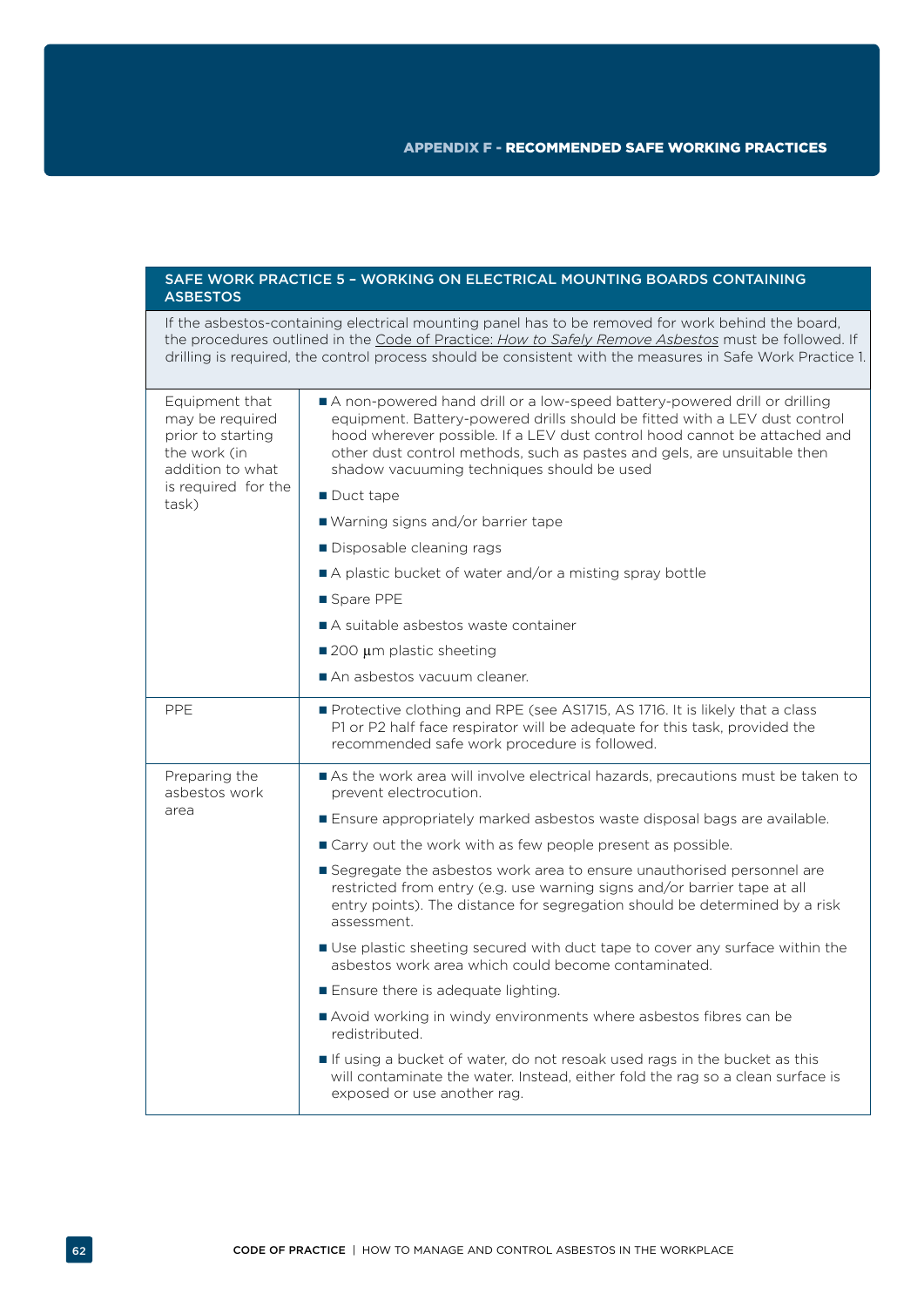| <b>ASBESTOS</b>                                                                 | SAFE WORK PRACTICE 5 - WORKING ON ELECTRICAL MOUNTING BOARDS CONTAINING                                                                                                                                                                                                                                               |
|---------------------------------------------------------------------------------|-----------------------------------------------------------------------------------------------------------------------------------------------------------------------------------------------------------------------------------------------------------------------------------------------------------------------|
|                                                                                 | If the asbestos-containing electrical mounting panel has to be removed for work behind the board,<br>the procedures outlined in the Code of Practice: How to Safely Remove Asbestos must be followed. If<br>drilling is required, the control process should be consistent with the measures in Safe Work Practice 1. |
| Work on electrical                                                              | Providing the panel is not friable, maintenance and service work may include:                                                                                                                                                                                                                                         |
| mounting panels                                                                 | replacing asbestos containing equipment on the electrical panel with non-<br>asbestos equipment                                                                                                                                                                                                                       |
|                                                                                 | operate main switches and individual circuit devices                                                                                                                                                                                                                                                                  |
|                                                                                 | pull/insert service and circuit fuses                                                                                                                                                                                                                                                                                 |
|                                                                                 | • bridge supplies at meter bases                                                                                                                                                                                                                                                                                      |
|                                                                                 | use testing equipment                                                                                                                                                                                                                                                                                                 |
|                                                                                 | $\blacksquare$ access the neutral link                                                                                                                                                                                                                                                                                |
|                                                                                 | install new components/equipment.                                                                                                                                                                                                                                                                                     |
| Decontaminating                                                                 | Use damp rags to clean the equipment.                                                                                                                                                                                                                                                                                 |
| the asbestos<br>work area and<br>equipment                                      | ■ Carefully roll or fold any plastic sheeting used to cover any surface within<br>the asbestos work area so as not to spill any dust or debris that has been<br>collected.                                                                                                                                            |
|                                                                                 | If there is an electrical hazard, use an asbestos vacuum cleaner to remove any<br>dust from the mounting panel and other visibly contaminated sections of the<br>asbestos work area.                                                                                                                                  |
|                                                                                 | If there is no electrical hazard, wet wipe with a damp rag to remove minor<br>amounts of dust.                                                                                                                                                                                                                        |
|                                                                                 | Place debris, used rags, plastic sheeting and other waste in the asbestos<br>waste bags/container.                                                                                                                                                                                                                    |
|                                                                                 | ■ Wet wipe the external surfaces of the asbestos waste bags/container to<br>remove any adhering dust before they are removed from the asbestos work<br>area.                                                                                                                                                          |
| Personal<br>decontamination<br>should be<br>carried out in a<br>designated area | If disposable coveralls are worn, clean the coveralls while still wearing RPE<br>using a HEPA vacuum, damp rag or fine-water spray. RPE can be cleaned<br>with a wet rag or cloth.                                                                                                                                    |
|                                                                                 | While still wearing RPE, remove coveralls, turning them inside-out to entrap<br>any remaining contamination and then place them into a labelled asbestos<br>waste bag.                                                                                                                                                |
|                                                                                 | Remove RPE. If non-disposable, inspect it to ensure it is free from<br>contamination, clean it with a wet rag and store in a clean container. If<br>disposable, cleaning is not required but RPE should be placed in a labelled<br>asbestos waste bag or waste container.                                             |
|                                                                                 | Refer to the Code of Practice: How to Safely Remove Asbestos for more<br>information.                                                                                                                                                                                                                                 |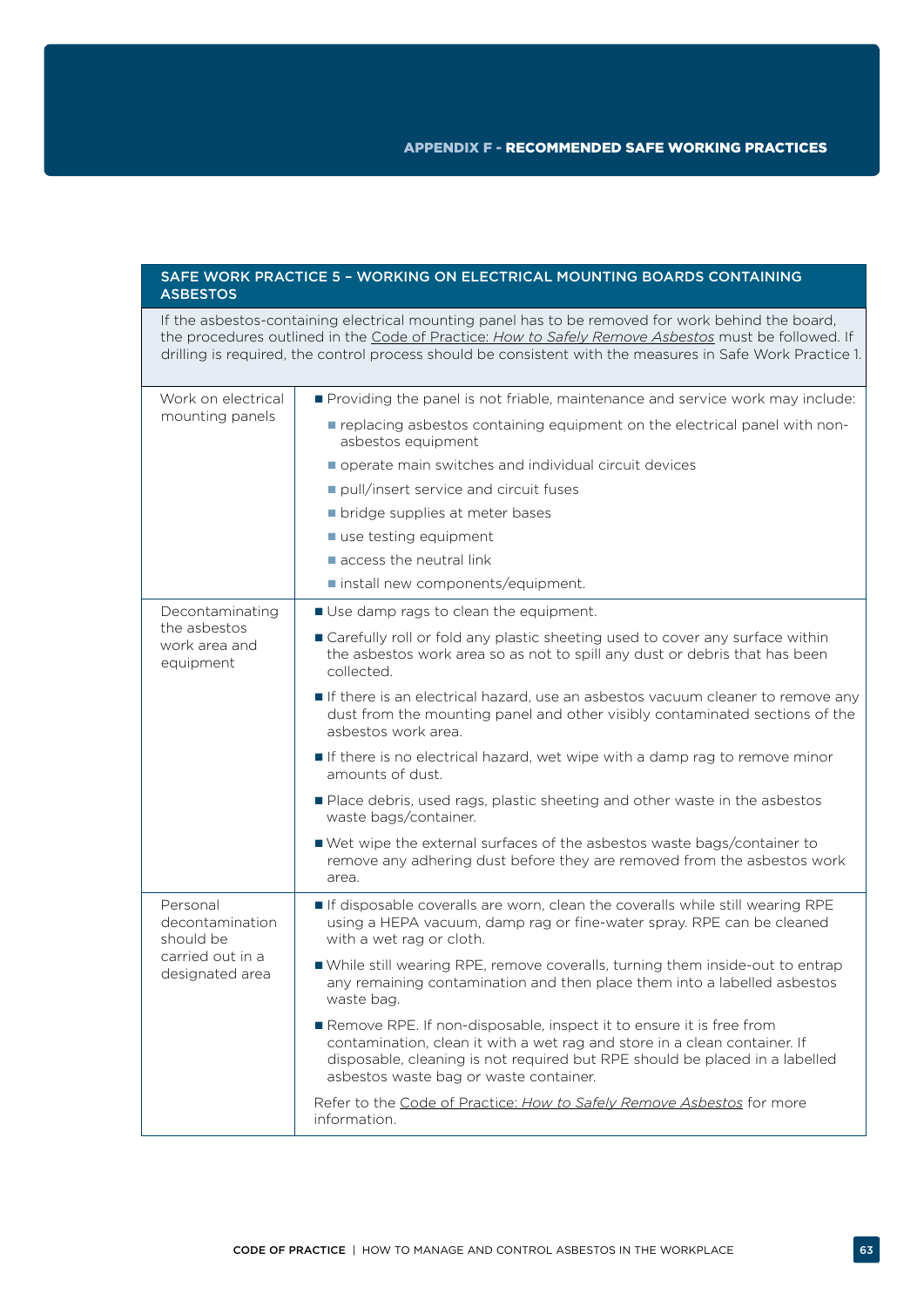## SAFE WORK PRACTICE 5 – WORKING ON ELECTRICAL MOUNTING BOARDS CONTAINING ASBESTOS

If the asbestos-containing electrical mounting panel has to be removed for work behind the board, the procedures outlined in the Code of Practice: *[How to Safely Remove Asbestos](http://www.safeworkaustralia.gov.au/sites/swa/about/publications/pages/safely-remove-asbestos-cop)* must be followed. If drilling is required, the control process should be consistent with the measures in Safe Work Practice 1.

| Clearance<br>procedure | ■ Visually inspect the asbestos work area to make sure it has been properly<br>cleaned. |  |
|------------------------|-----------------------------------------------------------------------------------------|--|
|                        | ■ Clearance air monitoring is not normally required for this task.                      |  |
|                        | ■ Dispose of all waste as asbestos waste.                                               |  |
|                        | Refer to the Code of Practice: How to Safely Remove Asbestos for more<br>information.   |  |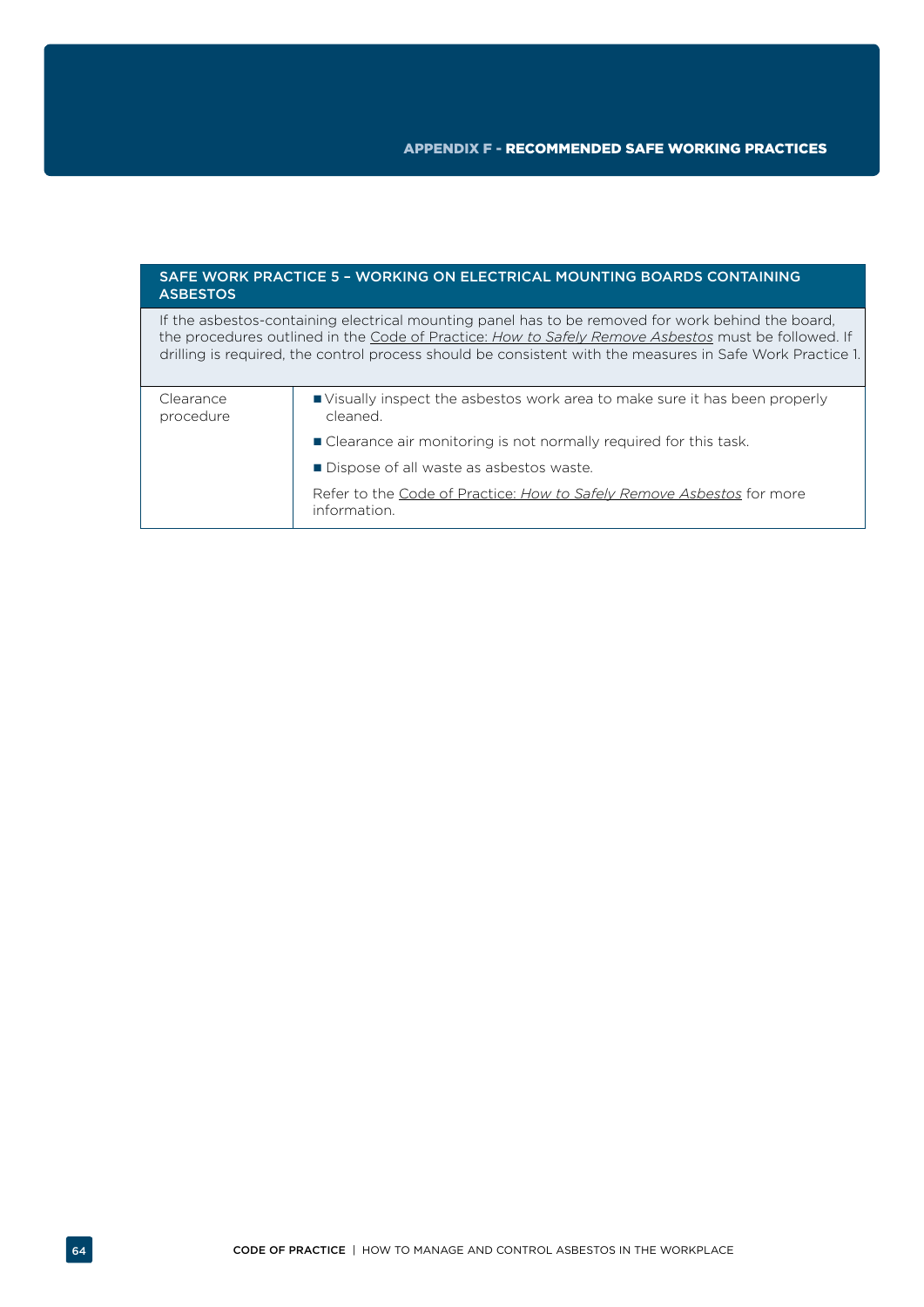| <b>Date</b>   | Page Number | <b>Amendments</b>                                                                                              |
|---------------|-------------|----------------------------------------------------------------------------------------------------------------|
| 22 April 2016 | Front Cover | Publication date changed from December 2011 to February 2016<br>consistent with the word version of this Code. |